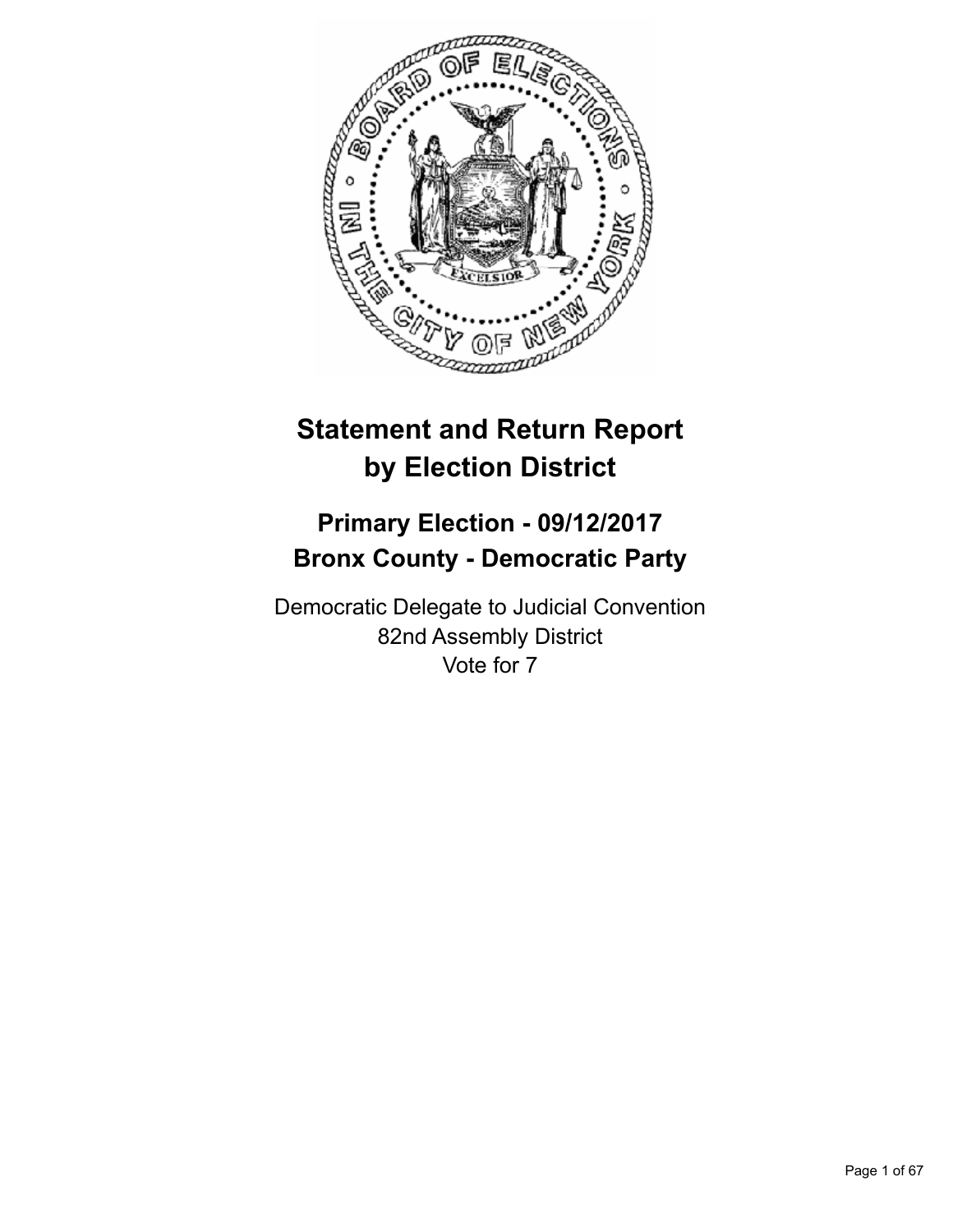

| <b>PUBLIC COUNTER</b>                                    | 121          |
|----------------------------------------------------------|--------------|
| MANUALLY COUNTED EMERGENCY                               | 0            |
| <b>ABSENTEE / MILITARY</b>                               | 4            |
| <b>AFFIDAVIT</b>                                         | $\mathbf{0}$ |
| <b>Total Ballots</b>                                     | 125          |
| Less - Inapplicable Federal/Special Presidential Ballots | $\mathbf{0}$ |
| <b>Total Applicable Ballots</b>                          | 125          |
| MICHAEL R. BENEDETTO                                     | 99           |
| <b>GERTIE BROWN</b>                                      | 20           |
| SHIRLEY J. SAUNDERS                                      | 26           |
| <b>MONIQUE JOHNSON</b>                                   | 17           |
| <b>MARJORIE HELMS</b>                                    | 32           |
| THOMAS P. MESSINA                                        | 40           |
| <b>MARILYN SOTO</b>                                      | 35           |
| <b>CLARA MARRERO</b>                                     | 24           |
| <b>JOSEPH BELLINI</b>                                    | 35           |
| <b>ANDREW PETRALIA</b>                                   | 22           |
| ELLIOT QUINONES                                          | 14           |
| LOUIS C. ROCCO                                           | 29           |
| <b>RAYMOND ROSA</b>                                      | 9            |
| ED NIZZA (WRITE-IN)                                      | 1            |
| <b>Total Votes</b>                                       | 403          |
| Unrecorded                                               | 472          |

| <b>PUBLIC COUNTER</b>                                    | 67  |
|----------------------------------------------------------|-----|
| MANUALLY COUNTED EMERGENCY                               | 0   |
| <b>ABSENTEE / MILITARY</b>                               | 1   |
| <b>AFFIDAVIT</b>                                         | 1   |
| <b>Total Ballots</b>                                     | 69  |
| Less - Inapplicable Federal/Special Presidential Ballots | 0   |
| <b>Total Applicable Ballots</b>                          | 69  |
| MICHAEL R. BENEDETTO                                     | 53  |
| <b>GERTIE BROWN</b>                                      | 4   |
| SHIRLEY J. SAUNDERS                                      | 13  |
| <b>MONIQUE JOHNSON</b>                                   | 8   |
| <b>MARJORIE HELMS</b>                                    | 11  |
| THOMAS P. MESSINA                                        | 22  |
| <b>MARILYN SOTO</b>                                      | 20  |
| <b>CLARA MARRERO</b>                                     | 14  |
| <b>JOSEPH BELLINI</b>                                    | 15  |
| <b>ANDREW PETRALIA</b>                                   | 17  |
| <b>ELLIOT QUINONES</b>                                   | 10  |
| LOUIS C. ROCCO                                           | 18  |
| <b>RAYMOND ROSA</b>                                      | 16  |
| <b>Total Votes</b>                                       | 221 |
| Unrecorded                                               | 262 |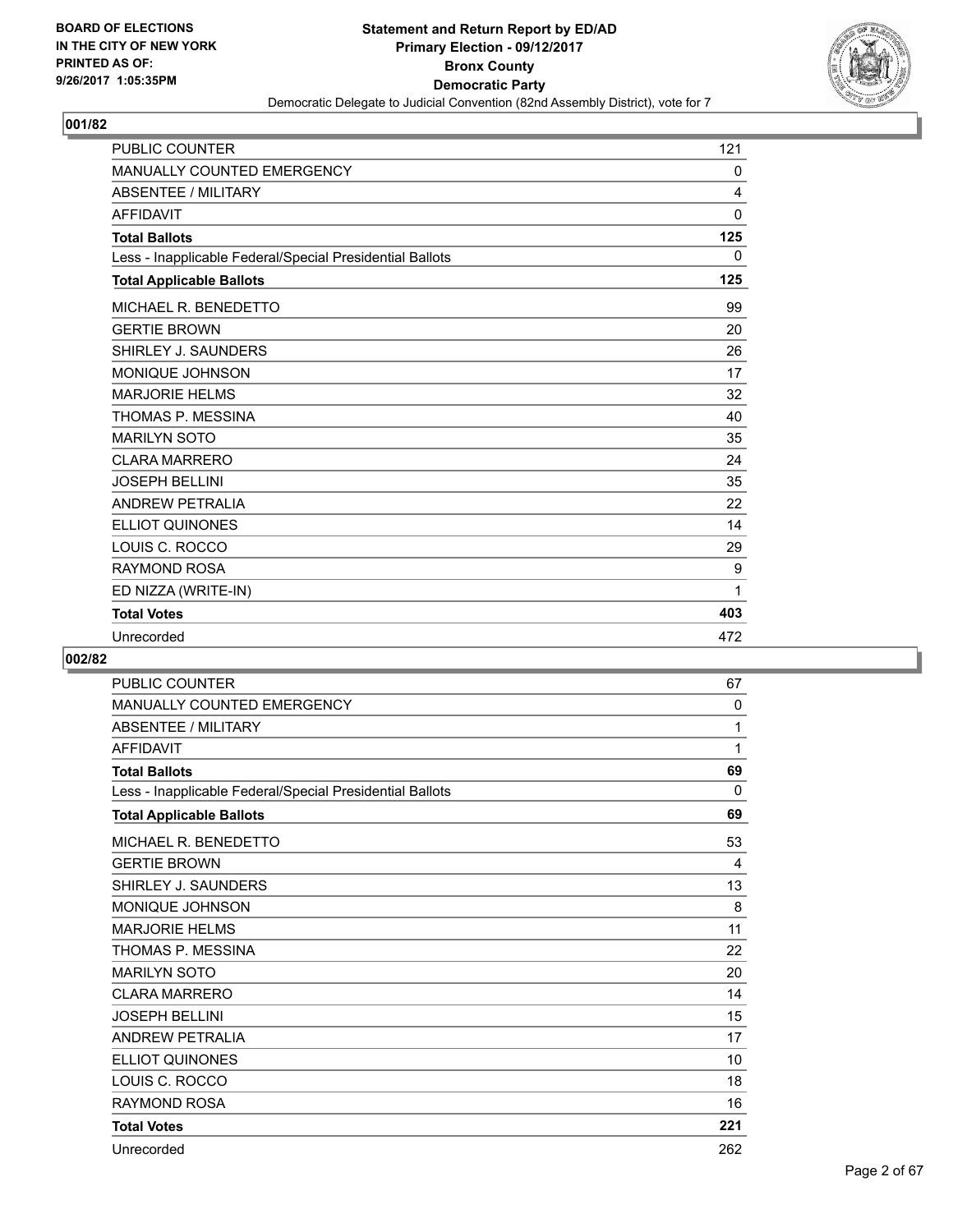

| <b>PUBLIC COUNTER</b>                                    | 64       |
|----------------------------------------------------------|----------|
| <b>MANUALLY COUNTED EMERGENCY</b>                        | 0        |
| <b>ABSENTEE / MILITARY</b>                               | 1        |
| <b>AFFIDAVIT</b>                                         | 0        |
| <b>Total Ballots</b>                                     | 65       |
| Less - Inapplicable Federal/Special Presidential Ballots | $\Omega$ |
| <b>Total Applicable Ballots</b>                          | 65       |
| MICHAEL R. BENEDETTO                                     | 49       |
| <b>GERTIE BROWN</b>                                      | 18       |
| SHIRLEY J. SAUNDERS                                      | 21       |
| <b>MONIQUE JOHNSON</b>                                   | 23       |
| <b>MARJORIE HELMS</b>                                    | 23       |
| THOMAS P. MESSINA                                        | 22       |
| <b>MARILYN SOTO</b>                                      | 25       |
| <b>CLARA MARRERO</b>                                     | 11       |
| <b>JOSEPH BELLINI</b>                                    | 16       |
| <b>ANDREW PETRALIA</b>                                   | 10       |
| <b>ELLIOT QUINONES</b>                                   | 9        |
| LOUIS C. ROCCO                                           | 11       |
| <b>RAYMOND ROSA</b>                                      | 4        |
| <b>Total Votes</b>                                       | 242      |
| Unrecorded                                               | 213      |

| <b>PUBLIC COUNTER</b>                                    | 94  |
|----------------------------------------------------------|-----|
| <b>MANUALLY COUNTED EMERGENCY</b>                        | 0   |
| <b>ABSENTEE / MILITARY</b>                               | 1   |
| <b>AFFIDAVIT</b>                                         | 19  |
| <b>Total Ballots</b>                                     | 114 |
| Less - Inapplicable Federal/Special Presidential Ballots | 0   |
| <b>Total Applicable Ballots</b>                          | 114 |
| MICHAEL R. BENEDETTO                                     | 75  |
| <b>GERTIE BROWN</b>                                      | 17  |
| SHIRLEY J. SAUNDERS                                      | 28  |
| MONIQUE JOHNSON                                          | 22  |
| <b>MARJORIE HELMS</b>                                    | 22  |
| THOMAS P. MESSINA                                        | 36  |
| <b>MARILYN SOTO</b>                                      | 35  |
| <b>CLARA MARRERO</b>                                     | 23  |
| <b>JOSEPH BELLINI</b>                                    | 33  |
| <b>ANDREW PETRALIA</b>                                   | 28  |
| <b>ELLIOT QUINONES</b>                                   | 11  |
| LOUIS C. ROCCO                                           | 29  |
| <b>RAYMOND ROSA</b>                                      | 16  |
| <b>Total Votes</b>                                       | 375 |
| Unrecorded                                               | 423 |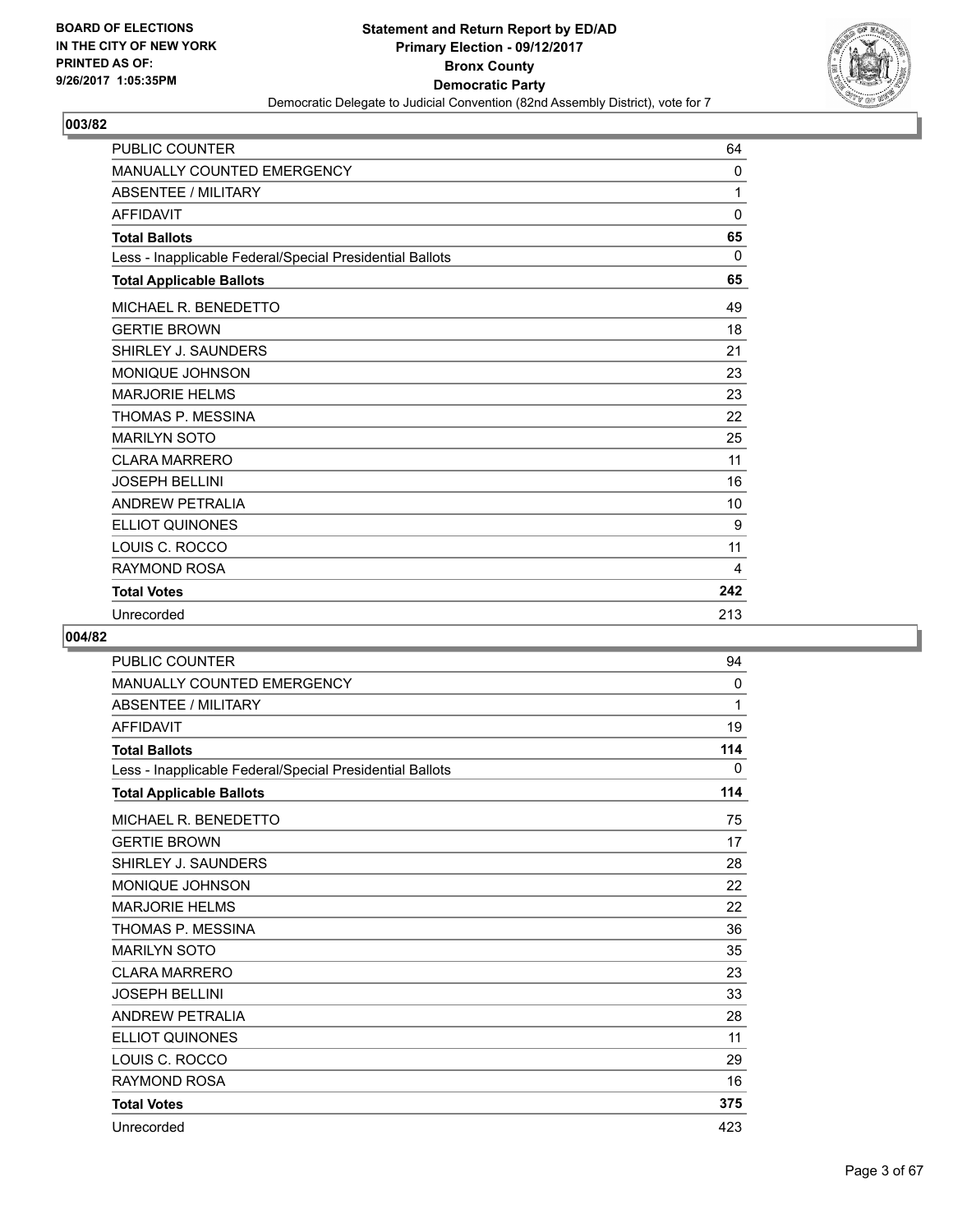

| <b>PUBLIC COUNTER</b>                                    | 116            |
|----------------------------------------------------------|----------------|
| <b>MANUALLY COUNTED EMERGENCY</b>                        | 0              |
| <b>ABSENTEE / MILITARY</b>                               | $\overline{2}$ |
| <b>AFFIDAVIT</b>                                         | 2              |
| <b>Total Ballots</b>                                     | 120            |
| Less - Inapplicable Federal/Special Presidential Ballots | $\Omega$       |
| <b>Total Applicable Ballots</b>                          | 120            |
| MICHAEL R. BENEDETTO                                     | 88             |
| <b>GERTIE BROWN</b>                                      | 21             |
| SHIRLEY J. SAUNDERS                                      | 37             |
| <b>MONIQUE JOHNSON</b>                                   | 31             |
| <b>MARJORIE HELMS</b>                                    | 31             |
| THOMAS P. MESSINA                                        | 41             |
| <b>MARILYN SOTO</b>                                      | 40             |
| <b>CLARA MARRERO</b>                                     | 28             |
| <b>JOSEPH BELLINI</b>                                    | 30             |
| <b>ANDREW PETRALIA</b>                                   | 25             |
| <b>ELLIOT QUINONES</b>                                   | 19             |
| LOUIS C. ROCCO                                           | 27             |
| <b>RAYMOND ROSA</b>                                      | 22             |
| MARYANN CONNOLLY (WRITE-IN)                              | 1              |
| <b>Total Votes</b>                                       | 441            |
| Unrecorded                                               | 399            |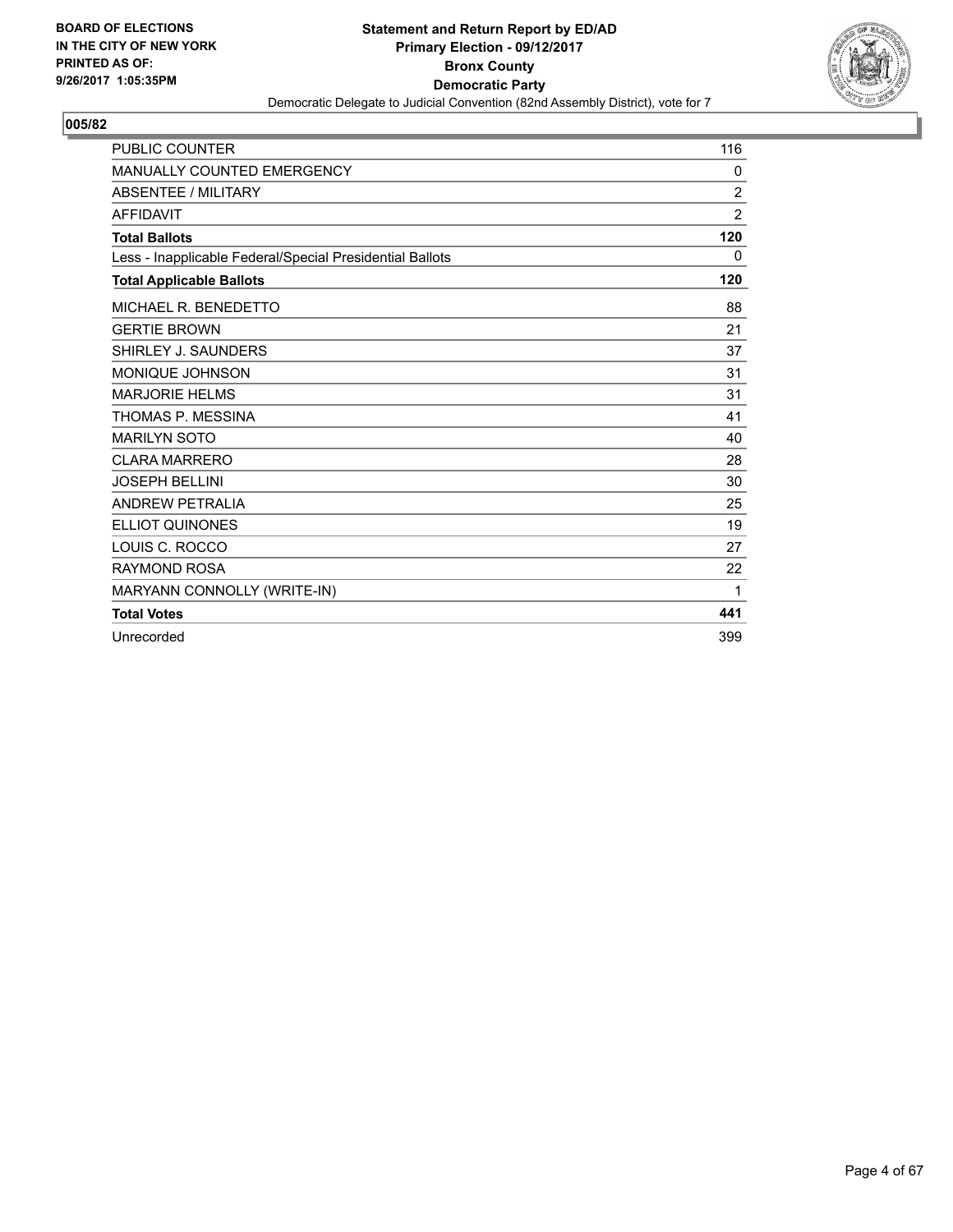

| <b>PUBLIC COUNTER</b>                                    | 60             |
|----------------------------------------------------------|----------------|
| MANUALLY COUNTED EMERGENCY                               | 0              |
| <b>ABSENTEE / MILITARY</b>                               | 0              |
| <b>AFFIDAVIT</b>                                         | $\overline{2}$ |
| <b>Total Ballots</b>                                     | 62             |
| Less - Inapplicable Federal/Special Presidential Ballots | 0              |
| <b>Total Applicable Ballots</b>                          | 62             |
| MICHAEL R. BENEDETTO                                     | 44             |
| <b>GERTIE BROWN</b>                                      | 9              |
| SHIRLEY J. SAUNDERS                                      | 21             |
| <b>MONIQUE JOHNSON</b>                                   | 16             |
| <b>MARJORIE HELMS</b>                                    | 13             |
| THOMAS P. MESSINA                                        | 15             |
| <b>MARILYN SOTO</b>                                      | 25             |
| <b>CLARA MARRERO</b>                                     | 16             |
| <b>JOSEPH BELLINI</b>                                    | 14             |
| <b>ANDREW PETRALIA</b>                                   | 10             |
| <b>ELLIOT QUINONES</b>                                   | 12             |
| LOUIS C. ROCCO                                           | 8              |
| <b>RAYMOND ROSA</b>                                      | 10             |
| ANGEL CRUZ (WRITE-IN)                                    | 1              |
| <b>Total Votes</b>                                       | 214            |
| Unrecorded                                               | 220            |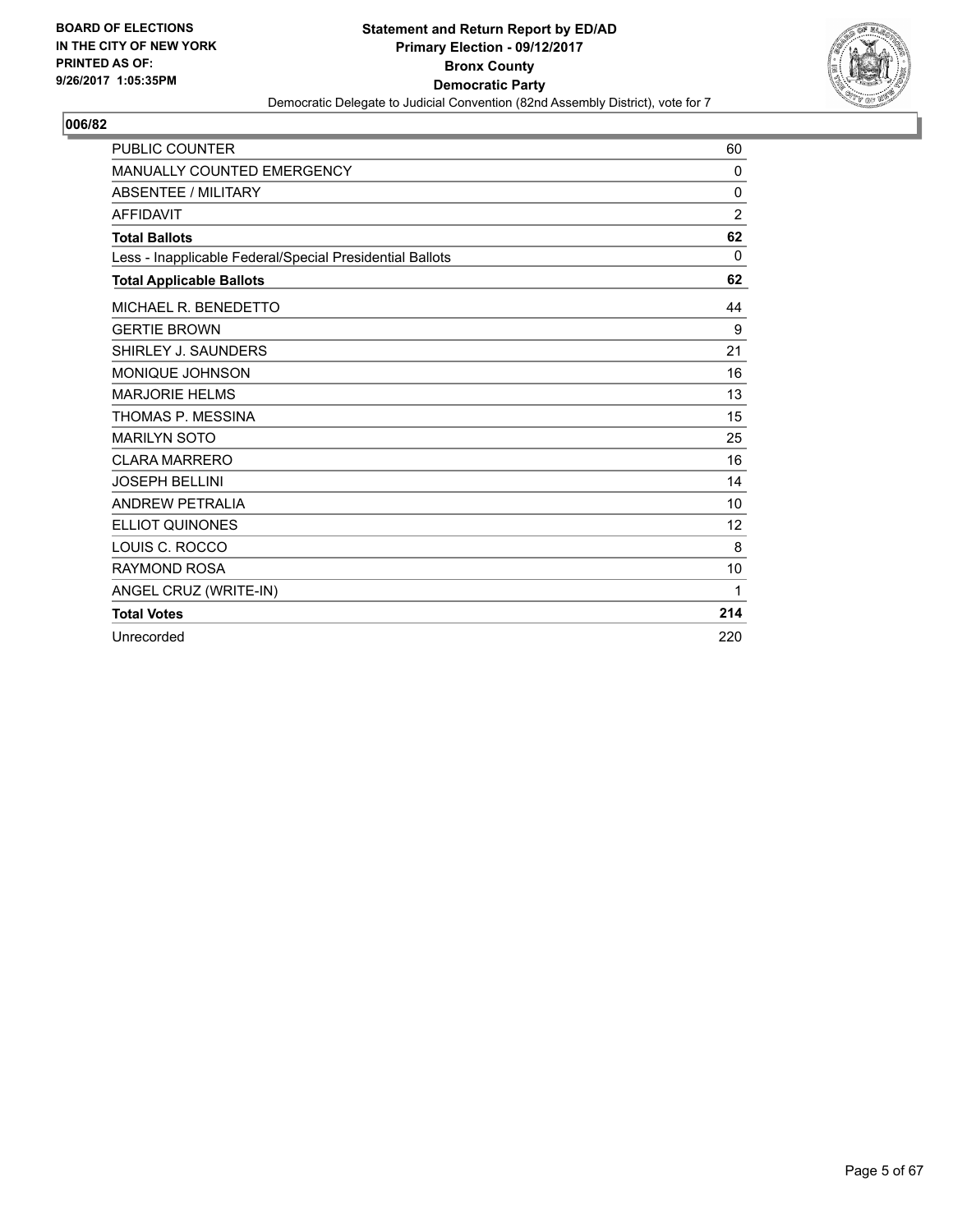

| <b>PUBLIC COUNTER</b>                                    | 81           |
|----------------------------------------------------------|--------------|
| <b>MANUALLY COUNTED EMERGENCY</b>                        | 0            |
| <b>ABSENTEE / MILITARY</b>                               | 1            |
| <b>AFFIDAVIT</b>                                         | $\mathbf{0}$ |
| <b>Total Ballots</b>                                     | 82           |
| Less - Inapplicable Federal/Special Presidential Ballots | 0            |
| <b>Total Applicable Ballots</b>                          | 82           |
| MICHAEL R. BENEDETTO                                     | 54           |
| <b>GERTIE BROWN</b>                                      | 9            |
| SHIRLEY J. SAUNDERS                                      | 21           |
| <b>MONIQUE JOHNSON</b>                                   | 15           |
| <b>MARJORIE HELMS</b>                                    | 15           |
| THOMAS P. MESSINA                                        | 34           |
| <b>MARILYN SOTO</b>                                      | 36           |
| <b>CLARA MARRERO</b>                                     | 24           |
| <b>JOSEPH BELLINI</b>                                    | 35           |
| <b>ANDREW PETRALIA</b>                                   | 19           |
| <b>ELLIOT QUINONES</b>                                   | 21           |
| LOUIS C. ROCCO                                           | 25           |
| <b>RAYMOND ROSA</b>                                      | 23           |
| UNATTRIBUTABLE WRITE-IN (WRITE-IN)                       | 1            |
| <b>Total Votes</b>                                       | 332          |
| Unrecorded                                               | 242          |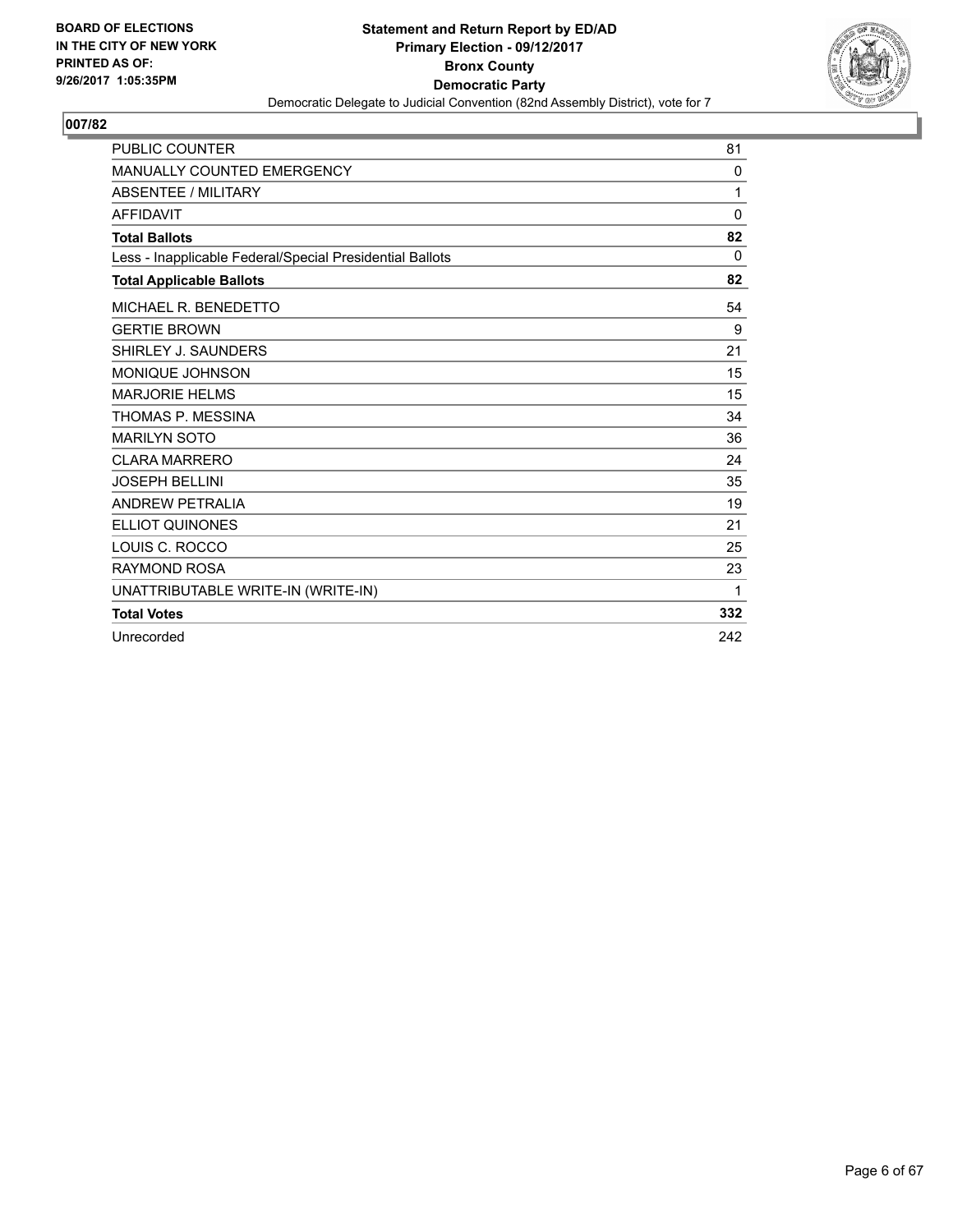

| <b>PUBLIC COUNTER</b>                                    | 113            |
|----------------------------------------------------------|----------------|
| MANUALLY COUNTED EMERGENCY                               | 0              |
| <b>ABSENTEE / MILITARY</b>                               | $\overline{2}$ |
| <b>AFFIDAVIT</b>                                         | $\mathbf{0}$   |
| <b>Total Ballots</b>                                     | 115            |
| Less - Inapplicable Federal/Special Presidential Ballots | $\mathbf{0}$   |
| <b>Total Applicable Ballots</b>                          | 115            |
| MICHAEL R. BENEDETTO                                     | 57             |
| <b>GERTIE BROWN</b>                                      | 16             |
| SHIRLEY J. SAUNDERS                                      | 30             |
| <b>MONIQUE JOHNSON</b>                                   | 34             |
| <b>MARJORIE HELMS</b>                                    | 23             |
| THOMAS P. MESSINA                                        | 26             |
| <b>MARILYN SOTO</b>                                      | 57             |
| <b>CLARA MARRERO</b>                                     | 38             |
| <b>JOSEPH BELLINI</b>                                    | 24             |
| <b>ANDREW PETRALIA</b>                                   | 28             |
| <b>ELLIOT QUINONES</b>                                   | 40             |
| LOUIS C. ROCCO                                           | 30             |
| <b>RAYMOND ROSA</b>                                      | 39             |
| ANDREW MCCARRICK (WRITE-IN)                              | $\mathbf{1}$   |
| ANDREW THOMAS (WRITE-IN)                                 | $\mathbf 1$    |
| ANGEL CRUZ (WRITE-IN)                                    | $\overline{c}$ |
| JOHN OHARA (WRITE-IN)                                    | 1              |
| JOHN ROLFE (WRITE-IN)                                    | $\mathbf{1}$   |
| MARY SAUNDERS (WRITE-IN)                                 | 1              |
| <b>Total Votes</b>                                       | 449            |
| Unrecorded                                               | 356            |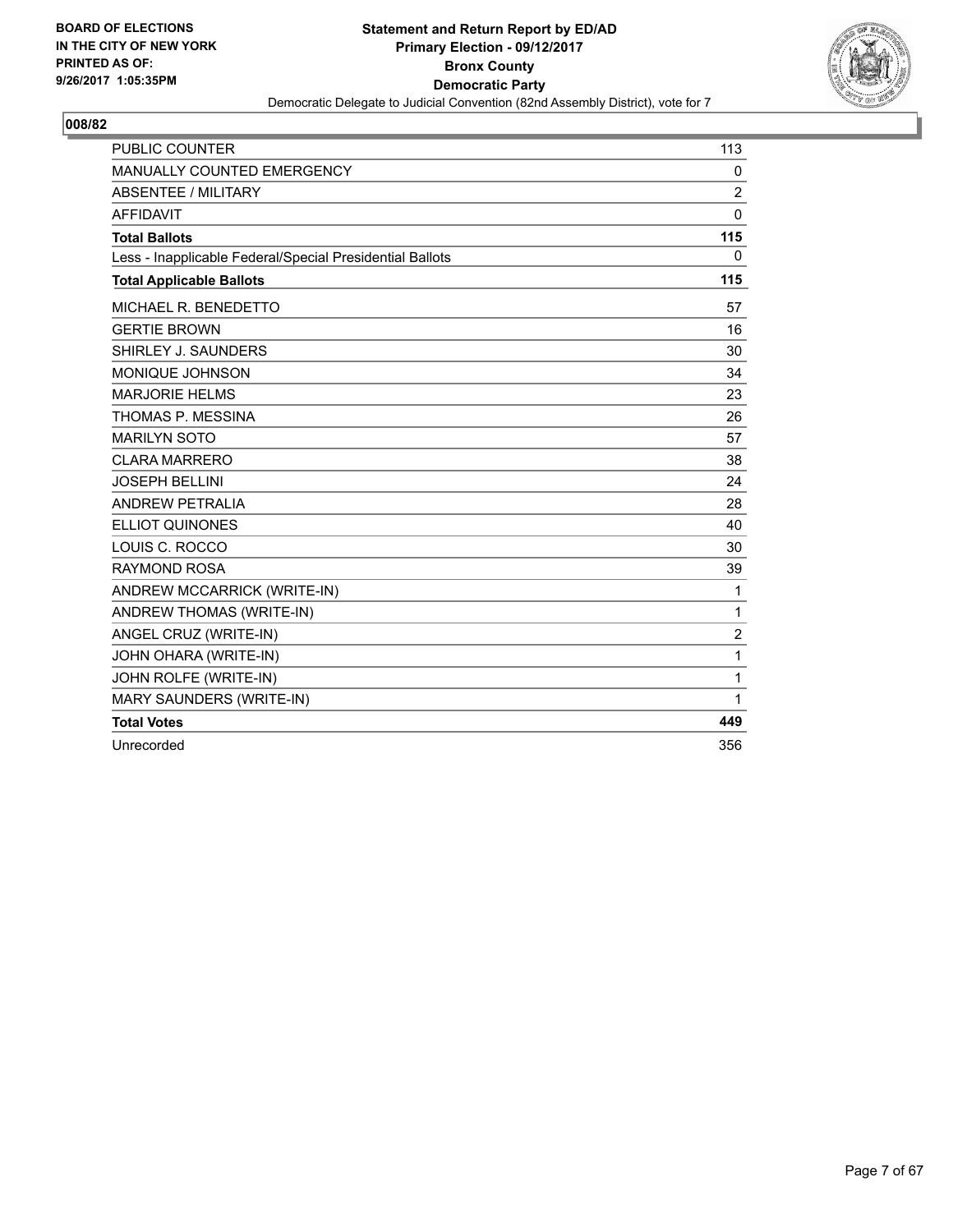

| <b>PUBLIC COUNTER</b>                                    | 76  |
|----------------------------------------------------------|-----|
| MANUALLY COUNTED EMERGENCY                               | 0   |
| <b>ABSENTEE / MILITARY</b>                               | 1   |
| <b>AFFIDAVIT</b>                                         | 1   |
| <b>Total Ballots</b>                                     | 78  |
| Less - Inapplicable Federal/Special Presidential Ballots | 0   |
| <b>Total Applicable Ballots</b>                          | 78  |
| MICHAEL R. BENEDETTO                                     | 54  |
| <b>GERTIE BROWN</b>                                      | 20  |
| SHIRLEY J. SAUNDERS                                      | 29  |
| <b>MONIQUE JOHNSON</b>                                   | 25  |
| <b>MARJORIE HELMS</b>                                    | 27  |
| THOMAS P. MESSINA                                        | 22  |
| <b>MARILYN SOTO</b>                                      | 38  |
| <b>CLARA MARRERO</b>                                     | 25  |
| <b>JOSEPH BELLINI</b>                                    | 12  |
| <b>ANDREW PETRALIA</b>                                   | 16  |
| <b>ELLIOT QUINONES</b>                                   | 24  |
| LOUIS C. ROCCO                                           | 15  |
| <b>RAYMOND ROSA</b>                                      | 21  |
| JOHN COLLAZZI (WRITE-IN)                                 | 1   |
| <b>Total Votes</b>                                       | 329 |
| Unrecorded                                               | 217 |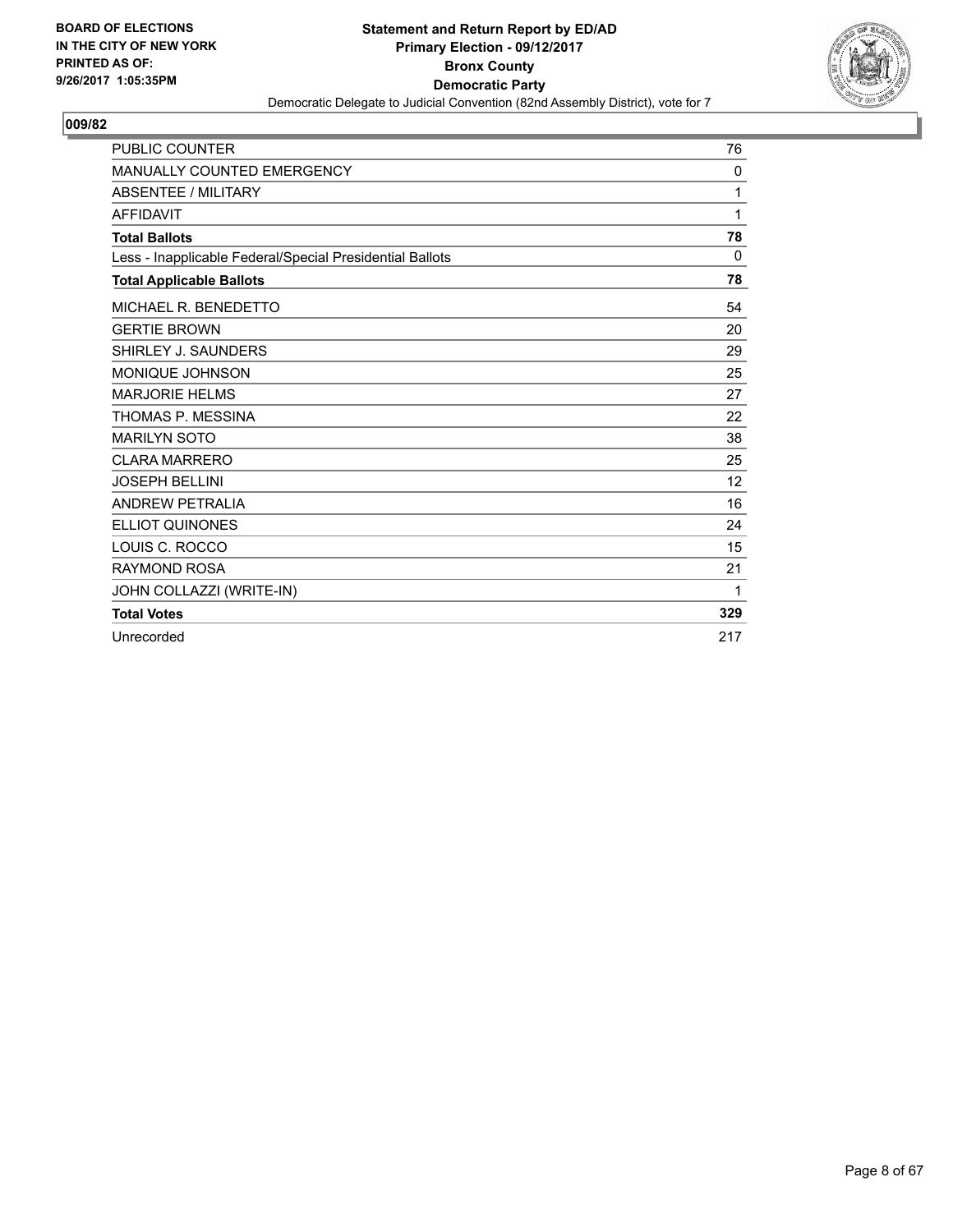

| <b>PUBLIC COUNTER</b>                                    | 97             |
|----------------------------------------------------------|----------------|
| <b>MANUALLY COUNTED EMERGENCY</b>                        | 0              |
| <b>ABSENTEE / MILITARY</b>                               | $\overline{2}$ |
| <b>AFFIDAVIT</b>                                         | 1              |
| <b>Total Ballots</b>                                     | 100            |
| Less - Inapplicable Federal/Special Presidential Ballots | 0              |
| <b>Total Applicable Ballots</b>                          | 100            |
| MICHAEL R. BENEDETTO                                     | 68             |
| <b>GERTIE BROWN</b>                                      | 26             |
| SHIRLEY J. SAUNDERS                                      | 37             |
| <b>MONIQUE JOHNSON</b>                                   | 33             |
| <b>MARJORIE HELMS</b>                                    | 34             |
| THOMAS P. MESSINA                                        | 25             |
| <b>MARILYN SOTO</b>                                      | 42             |
| <b>CLARA MARRERO</b>                                     | 38             |
| <b>JOSEPH BELLINI</b>                                    | 27             |
| <b>ANDREW PETRALIA</b>                                   | 15             |
| <b>ELLIOT QUINONES</b>                                   | 24             |
| LOUIS C. ROCCO                                           | 18             |
| <b>RAYMOND ROSA</b>                                      | 23             |
| JOHN C DOYLE (WRITE-IN)                                  | 1              |
| <b>Total Votes</b>                                       | 411            |
| Unrecorded                                               | 289            |

| <b>PUBLIC COUNTER</b>                                    | 77             |
|----------------------------------------------------------|----------------|
| <b>MANUALLY COUNTED EMERGENCY</b>                        | $\mathbf{0}$   |
| <b>ABSENTEE / MILITARY</b>                               | 0              |
| <b>AFFIDAVIT</b>                                         | 1              |
| <b>Total Ballots</b>                                     | 78             |
| Less - Inapplicable Federal/Special Presidential Ballots | 0              |
| <b>Total Applicable Ballots</b>                          | 78             |
| MICHAEL R. BENEDETTO                                     | 51             |
| <b>GERTIE BROWN</b>                                      | 12             |
| SHIRLEY J. SAUNDERS                                      | 23             |
| <b>MONIQUE JOHNSON</b>                                   | 21             |
| <b>MARJORIE HELMS</b>                                    | 19             |
| THOMAS P. MESSINA                                        | 9              |
| <b>MARILYN SOTO</b>                                      | 27             |
| <b>CLARA MARRERO</b>                                     | 22             |
| <b>JOSEPH BELLINI</b>                                    | 16             |
| ANDREW PETRALIA                                          | $\overline{7}$ |
| <b>ELLIOT QUINONES</b>                                   | 19             |
| LOUIS C. ROCCO                                           | 10             |
| <b>RAYMOND ROSA</b>                                      | 15             |
| <b>Total Votes</b>                                       | 251            |
| Unrecorded                                               | 295            |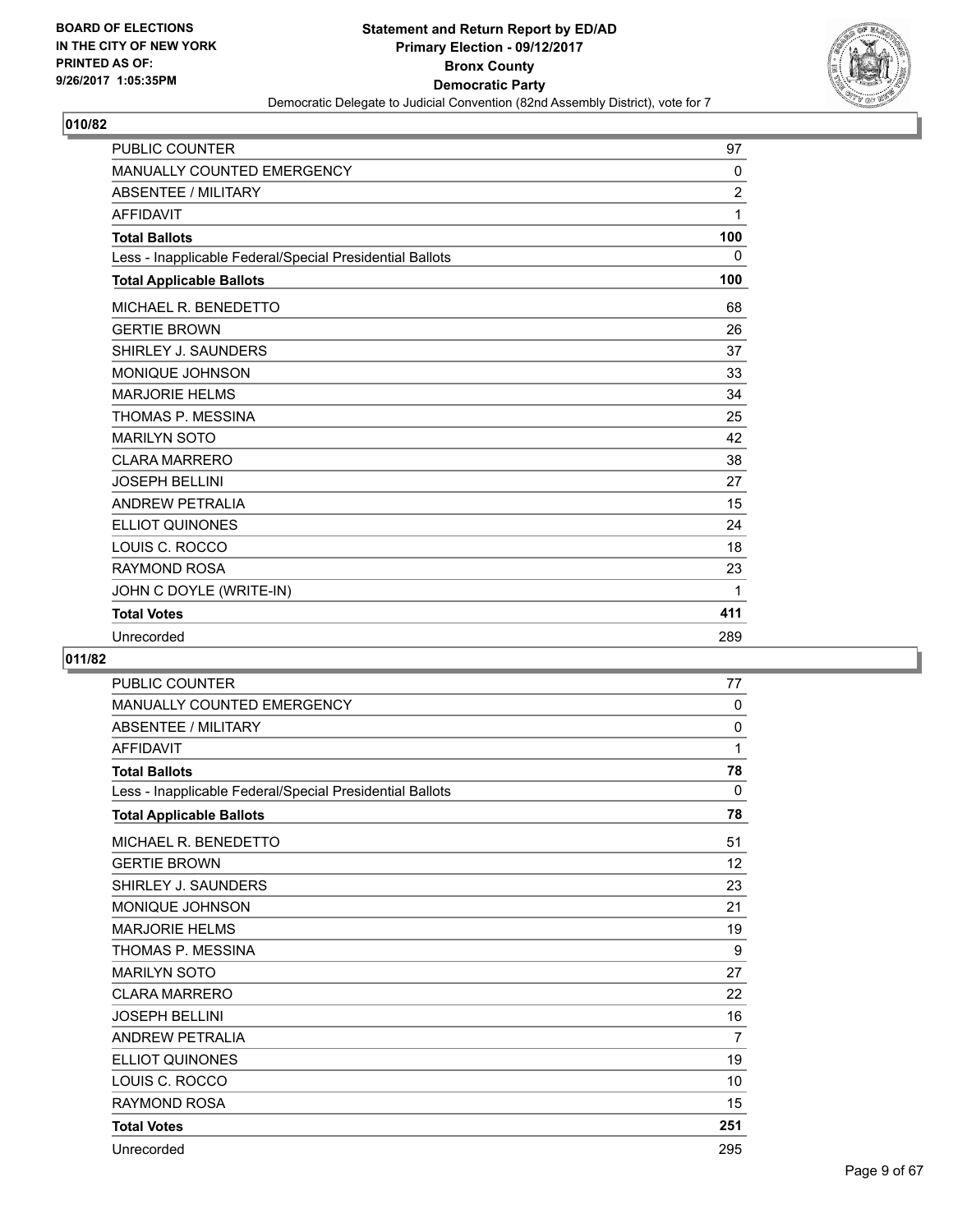

| <b>PUBLIC COUNTER</b>                                    | 79           |
|----------------------------------------------------------|--------------|
| <b>MANUALLY COUNTED EMERGENCY</b>                        | $\mathbf{0}$ |
| <b>ABSENTEE / MILITARY</b>                               | 4            |
| <b>AFFIDAVIT</b>                                         | $\mathbf{0}$ |
| <b>Total Ballots</b>                                     | 83           |
| Less - Inapplicable Federal/Special Presidential Ballots | 0            |
| <b>Total Applicable Ballots</b>                          | 83           |
| MICHAEL R. BENEDETTO                                     | 31           |
| <b>GERTIE BROWN</b>                                      | 8            |
| SHIRLEY J. SAUNDERS                                      | 10           |
| <b>MONIQUE JOHNSON</b>                                   | 32           |
| <b>MARJORIE HELMS</b>                                    | 16           |
| THOMAS P. MESSINA                                        | 7            |
| <b>MARILYN SOTO</b>                                      | 21           |
| <b>CLARA MARRERO</b>                                     | 10           |
| <b>JOSEPH BELLINI</b>                                    | 13           |
| <b>ANDREW PETRALIA</b>                                   | 6            |
| <b>ELLIOT QUINONES</b>                                   | 15           |
| LOUIS C. ROCCO                                           | 6            |
| <b>RAYMOND ROSA</b>                                      | 12           |
| <b>Total Votes</b>                                       | 187          |
| Unrecorded                                               | 394          |

| <b>PUBLIC COUNTER</b>                                    | 118         |
|----------------------------------------------------------|-------------|
| <b>MANUALLY COUNTED EMERGENCY</b>                        | 0           |
| <b>ABSENTEE / MILITARY</b>                               | 4           |
| <b>AFFIDAVIT</b>                                         | $\mathbf 0$ |
| <b>Total Ballots</b>                                     | 122         |
| Less - Inapplicable Federal/Special Presidential Ballots | 0           |
| <b>Total Applicable Ballots</b>                          | 122         |
| MICHAEL R. BENEDETTO                                     | 44          |
| <b>GERTIE BROWN</b>                                      | 15          |
| SHIRLEY J. SAUNDERS                                      | 25          |
| MONIQUE JOHNSON                                          | 44          |
| <b>MARJORIE HELMS</b>                                    | 26          |
| THOMAS P. MESSINA                                        | 18          |
| <b>MARILYN SOTO</b>                                      | 39          |
| <b>CLARA MARRERO</b>                                     | 16          |
| <b>JOSEPH BELLINI</b>                                    | 12          |
| <b>ANDREW PETRALIA</b>                                   | 11          |
| <b>ELLIOT QUINONES</b>                                   | 21          |
| LOUIS C. ROCCO                                           | 15          |
| <b>RAYMOND ROSA</b>                                      | 11          |
| <b>Total Votes</b>                                       | 297         |
| Unrecorded                                               | 557         |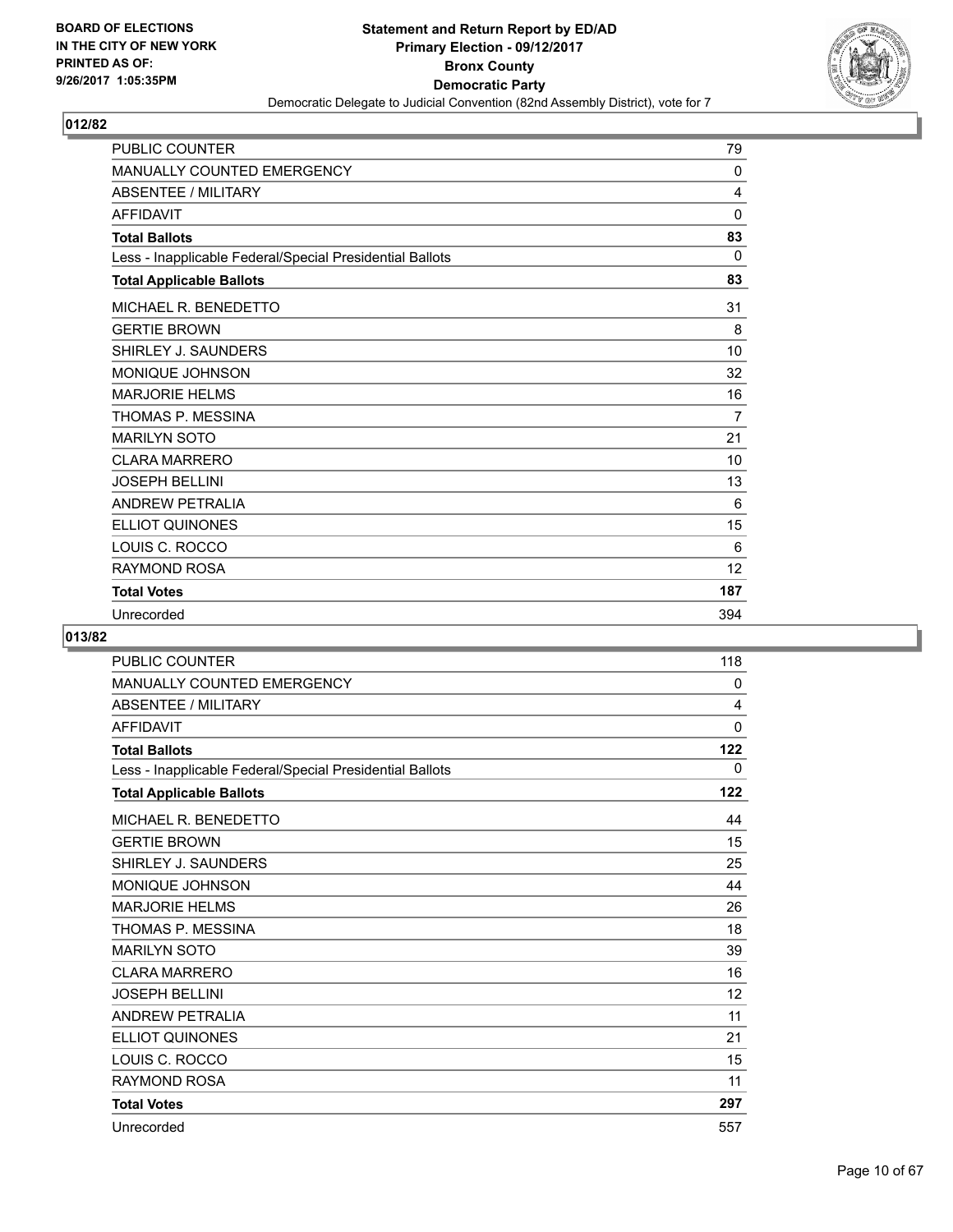

| <b>PUBLIC COUNTER</b>                                    | 35             |
|----------------------------------------------------------|----------------|
| MANUALLY COUNTED EMERGENCY                               | 0              |
| <b>ABSENTEE / MILITARY</b>                               | 1              |
| <b>AFFIDAVIT</b>                                         | 0              |
| <b>Total Ballots</b>                                     | 36             |
| Less - Inapplicable Federal/Special Presidential Ballots | 0              |
| <b>Total Applicable Ballots</b>                          | 36             |
| MICHAEL R. BENEDETTO                                     | 12             |
| <b>GERTIE BROWN</b>                                      | $\overline{2}$ |
| SHIRLEY J. SAUNDERS                                      | 6              |
| <b>MONIQUE JOHNSON</b>                                   | 13             |
| <b>MARJORIE HELMS</b>                                    | 7              |
| THOMAS P. MESSINA                                        | 1              |
| <b>MARILYN SOTO</b>                                      | 8              |
| <b>CLARA MARRERO</b>                                     | $\overline{2}$ |
| <b>JOSEPH BELLINI</b>                                    | 0              |
| <b>ANDREW PETRALIA</b>                                   | 0              |
| <b>ELLIOT QUINONES</b>                                   | $\overline{2}$ |
| LOUIS C. ROCCO                                           | 1              |
| <b>RAYMOND ROSA</b>                                      | 4              |
| <b>Total Votes</b>                                       | 58             |
| Unrecorded                                               | 194            |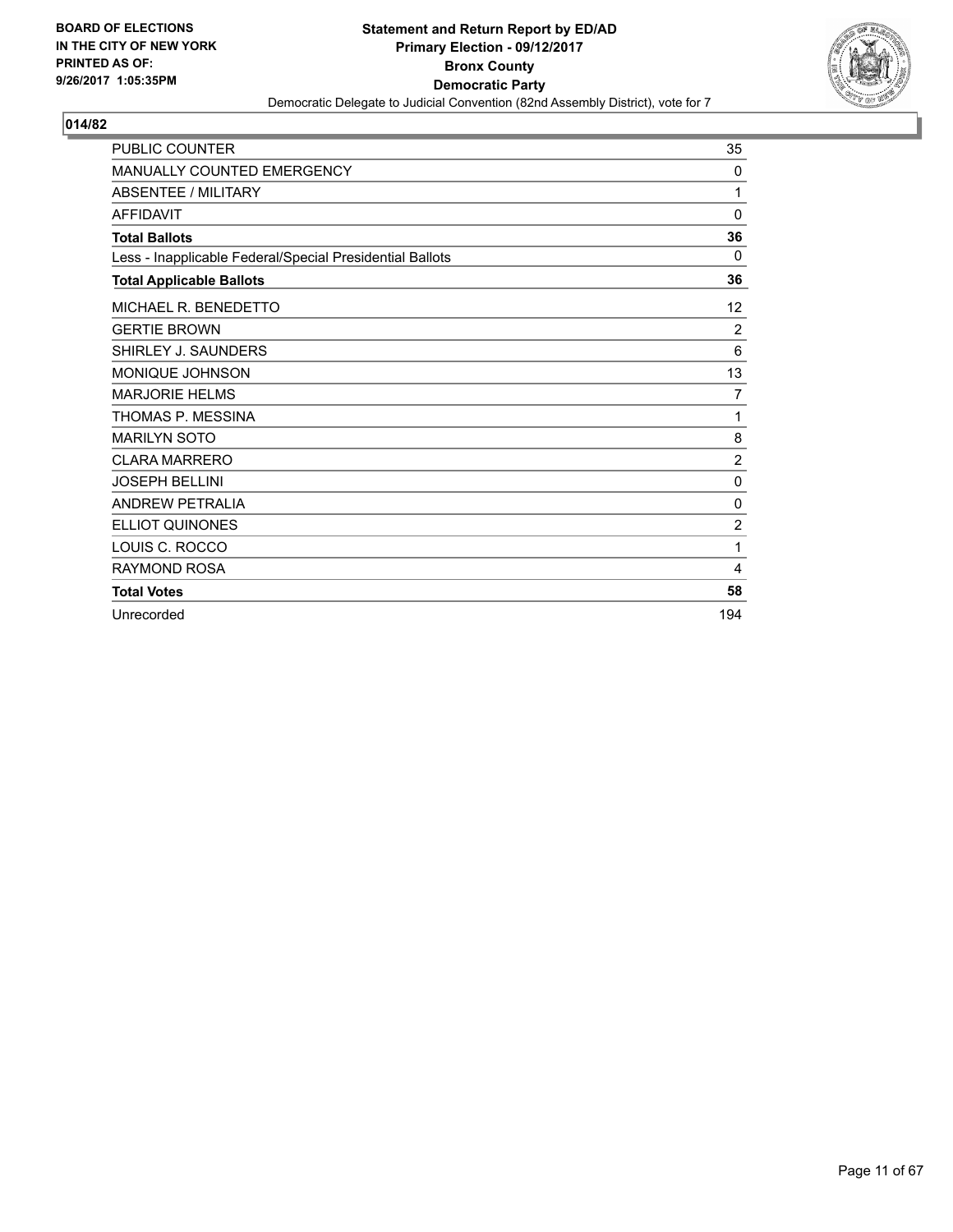

| <b>PUBLIC COUNTER</b>                                    | 167      |
|----------------------------------------------------------|----------|
| MANUALLY COUNTED EMERGENCY                               | 0        |
| <b>ABSENTEE / MILITARY</b>                               | 5        |
| <b>AFFIDAVIT</b>                                         | $\Omega$ |
| <b>Total Ballots</b>                                     | 172      |
| Less - Inapplicable Federal/Special Presidential Ballots | 0        |
| <b>Total Applicable Ballots</b>                          | 172      |
| MICHAEL R. BENEDETTO                                     | 75       |
| <b>GERTIE BROWN</b>                                      | 22       |
| SHIRLEY J. SAUNDERS                                      | 30       |
| MONIQUE JOHNSON                                          | 50       |
| <b>MARJORIE HELMS</b>                                    | 33       |
| THOMAS P. MESSINA                                        | 18       |
| <b>MARILYN SOTO</b>                                      | 54       |
| <b>CLARA MARRERO</b>                                     | 26       |
| <b>JOSEPH BELLINI</b>                                    | 20       |
| <b>ANDREW PETRALIA</b>                                   | 9        |
| <b>ELLIOT QUINONES</b>                                   | 17       |
| LOUIS C. ROCCO                                           | 5        |
| <b>RAYMOND ROSA</b>                                      | 18       |
| MARJORIE VELAZQUEZ (WRITE-IN)                            | 1        |
| UNATTRIBUTABLE WRITE-IN (WRITE-IN)                       | 2        |
| <b>Total Votes</b>                                       | 380      |
| Unrecorded                                               | 824      |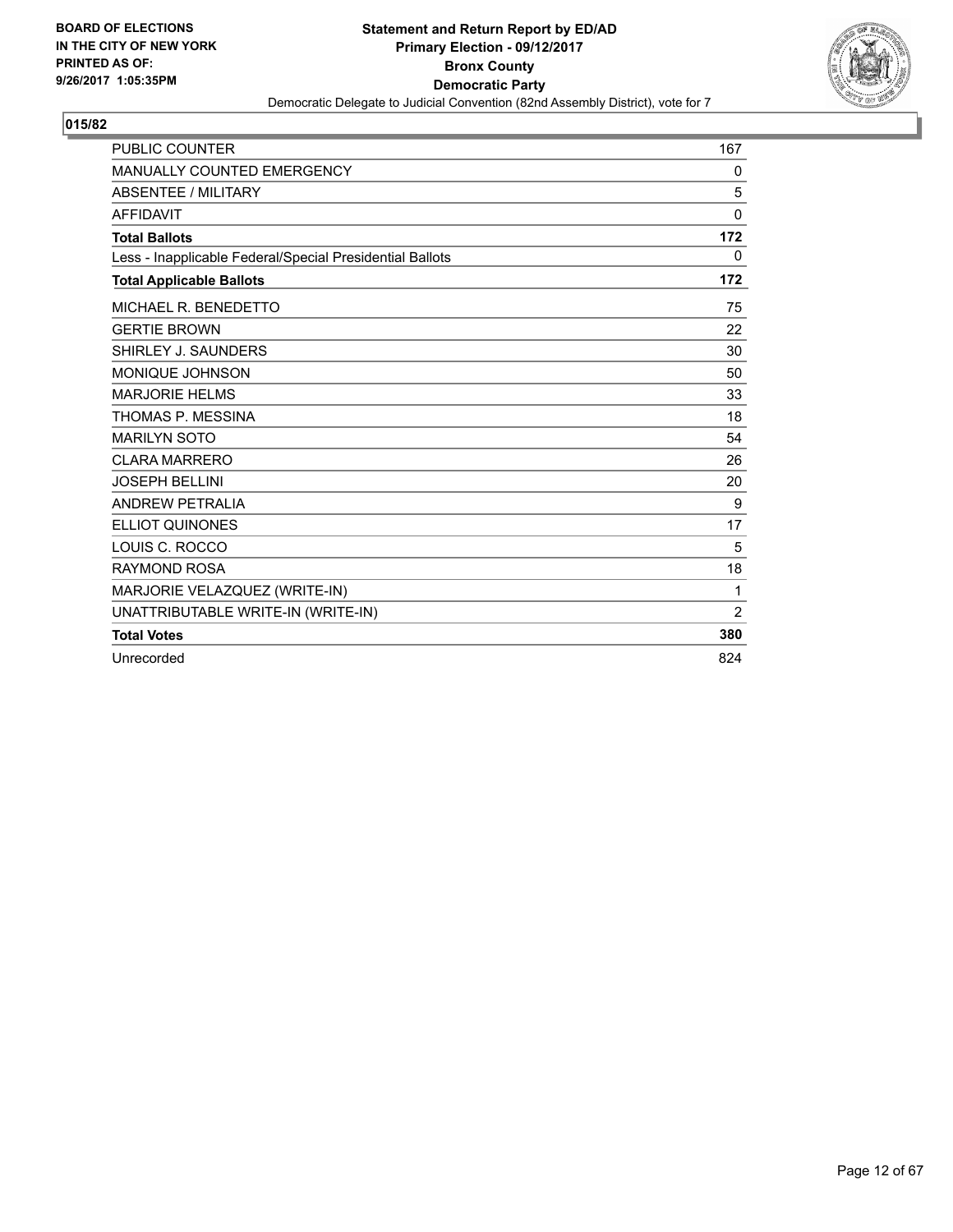

| <b>PUBLIC COUNTER</b>                                    | 104          |
|----------------------------------------------------------|--------------|
| <b>MANUALLY COUNTED EMERGENCY</b>                        | 0            |
| <b>ABSENTEE / MILITARY</b>                               | 4            |
| <b>AFFIDAVIT</b>                                         | $\mathbf{0}$ |
| <b>Total Ballots</b>                                     | 108          |
| Less - Inapplicable Federal/Special Presidential Ballots | 0            |
| <b>Total Applicable Ballots</b>                          | 108          |
| MICHAEL R. BENEDETTO                                     | 66           |
| <b>GERTIE BROWN</b>                                      | 13           |
| SHIRLEY J. SAUNDERS                                      | 27           |
| MONIQUE JOHNSON                                          | 22           |
| <b>MARJORIE HELMS</b>                                    | 24           |
| THOMAS P. MESSINA                                        | 23           |
| <b>MARILYN SOTO</b>                                      | 45           |
| <b>CLARA MARRERO</b>                                     | 34           |
| <b>JOSEPH BELLINI</b>                                    | 25           |
| <b>ANDREW PETRALIA</b>                                   | 22           |
| ELLIOT QUINONES                                          | 34           |
| LOUIS C. ROCCO                                           | 25           |
| <b>RAYMOND ROSA</b>                                      | 33           |
| <b>Total Votes</b>                                       | 393          |
| Unrecorded                                               | 363          |

| <b>PUBLIC COUNTER</b>                                    | 86             |
|----------------------------------------------------------|----------------|
| MANUALLY COUNTED EMERGENCY                               | 0              |
| <b>ABSENTEE / MILITARY</b>                               | $\overline{2}$ |
| <b>AFFIDAVIT</b>                                         | $\overline{2}$ |
| <b>Total Ballots</b>                                     | 90             |
| Less - Inapplicable Federal/Special Presidential Ballots | 0              |
| <b>Total Applicable Ballots</b>                          | 90             |
| MICHAEL R. BENEDETTO                                     | 60             |
| <b>GERTIE BROWN</b>                                      | 18             |
| SHIRLEY J. SAUNDERS                                      | 40             |
| <b>MONIQUE JOHNSON</b>                                   | 29             |
| <b>MARJORIE HELMS</b>                                    | 32             |
| THOMAS P. MESSINA                                        | 31             |
| <b>MARILYN SOTO</b>                                      | 41             |
| <b>CLARA MARRERO</b>                                     | 28             |
| <b>JOSEPH BELLINI</b>                                    | 28             |
| <b>ANDREW PETRALIA</b>                                   | 16             |
| <b>ELLIOT QUINONES</b>                                   | 25             |
| LOUIS C. ROCCO                                           | 14             |
| <b>RAYMOND ROSA</b>                                      | 26             |
| JUAN CARLOS SANDOVAL (WRITE-IN)                          | 1              |
| <b>Total Votes</b>                                       | 389            |
| Unrecorded                                               | 241            |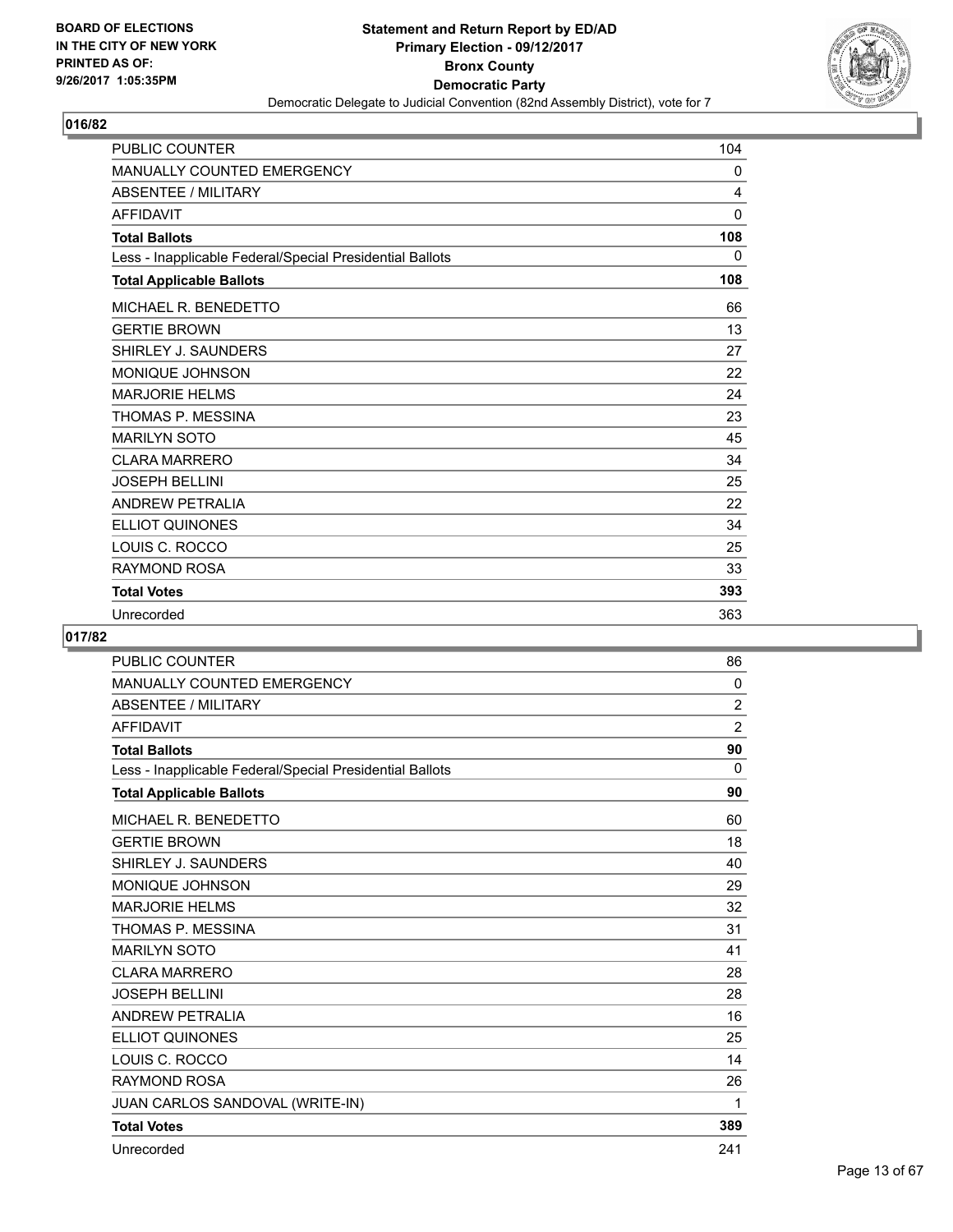

| <b>PUBLIC COUNTER</b>                                    | 43           |
|----------------------------------------------------------|--------------|
| <b>MANUALLY COUNTED EMERGENCY</b>                        | $\mathbf{0}$ |
| <b>ABSENTEE / MILITARY</b>                               | 1            |
| <b>AFFIDAVIT</b>                                         | $\mathbf{0}$ |
| <b>Total Ballots</b>                                     | 44           |
| Less - Inapplicable Federal/Special Presidential Ballots | 0            |
| <b>Total Applicable Ballots</b>                          | 44           |
| MICHAEL R. BENEDETTO                                     | 23           |
| <b>GERTIE BROWN</b>                                      | 9            |
| SHIRLEY J. SAUNDERS                                      | 10           |
| MONIQUE JOHNSON                                          | 14           |
| <b>MARJORIE HELMS</b>                                    | 9            |
| THOMAS P. MESSINA                                        | 7            |
| <b>MARILYN SOTO</b>                                      | 17           |
| <b>CLARA MARRERO</b>                                     | 13           |
| <b>JOSEPH BELLINI</b>                                    | 6            |
| <b>ANDREW PETRALIA</b>                                   | 5            |
| <b>ELLIOT QUINONES</b>                                   | 12           |
| LOUIS C. ROCCO                                           | 6            |
| <b>RAYMOND ROSA</b>                                      | 12           |
| <b>Total Votes</b>                                       | 143          |
| Unrecorded                                               | 165          |

| <b>PUBLIC COUNTER</b>                                    | 47           |
|----------------------------------------------------------|--------------|
| <b>MANUALLY COUNTED EMERGENCY</b>                        | $\mathbf{0}$ |
| <b>ABSENTEE / MILITARY</b>                               | 0            |
| <b>AFFIDAVIT</b>                                         | $\mathbf 0$  |
| <b>Total Ballots</b>                                     | 47           |
| Less - Inapplicable Federal/Special Presidential Ballots | 0            |
| <b>Total Applicable Ballots</b>                          | 47           |
| MICHAEL R. BENEDETTO                                     | 32           |
| <b>GERTIE BROWN</b>                                      | 15           |
| SHIRLEY J. SAUNDERS                                      | 22           |
| MONIQUE JOHNSON                                          | 15           |
| <b>MARJORIE HELMS</b>                                    | 23           |
| THOMAS P. MESSINA                                        | 17           |
| <b>MARILYN SOTO</b>                                      | 22           |
| <b>CLARA MARRERO</b>                                     | 15           |
| <b>JOSEPH BELLINI</b>                                    | 14           |
| <b>ANDREW PETRALIA</b>                                   | 8            |
| <b>ELLIOT QUINONES</b>                                   | 12           |
| LOUIS C. ROCCO                                           | 9            |
| <b>RAYMOND ROSA</b>                                      | 13           |
| <b>Total Votes</b>                                       | 217          |
| Unrecorded                                               | 112          |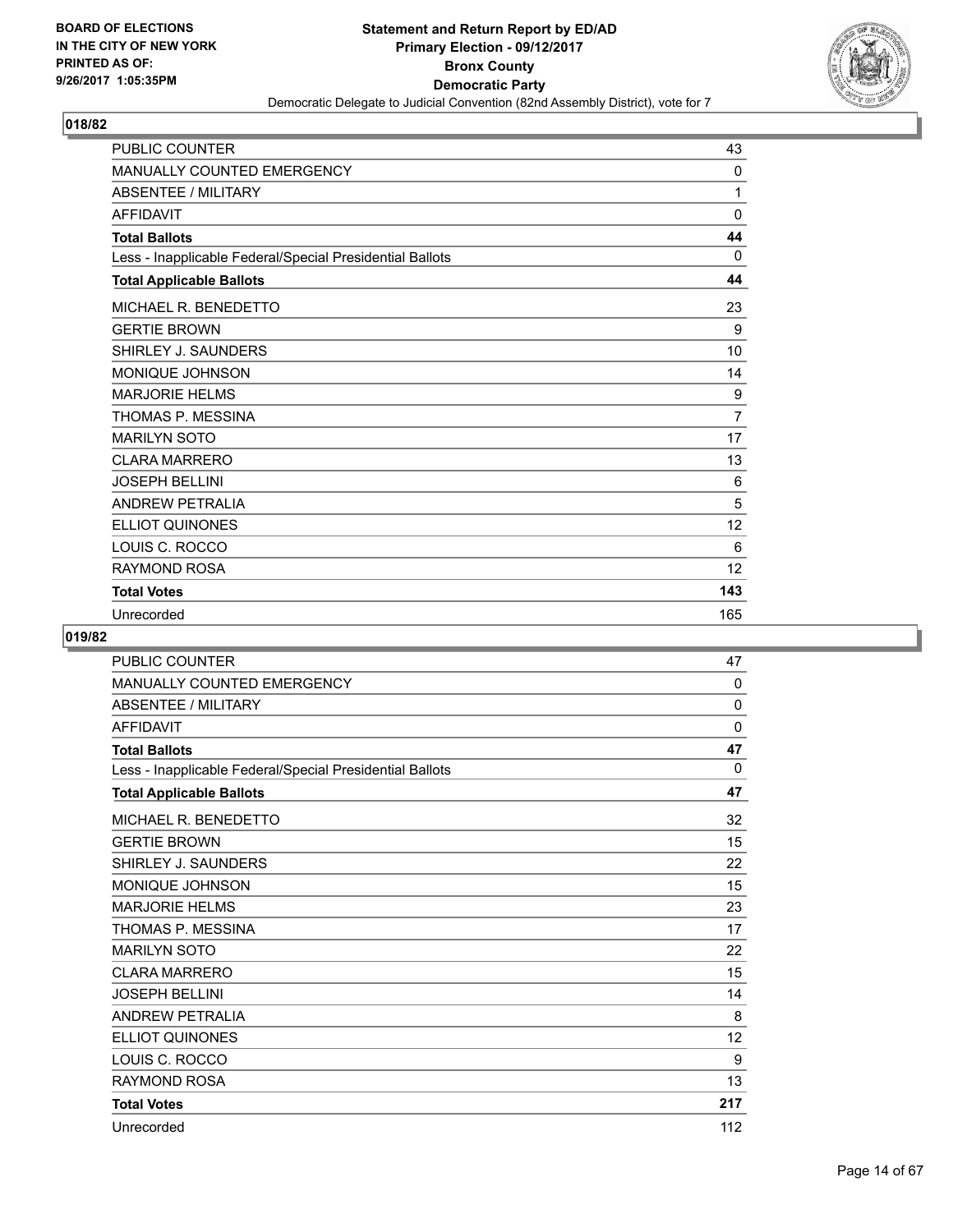

| <b>PUBLIC COUNTER</b>                                    | 50           |
|----------------------------------------------------------|--------------|
| <b>MANUALLY COUNTED EMERGENCY</b>                        | $\mathbf{0}$ |
| <b>ABSENTEE / MILITARY</b>                               | 1            |
| <b>AFFIDAVIT</b>                                         | $\mathbf{0}$ |
| <b>Total Ballots</b>                                     | 51           |
| Less - Inapplicable Federal/Special Presidential Ballots | $\mathbf{0}$ |
| <b>Total Applicable Ballots</b>                          | 51           |
| MICHAEL R. BENEDETTO                                     | 31           |
| <b>GERTIE BROWN</b>                                      | 8            |
| SHIRLEY J. SAUNDERS                                      | 13           |
| MONIQUE JOHNSON                                          | 8            |
| <b>MARJORIE HELMS</b>                                    | 14           |
| THOMAS P. MESSINA                                        | 17           |
| <b>MARILYN SOTO</b>                                      | 21           |
| <b>CLARA MARRERO</b>                                     | 19           |
| <b>JOSEPH BELLINI</b>                                    | 21           |
| <b>ANDREW PETRALIA</b>                                   | 13           |
| <b>ELLIOT QUINONES</b>                                   | 10           |
| LOUIS C. ROCCO                                           | 15           |
| <b>RAYMOND ROSA</b>                                      | 12           |
| <b>Total Votes</b>                                       | 202          |
| Unrecorded                                               | 155          |

| <b>PUBLIC COUNTER</b>                                    | 43             |
|----------------------------------------------------------|----------------|
| <b>MANUALLY COUNTED EMERGENCY</b>                        | 0              |
| <b>ABSENTEE / MILITARY</b>                               | 0              |
| <b>AFFIDAVIT</b>                                         | 0              |
| <b>Total Ballots</b>                                     | 43             |
| Less - Inapplicable Federal/Special Presidential Ballots | 0              |
| <b>Total Applicable Ballots</b>                          | 43             |
| MICHAEL R. BENEDETTO                                     | 17             |
| <b>GERTIE BROWN</b>                                      | $\overline{7}$ |
| SHIRLEY J. SAUNDERS                                      | 13             |
| MONIQUE JOHNSON                                          | 8              |
| <b>MARJORIE HELMS</b>                                    | 9              |
| THOMAS P. MESSINA                                        | 10             |
| <b>MARILYN SOTO</b>                                      | 14             |
| <b>CLARA MARRERO</b>                                     | 8              |
| <b>JOSEPH BELLINI</b>                                    | 6              |
| <b>ANDREW PETRALIA</b>                                   | 6              |
| <b>ELLIOT QUINONES</b>                                   | $\overline{7}$ |
| LOUIS C. ROCCO                                           | 0              |
| <b>RAYMOND ROSA</b>                                      | 9              |
| <b>Total Votes</b>                                       | 114            |
| Unrecorded                                               | 187            |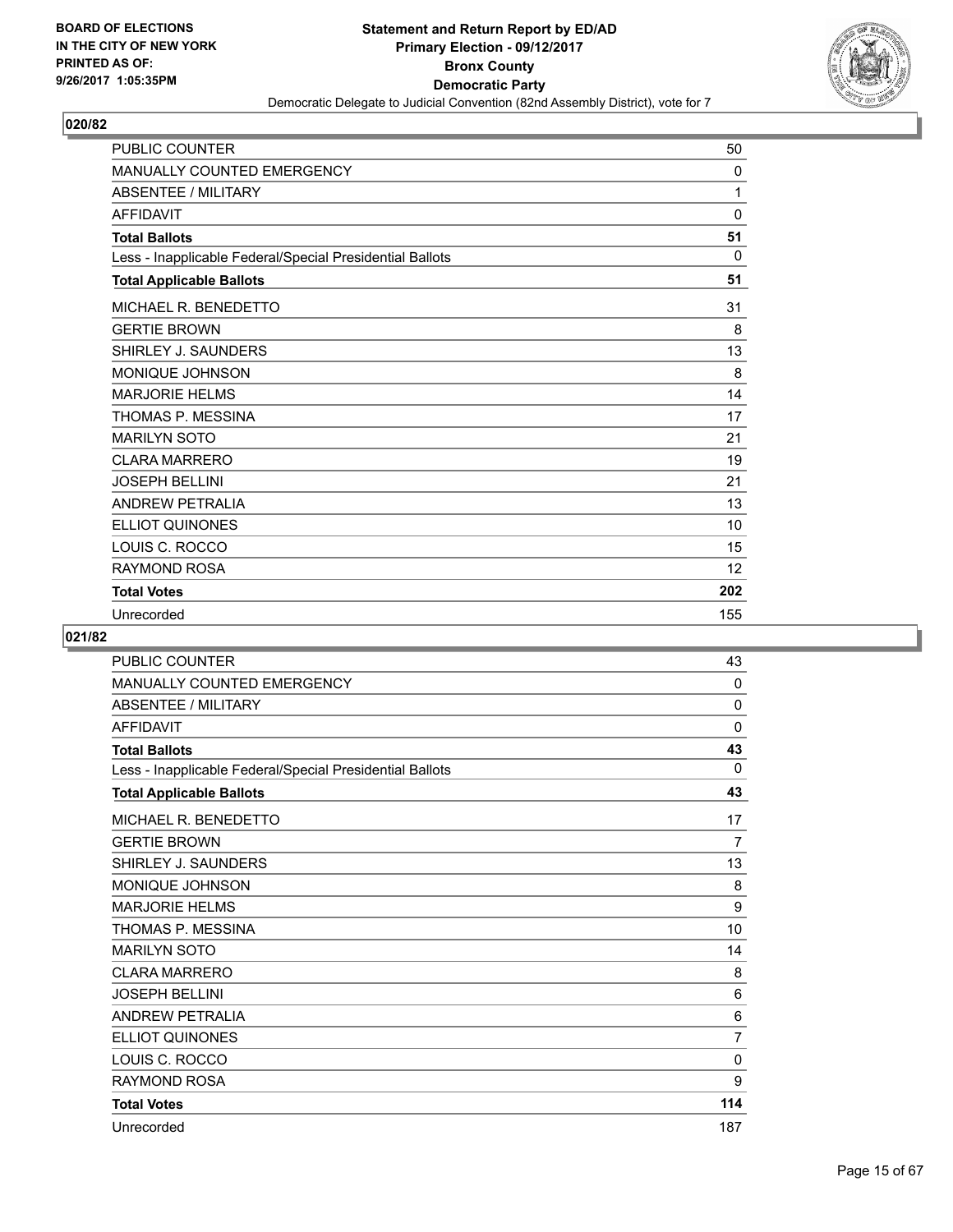

| <b>PUBLIC COUNTER</b>                                    | 89       |
|----------------------------------------------------------|----------|
| <b>MANUALLY COUNTED EMERGENCY</b>                        | 0        |
| <b>ABSENTEE / MILITARY</b>                               | 1        |
| <b>AFFIDAVIT</b>                                         | 0        |
| <b>Total Ballots</b>                                     | 90       |
| Less - Inapplicable Federal/Special Presidential Ballots | $\Omega$ |
| <b>Total Applicable Ballots</b>                          | 90       |
| MICHAEL R. BENEDETTO                                     | 50       |
| <b>GERTIE BROWN</b>                                      | 16       |
| SHIRLEY J. SAUNDERS                                      | 26       |
| <b>MONIQUE JOHNSON</b>                                   | 25       |
| <b>MARJORIE HELMS</b>                                    | 28       |
| THOMAS P. MESSINA                                        | 28       |
| <b>MARILYN SOTO</b>                                      | 39       |
| <b>CLARA MARRERO</b>                                     | 26       |
| <b>JOSEPH BELLINI</b>                                    | 20       |
| <b>ANDREW PETRALIA</b>                                   | 14       |
| <b>ELLIOT QUINONES</b>                                   | 24       |
| LOUIS C. ROCCO                                           | 20       |
| <b>RAYMOND ROSA</b>                                      | 23       |
| <b>Total Votes</b>                                       | 339      |
| Unrecorded                                               | 291      |

| <b>PUBLIC COUNTER</b>                                    | 62           |
|----------------------------------------------------------|--------------|
| MANUALLY COUNTED EMERGENCY                               | 0            |
| <b>ABSENTEE / MILITARY</b>                               | 1            |
| <b>AFFIDAVIT</b>                                         | $\mathbf{0}$ |
| <b>Total Ballots</b>                                     | 63           |
| Less - Inapplicable Federal/Special Presidential Ballots | $\Omega$     |
| <b>Total Applicable Ballots</b>                          | 63           |
| MICHAEL R. BENEDETTO                                     | 29           |
| <b>GERTIE BROWN</b>                                      | 11           |
| SHIRLEY J. SAUNDERS                                      | 32           |
| <b>MONIQUE JOHNSON</b>                                   | 19           |
| <b>MARJORIE HELMS</b>                                    | 15           |
| THOMAS P. MESSINA                                        | 19           |
| <b>MARILYN SOTO</b>                                      | 30           |
| <b>CLARA MARRERO</b>                                     | 22           |
| <b>JOSEPH BELLINI</b>                                    | 13           |
| <b>ANDREW PETRALIA</b>                                   | 5            |
| <b>ELLIOT QUINONES</b>                                   | 15           |
| LOUIS C. ROCCO                                           | 8            |
| <b>RAYMOND ROSA</b>                                      | 15           |
| ADAM ALGARIN (WRITE-IN)                                  | 1            |
| <b>Total Votes</b>                                       | 234          |
| Unrecorded                                               | 207          |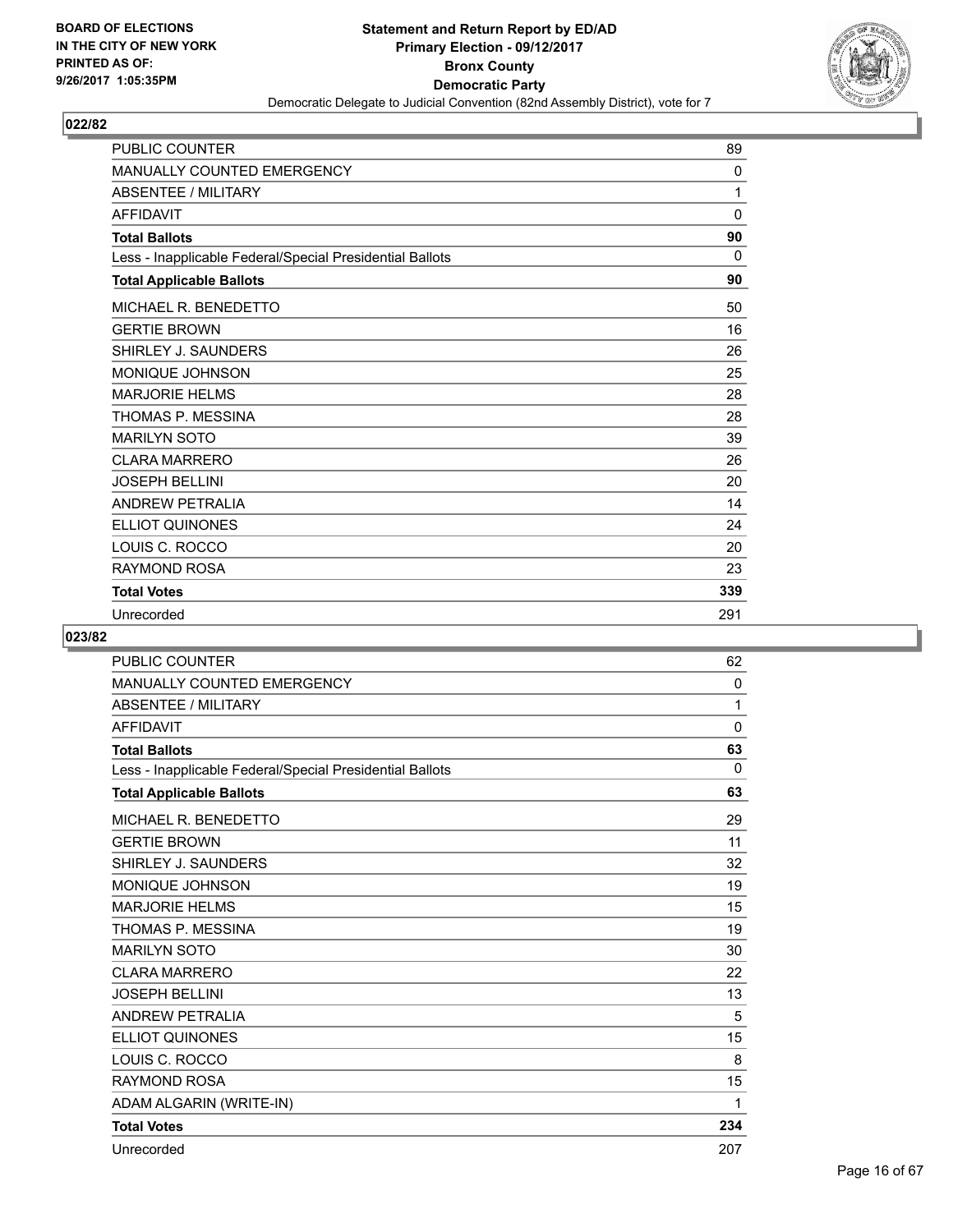

| <b>PUBLIC COUNTER</b>                                    | 57             |
|----------------------------------------------------------|----------------|
| MANUALLY COUNTED EMERGENCY                               | $\mathbf{0}$   |
| <b>ABSENTEE / MILITARY</b>                               | 1              |
| <b>AFFIDAVIT</b>                                         | $\overline{2}$ |
| <b>Total Ballots</b>                                     | 60             |
| Less - Inapplicable Federal/Special Presidential Ballots | $\Omega$       |
| <b>Total Applicable Ballots</b>                          | 60             |
| MICHAEL R. BENEDETTO                                     | 33             |
| <b>GERTIE BROWN</b>                                      | 13             |
| SHIRLEY J. SAUNDERS                                      | 19             |
| <b>MONIQUE JOHNSON</b>                                   | 14             |
| <b>MARJORIE HELMS</b>                                    | 19             |
| THOMAS P. MESSINA                                        | 13             |
| <b>MARILYN SOTO</b>                                      | 25             |
| <b>CLARA MARRERO</b>                                     | 15             |
| <b>JOSEPH BELLINI</b>                                    | 10             |
| <b>ANDREW PETRALIA</b>                                   | 9              |
| <b>ELLIOT QUINONES</b>                                   | 12             |
| LOUIS C. ROCCO                                           | 2              |
| <b>RAYMOND ROSA</b>                                      | 9              |
| <b>Total Votes</b>                                       | 193            |
| Unrecorded                                               | 227            |

| <b>PUBLIC COUNTER</b>                                    | 56             |
|----------------------------------------------------------|----------------|
| MANUALLY COUNTED EMERGENCY                               | 0              |
| <b>ABSENTEE / MILITARY</b>                               | $\overline{2}$ |
| <b>AFFIDAVIT</b>                                         | 1              |
| <b>Total Ballots</b>                                     | 59             |
| Less - Inapplicable Federal/Special Presidential Ballots | 0              |
| <b>Total Applicable Ballots</b>                          | 59             |
| MICHAEL R. BENEDETTO                                     | 34             |
| <b>GERTIE BROWN</b>                                      | 13             |
| SHIRLEY J. SAUNDERS                                      | 17             |
| <b>MONIQUE JOHNSON</b>                                   | 18             |
| <b>MARJORIE HELMS</b>                                    | 20             |
| THOMAS P. MESSINA                                        | 20             |
| <b>MARILYN SOTO</b>                                      | 28             |
| <b>CLARA MARRERO</b>                                     | 21             |
| <b>JOSEPH BELLINI</b>                                    | 15             |
| <b>ANDREW PETRALIA</b>                                   | 14             |
| <b>ELLIOT QUINONES</b>                                   | 14             |
| LOUIS C. ROCCO                                           | 15             |
| <b>RAYMOND ROSA</b>                                      | 18             |
| <b>Total Votes</b>                                       | 247            |
| Unrecorded                                               | 166            |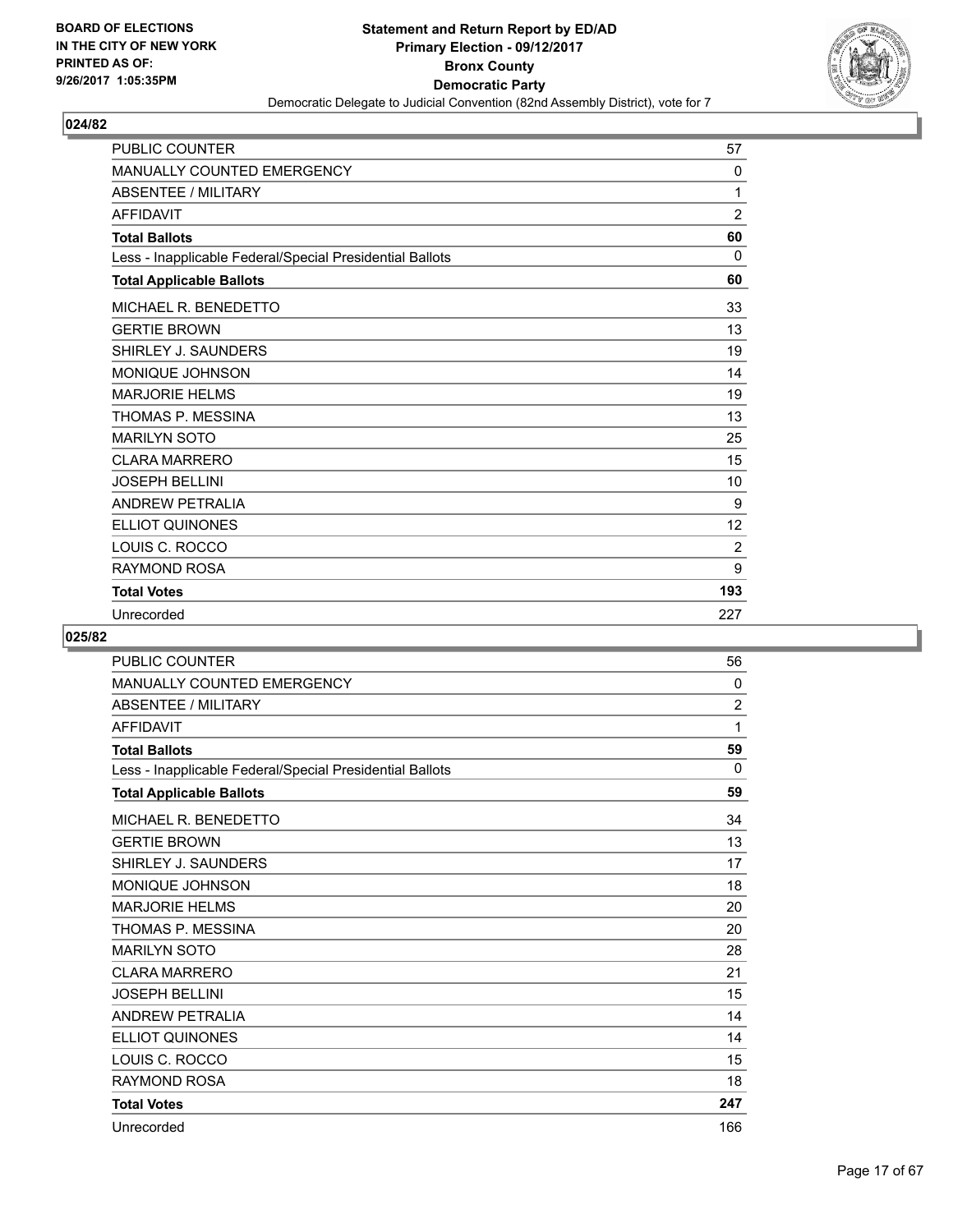

| PUBLIC COUNTER                                           | 0            |
|----------------------------------------------------------|--------------|
| <b>MANUALLY COUNTED EMERGENCY</b>                        | 0            |
| <b>ABSENTEE / MILITARY</b>                               | 0            |
| <b>AFFIDAVIT</b>                                         | $\mathbf 0$  |
| <b>Total Ballots</b>                                     | 0            |
| Less - Inapplicable Federal/Special Presidential Ballots | $\mathbf{0}$ |
| <b>Total Applicable Ballots</b>                          | 0            |
| MICHAEL R. BENEDETTO                                     | 0            |
| <b>GERTIE BROWN</b>                                      | 0            |
| SHIRLEY J. SAUNDERS                                      | 0            |
| <b>MONIQUE JOHNSON</b>                                   | $\mathbf{0}$ |
| <b>MARJORIE HELMS</b>                                    | $\Omega$     |
| THOMAS P. MESSINA                                        | $\mathbf{0}$ |
| <b>MARILYN SOTO</b>                                      | 0            |
| <b>CLARA MARRERO</b>                                     | $\mathbf 0$  |
| <b>JOSEPH BELLINI</b>                                    | 0            |
| <b>ANDREW PETRALIA</b>                                   | 0            |
| <b>ELLIOT QUINONES</b>                                   | 0            |
| LOUIS C. ROCCO                                           | $\mathbf{0}$ |
| RAYMOND ROSA                                             | 0            |
| <b>Total Votes</b>                                       | 0            |

| <b>PUBLIC COUNTER</b>                                    | 39             |
|----------------------------------------------------------|----------------|
| <b>MANUALLY COUNTED EMERGENCY</b>                        | $\Omega$       |
| <b>ABSENTEE / MILITARY</b>                               | 1              |
| <b>AFFIDAVIT</b>                                         | 1              |
| <b>Total Ballots</b>                                     | 41             |
| Less - Inapplicable Federal/Special Presidential Ballots | $\Omega$       |
| <b>Total Applicable Ballots</b>                          | 41             |
| MICHAEL R. BENEDETTO                                     | 18             |
| <b>GERTIE BROWN</b>                                      | $\overline{7}$ |
| SHIRLEY J. SAUNDERS                                      | 14             |
| MONIQUE JOHNSON                                          | 11             |
| <b>MARJORIE HELMS</b>                                    | 9              |
| THOMAS P. MESSINA                                        | 11             |
| <b>MARILYN SOTO</b>                                      | 19             |
| <b>CLARA MARRERO</b>                                     | 18             |
| <b>JOSEPH BELLINI</b>                                    | 10             |
| <b>ANDREW PETRALIA</b>                                   | 10             |
| ELLIOT QUINONES                                          | 14             |
| LOUIS C. ROCCO                                           | 8              |
| <b>RAYMOND ROSA</b>                                      | 16             |
| <b>Total Votes</b>                                       | 165            |
| Unrecorded                                               | 122            |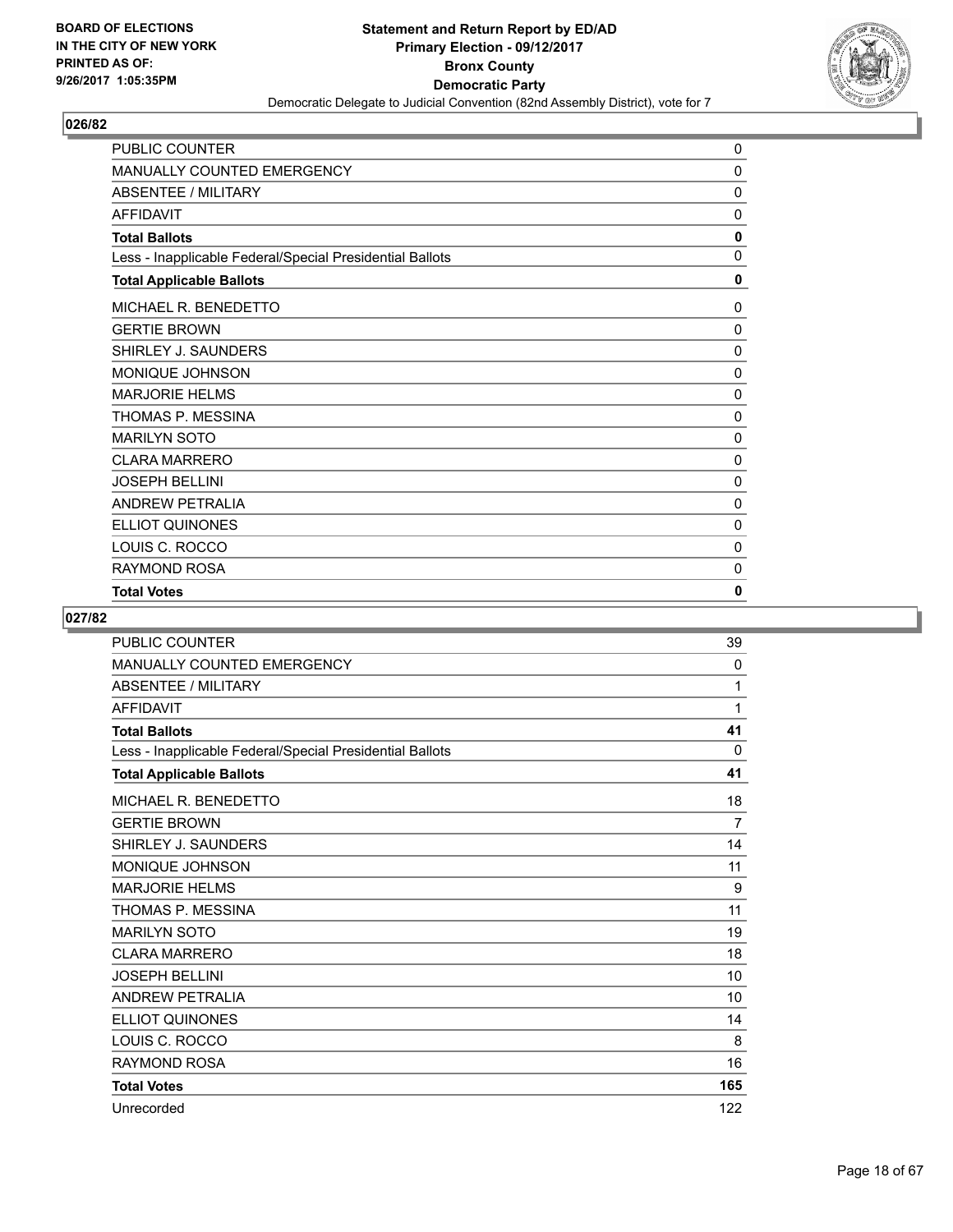

| <b>PUBLIC COUNTER</b>                                    | 65       |
|----------------------------------------------------------|----------|
| <b>MANUALLY COUNTED EMERGENCY</b>                        | $\Omega$ |
| <b>ABSENTEE / MILITARY</b>                               | 5        |
| <b>AFFIDAVIT</b>                                         | 0        |
| <b>Total Ballots</b>                                     | 70       |
| Less - Inapplicable Federal/Special Presidential Ballots | 0        |
| <b>Total Applicable Ballots</b>                          | 70       |
| MICHAEL R. BENEDETTO                                     | 33       |
| <b>GERTIE BROWN</b>                                      | 12       |
| SHIRLEY J. SAUNDERS                                      | 20       |
| MONIQUE JOHNSON                                          | 21       |
| <b>MARJORIE HELMS</b>                                    | 12       |
| THOMAS P. MESSINA                                        | 23       |
| <b>MARILYN SOTO</b>                                      | 31       |
| <b>CLARA MARRERO</b>                                     | 24       |
| <b>JOSEPH BELLINI</b>                                    | 13       |
| <b>ANDREW PETRALIA</b>                                   | 15       |
| <b>ELLIOT QUINONES</b>                                   | 15       |
| LOUIS C. ROCCO                                           | 17       |
| <b>RAYMOND ROSA</b>                                      | 23       |
| <b>Total Votes</b>                                       | 259      |
| Unrecorded                                               | 231      |

| <b>PUBLIC COUNTER</b>                                    | 17             |
|----------------------------------------------------------|----------------|
| <b>MANUALLY COUNTED EMERGENCY</b>                        | $\mathbf{0}$   |
| <b>ABSENTEE / MILITARY</b>                               | 1              |
| <b>AFFIDAVIT</b>                                         | $\mathbf 0$    |
| <b>Total Ballots</b>                                     | 18             |
| Less - Inapplicable Federal/Special Presidential Ballots | $\mathbf{0}$   |
| <b>Total Applicable Ballots</b>                          | 18             |
| MICHAEL R. BENEDETTO                                     | 4              |
| <b>GERTIE BROWN</b>                                      | 0              |
| SHIRLEY J. SAUNDERS                                      | 7              |
| MONIQUE JOHNSON                                          | $\overline{2}$ |
| <b>MARJORIE HELMS</b>                                    | 1              |
| THOMAS P. MESSINA                                        | 3              |
| <b>MARILYN SOTO</b>                                      | 6              |
| <b>CLARA MARRERO</b>                                     | $\overline{2}$ |
| <b>JOSEPH BELLINI</b>                                    | 1              |
| <b>ANDREW PETRALIA</b>                                   | 1              |
| <b>ELLIOT QUINONES</b>                                   | $\overline{2}$ |
| LOUIS C. ROCCO                                           | 1              |
| <b>RAYMOND ROSA</b>                                      | 4              |
| <b>Total Votes</b>                                       | 34             |
| Unrecorded                                               | 92             |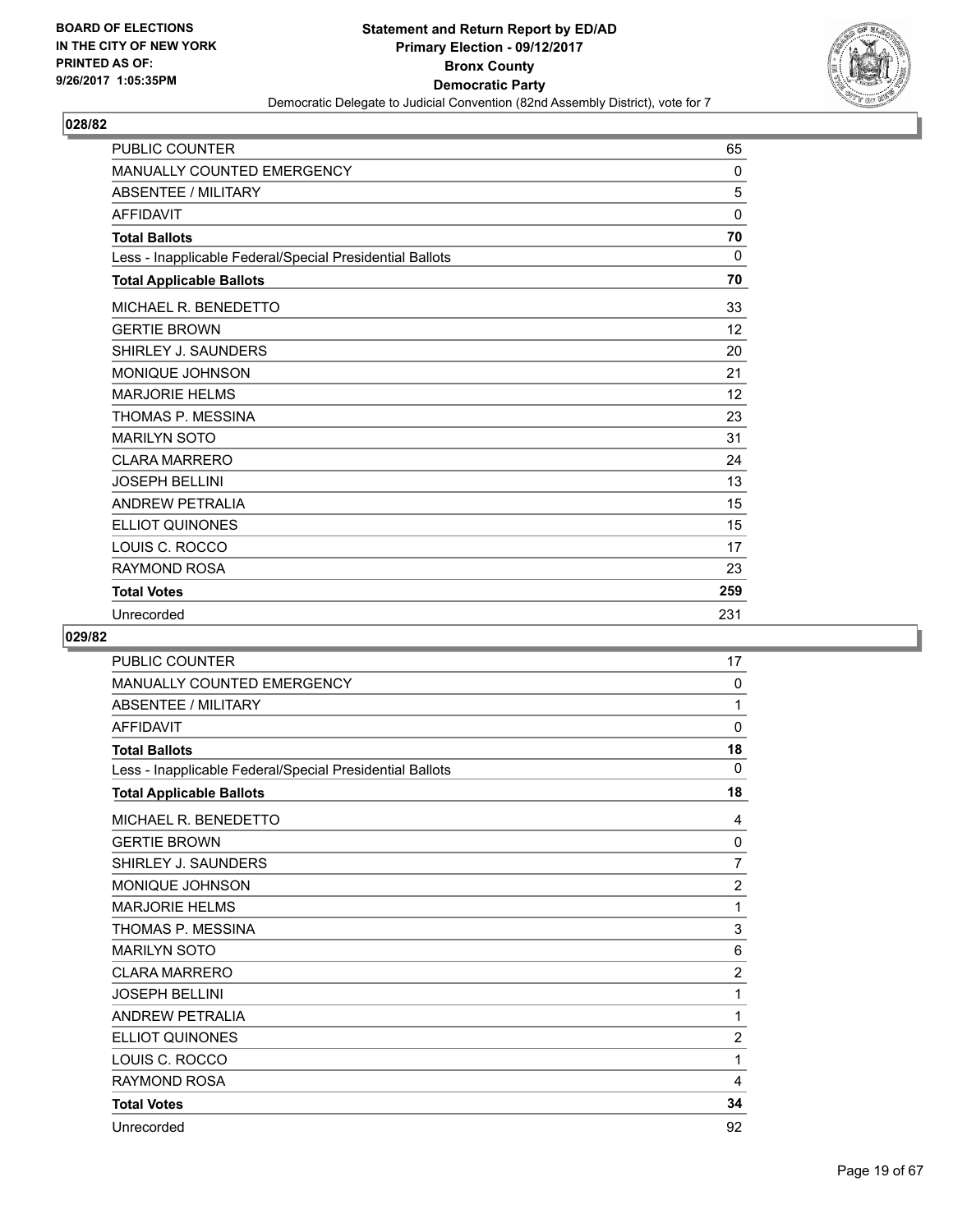

| <b>PUBLIC COUNTER</b>                                    | 119          |
|----------------------------------------------------------|--------------|
| <b>MANUALLY COUNTED EMERGENCY</b>                        | 0            |
| <b>ABSENTEE / MILITARY</b>                               | $\mathbf{0}$ |
| <b>AFFIDAVIT</b>                                         | $\mathbf{0}$ |
| <b>Total Ballots</b>                                     | 119          |
| Less - Inapplicable Federal/Special Presidential Ballots | $\mathbf{0}$ |
| <b>Total Applicable Ballots</b>                          | 119          |
| MICHAEL R. BENEDETTO                                     | 62           |
| <b>GERTIE BROWN</b>                                      | 25           |
| SHIRLEY J. SAUNDERS                                      | 47           |
| <b>MONIQUE JOHNSON</b>                                   | 36           |
| <b>MARJORIE HELMS</b>                                    | 38           |
| THOMAS P. MESSINA                                        | 32           |
| <b>MARILYN SOTO</b>                                      | 56           |
| <b>CLARA MARRERO</b>                                     | 50           |
| <b>JOSEPH BELLINI</b>                                    | 19           |
| <b>ANDREW PETRALIA</b>                                   | 23           |
| <b>ELLIOT QUINONES</b>                                   | 34           |
| LOUIS C. ROCCO                                           | 28           |
| RAYMOND ROSA                                             | 42           |
| <b>Total Votes</b>                                       | 492          |
| Unrecorded                                               | 341          |

| <b>PUBLIC COUNTER</b>                                    | 164            |
|----------------------------------------------------------|----------------|
| <b>MANUALLY COUNTED EMERGENCY</b>                        | 0              |
| <b>ABSENTEE / MILITARY</b>                               | $\overline{2}$ |
| <b>AFFIDAVIT</b>                                         | 3              |
| <b>Total Ballots</b>                                     | 169            |
| Less - Inapplicable Federal/Special Presidential Ballots | 0              |
| <b>Total Applicable Ballots</b>                          | 169            |
| MICHAEL R. BENEDETTO                                     | 92             |
| <b>GERTIE BROWN</b>                                      | 64             |
| SHIRLEY J. SAUNDERS                                      | 73             |
| MONIQUE JOHNSON                                          | 61             |
| <b>MARJORIE HELMS</b>                                    | 65             |
| THOMAS P. MESSINA                                        | 70             |
| <b>MARILYN SOTO</b>                                      | 79             |
| <b>CLARA MARRERO</b>                                     | 64             |
| <b>JOSEPH BELLINI</b>                                    | 70             |
| <b>ANDREW PETRALIA</b>                                   | 51             |
| <b>ELLIOT QUINONES</b>                                   | 44             |
| LOUIS C. ROCCO                                           | 45             |
| <b>RAYMOND ROSA</b>                                      | 76             |
| UNATTRIBUTABLE WRITE-IN (WRITE-IN)                       | 1              |
| <b>Total Votes</b>                                       | 855            |
| Unrecorded                                               | 328            |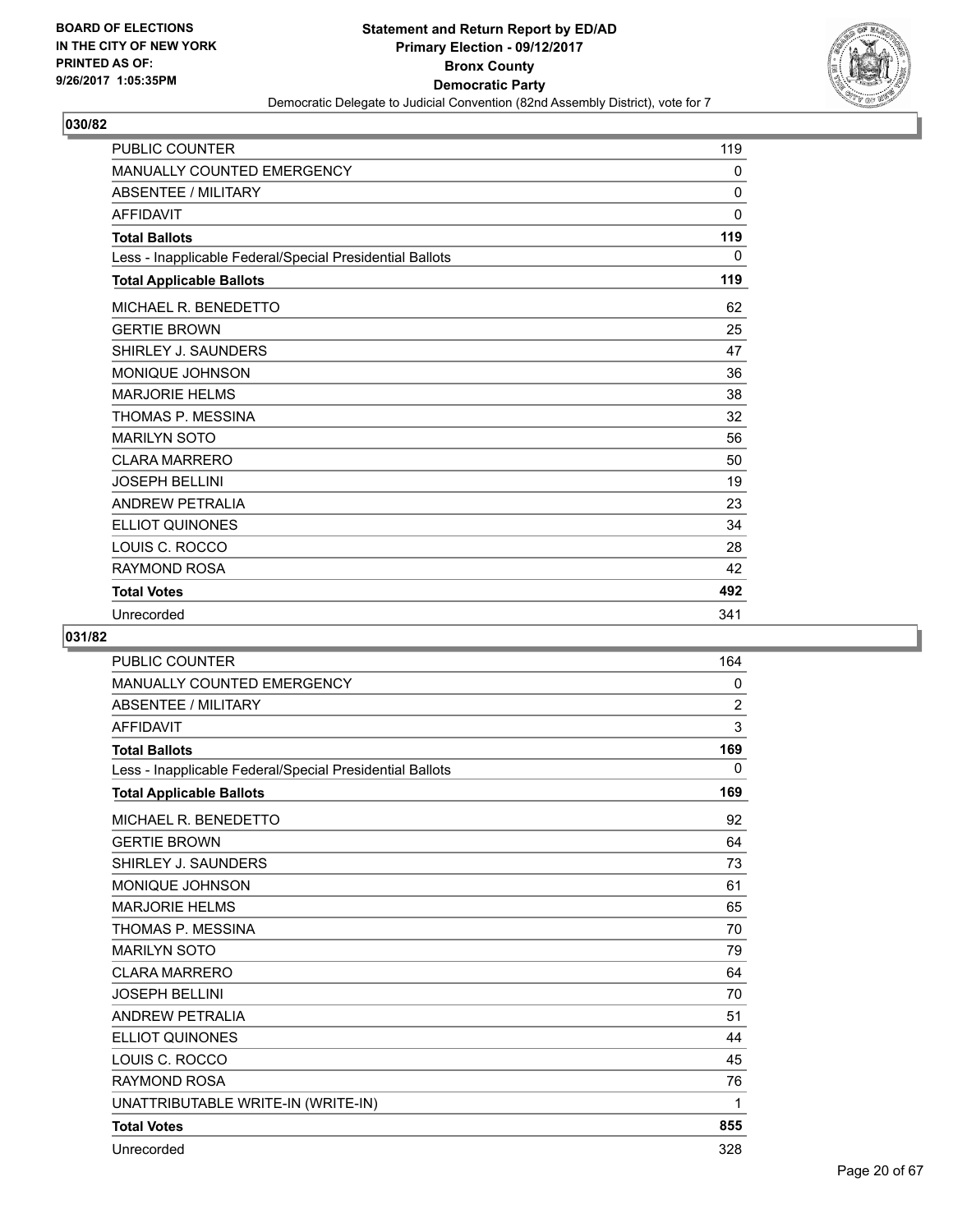

| <b>MANUALLY COUNTED EMERGENCY</b>                        | 0        |
|----------------------------------------------------------|----------|
| <b>ABSENTEE / MILITARY</b>                               | 1        |
| <b>AFFIDAVIT</b>                                         | 1        |
| <b>Total Ballots</b>                                     | 82       |
| Less - Inapplicable Federal/Special Presidential Ballots | $\Omega$ |
| <b>Total Applicable Ballots</b>                          | 82       |
| <b>MICHAEL R. BENEDETTO</b>                              | 47       |
| <b>GERTIE BROWN</b>                                      | 18       |
| SHIRLEY J. SAUNDERS                                      | 25       |
| <b>MONIQUE JOHNSON</b>                                   | 22       |
| <b>MARJORIE HELMS</b>                                    | 18       |
| THOMAS P. MESSINA                                        | 23       |
| <b>MARILYN SOTO</b>                                      | 29       |
| CI ARA MARRERO                                           | 25       |
| <b>JOSEPH BELLINI</b>                                    | 17       |
| <b>ANDREW PETRALIA</b>                                   | 15       |
| <b>ELLIOT QUINONES</b>                                   | 17       |
| LOUIS C. ROCCO                                           | 15       |
| <b>RAYMOND ROSA</b>                                      | 18       |
| STAIN NORELLNO (WRITE-IN)                                | 1        |
| <b>Total Votes</b>                                       | 290      |
| Unrecorded                                               | 284      |

| <b>PUBLIC COUNTER</b>                                    | 64           |
|----------------------------------------------------------|--------------|
| <b>MANUALLY COUNTED EMERGENCY</b>                        | 0            |
| <b>ABSENTEE / MILITARY</b>                               | 3            |
| <b>AFFIDAVIT</b>                                         | $\mathbf{0}$ |
| <b>Total Ballots</b>                                     | 67           |
| Less - Inapplicable Federal/Special Presidential Ballots | $\Omega$     |
| <b>Total Applicable Ballots</b>                          | 67           |
| MICHAEL R. BENEDETTO                                     | 36           |
| <b>GERTIE BROWN</b>                                      | 19           |
| SHIRLEY J. SAUNDERS                                      | 31           |
| MONIQUE JOHNSON                                          | 17           |
| <b>MARJORIE HELMS</b>                                    | 21           |
| THOMAS P. MESSINA                                        | 28           |
| <b>MARILYN SOTO</b>                                      | 28           |
| <b>CLARA MARRERO</b>                                     | 15           |
| <b>JOSEPH BELLINI</b>                                    | 16           |
| <b>ANDREW PETRALIA</b>                                   | 13           |
| <b>ELLIOT QUINONES</b>                                   | 12           |
| LOUIS C. ROCCO                                           | 16           |
| <b>RAYMOND ROSA</b>                                      | 17           |
| <b>Total Votes</b>                                       | 269          |
| Unrecorded                                               | 200          |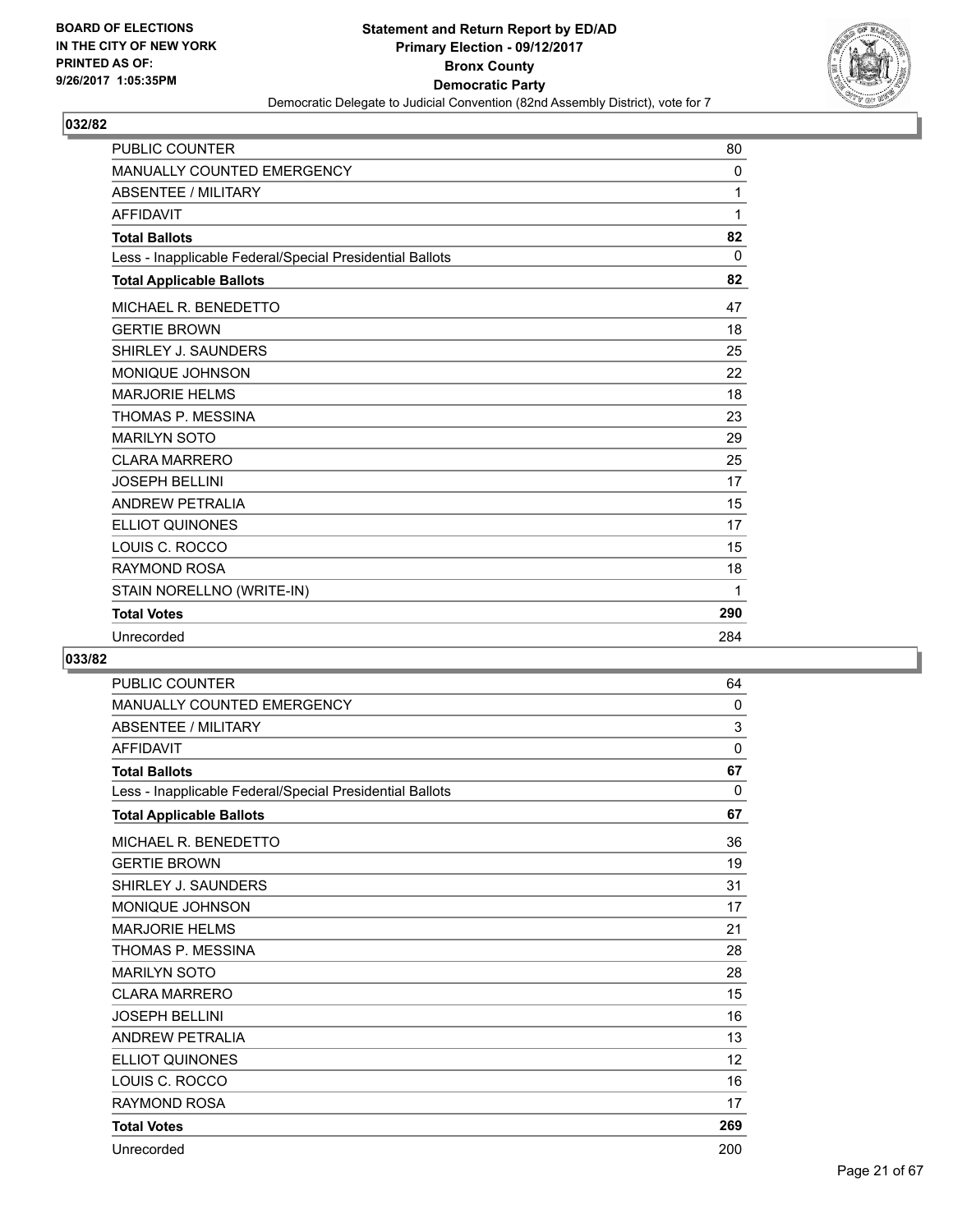

| <b>PUBLIC COUNTER</b>                                    | 48             |
|----------------------------------------------------------|----------------|
| MANUALLY COUNTED EMERGENCY                               | $\mathbf{0}$   |
| <b>ABSENTEE / MILITARY</b>                               | $\overline{2}$ |
| <b>AFFIDAVIT</b>                                         | 0              |
| <b>Total Ballots</b>                                     | 50             |
| Less - Inapplicable Federal/Special Presidential Ballots | 0              |
| <b>Total Applicable Ballots</b>                          | 50             |
| MICHAEL R. BENEDETTO                                     | 29             |
| <b>GERTIE BROWN</b>                                      | 9              |
| SHIRLEY J. SAUNDERS                                      | 18             |
| <b>MONIQUE JOHNSON</b>                                   | 12             |
| <b>MARJORIE HELMS</b>                                    | 19             |
| THOMAS P. MESSINA                                        | 9              |
| <b>MARILYN SOTO</b>                                      | 20             |
| <b>CLARA MARRERO</b>                                     | 16             |
| <b>JOSEPH BELLINI</b>                                    | 9              |
| <b>ANDREW PETRALIA</b>                                   | 9              |
| <b>ELLIOT QUINONES</b>                                   | 11             |
| LOUIS C. ROCCO                                           | $\overline{7}$ |
| <b>RAYMOND ROSA</b>                                      | 10             |
| <b>Total Votes</b>                                       | 178            |
| Unrecorded                                               | 172            |

| <b>PUBLIC COUNTER</b>                                    | 84  |
|----------------------------------------------------------|-----|
| <b>MANUALLY COUNTED EMERGENCY</b>                        | 0   |
| <b>ABSENTEE / MILITARY</b>                               | 1   |
| <b>AFFIDAVIT</b>                                         | 1   |
| <b>Total Ballots</b>                                     | 86  |
| Less - Inapplicable Federal/Special Presidential Ballots | 0   |
| <b>Total Applicable Ballots</b>                          | 86  |
| MICHAEL R. BENEDETTO                                     | 56  |
| <b>GERTIE BROWN</b>                                      | 17  |
| SHIRLEY J. SAUNDERS                                      | 27  |
| MONIQUE JOHNSON                                          | 26  |
| <b>MARJORIE HELMS</b>                                    | 21  |
| THOMAS P. MESSINA                                        | 28  |
| <b>MARILYN SOTO</b>                                      | 38  |
| <b>CLARA MARRERO</b>                                     | 36  |
| <b>JOSEPH BELLINI</b>                                    | 30  |
| <b>ANDREW PETRALIA</b>                                   | 21  |
| <b>ELLIOT QUINONES</b>                                   | 24  |
| LOUIS C. ROCCO                                           | 27  |
| <b>RAYMOND ROSA</b>                                      | 28  |
| <b>Total Votes</b>                                       | 379 |
| Unrecorded                                               | 223 |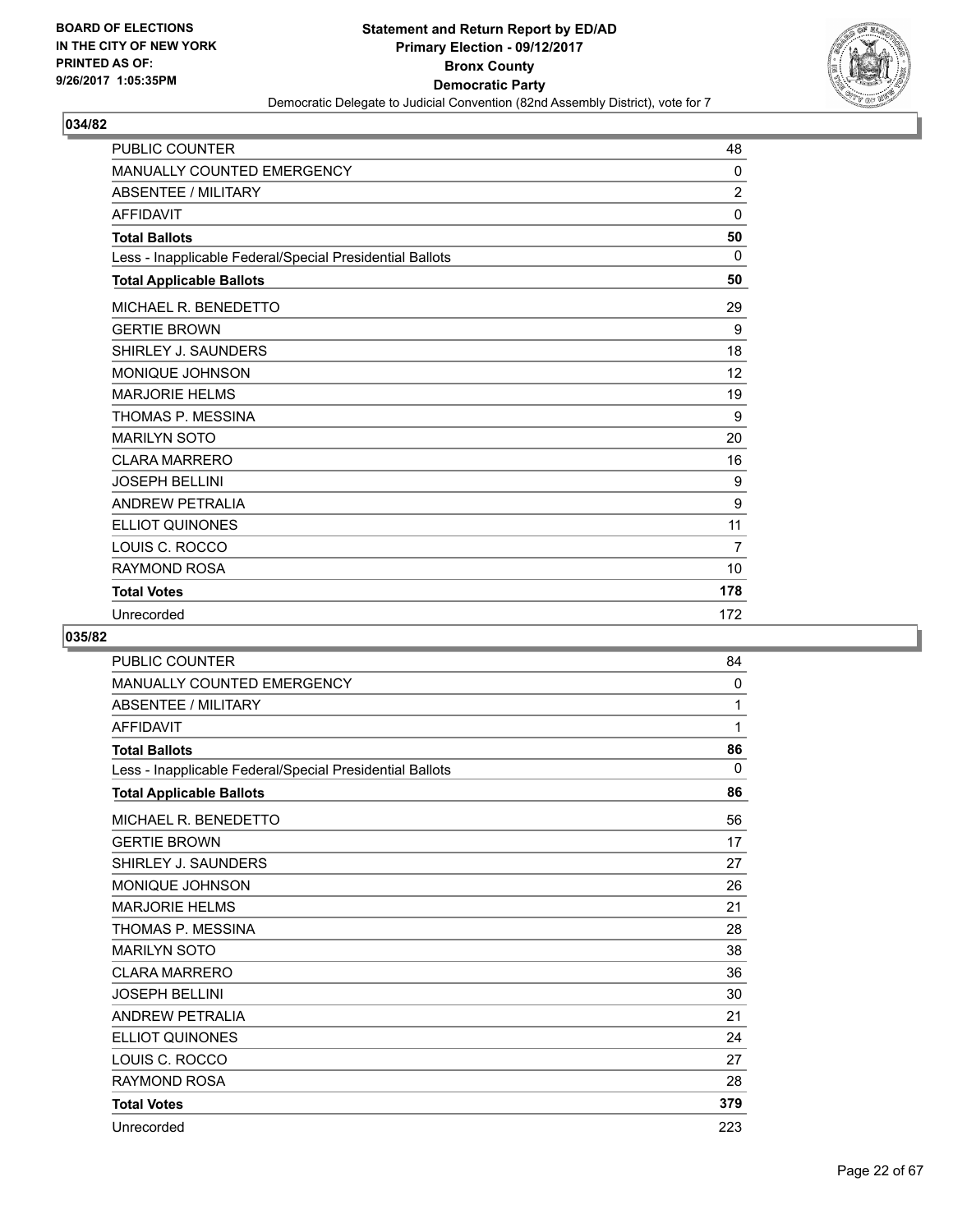

| <b>PUBLIC COUNTER</b>                                    | 104            |
|----------------------------------------------------------|----------------|
| <b>MANUALLY COUNTED EMERGENCY</b>                        | 0              |
| <b>ABSENTEE / MILITARY</b>                               | 1              |
| <b>AFFIDAVIT</b>                                         | $\overline{2}$ |
| <b>Total Ballots</b>                                     | 107            |
| Less - Inapplicable Federal/Special Presidential Ballots | $\mathbf{0}$   |
| <b>Total Applicable Ballots</b>                          | 107            |
| MICHAEL R. BENEDETTO                                     | 62             |
| <b>GERTIE BROWN</b>                                      | 18             |
| SHIRLEY J. SAUNDERS                                      | 25             |
| <b>MONIQUE JOHNSON</b>                                   | 22             |
| <b>MARJORIE HELMS</b>                                    | 15             |
| THOMAS P. MESSINA                                        | 25             |
| <b>MARILYN SOTO</b>                                      | 30             |
| <b>CLARA MARRERO</b>                                     | 19             |
| <b>JOSEPH BELLINI</b>                                    | 27             |
| <b>ANDREW PETRALIA</b>                                   | 16             |
| <b>ELLIOT QUINONES</b>                                   | 18             |
| LOUIS C. ROCCO                                           | 21             |
| <b>RAYMOND ROSA</b>                                      | 18             |
| <b>Total Votes</b>                                       | 316            |
| Unrecorded                                               | 433            |

| <b>PUBLIC COUNTER</b>                                    | 125 |
|----------------------------------------------------------|-----|
| <b>MANUALLY COUNTED EMERGENCY</b>                        | 0   |
| <b>ABSENTEE / MILITARY</b>                               | 1   |
| <b>AFFIDAVIT</b>                                         | 1   |
| <b>Total Ballots</b>                                     | 127 |
| Less - Inapplicable Federal/Special Presidential Ballots | 0   |
| <b>Total Applicable Ballots</b>                          | 127 |
| MICHAEL R. BENEDETTO                                     | 59  |
| <b>GERTIE BROWN</b>                                      | 22  |
| SHIRLEY J. SAUNDERS                                      | 32  |
| MONIQUE JOHNSON                                          | 29  |
| <b>MARJORIE HELMS</b>                                    | 32  |
| THOMAS P. MESSINA                                        | 17  |
| <b>MARILYN SOTO</b>                                      | 43  |
| <b>CLARA MARRERO</b>                                     | 32  |
| <b>JOSEPH BELLINI</b>                                    | 13  |
| <b>ANDREW PETRALIA</b>                                   | 11  |
| <b>ELLIOT QUINONES</b>                                   | 11  |
| LOUIS C. ROCCO                                           | 7   |
| <b>RAYMOND ROSA</b>                                      | 19  |
| <b>Total Votes</b>                                       | 327 |
| Unrecorded                                               | 562 |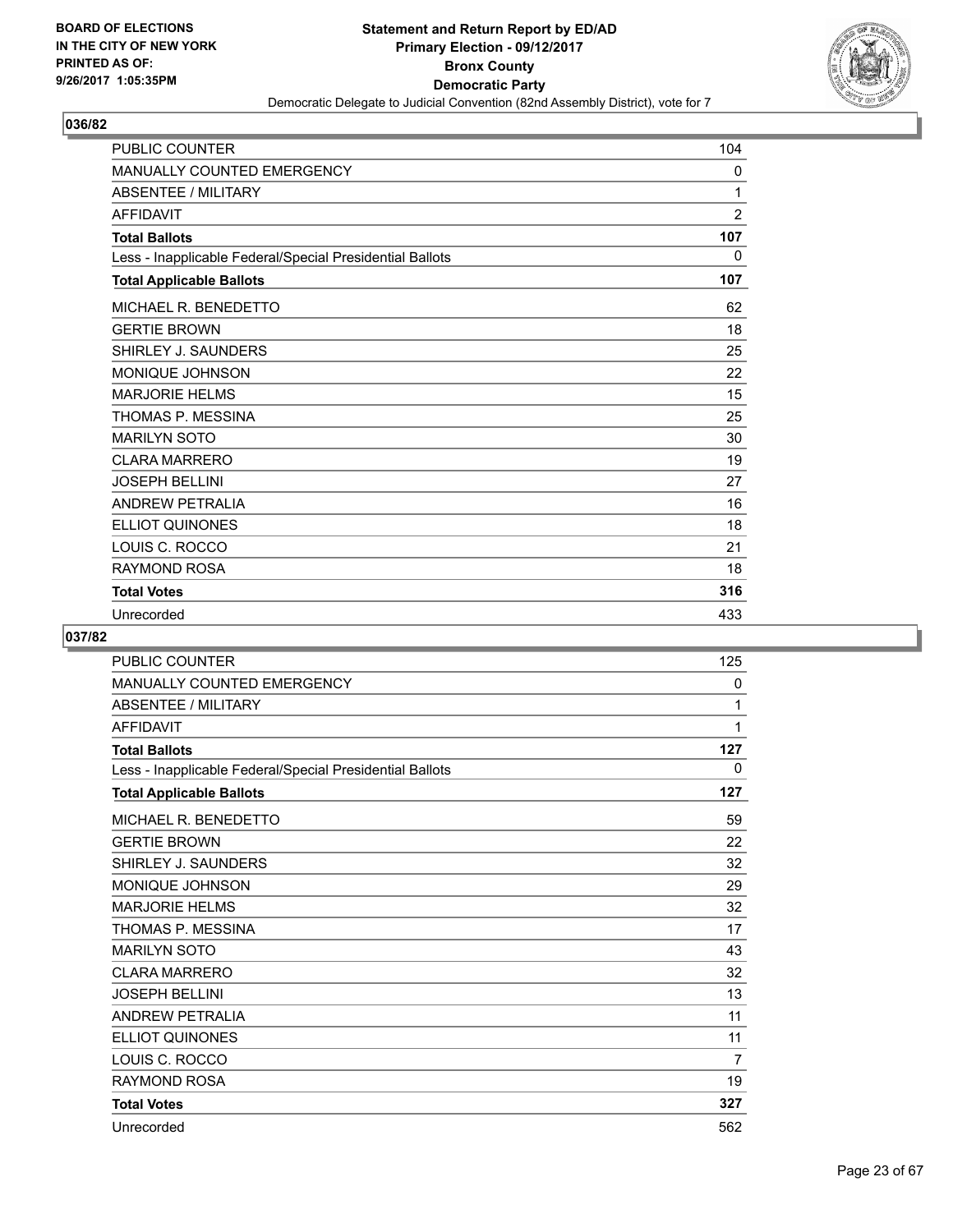

| <b>PUBLIC COUNTER</b>                                    | 128          |
|----------------------------------------------------------|--------------|
| <b>MANUALLY COUNTED EMERGENCY</b>                        | 0            |
| <b>ABSENTEE / MILITARY</b>                               | 1            |
| <b>AFFIDAVIT</b>                                         | 2            |
| <b>Total Ballots</b>                                     | 131          |
| Less - Inapplicable Federal/Special Presidential Ballots | $\mathbf{0}$ |
| <b>Total Applicable Ballots</b>                          | 131          |
| MICHAEL R. BENEDETTO                                     | 70           |
| <b>GERTIE BROWN</b>                                      | 34           |
| SHIRLEY J. SAUNDERS                                      | 40           |
| <b>MONIQUE JOHNSON</b>                                   | 39           |
| <b>MARJORIE HELMS</b>                                    | 33           |
| THOMAS P. MESSINA                                        | 26           |
| <b>MARILYN SOTO</b>                                      | 54           |
| <b>CLARA MARRERO</b>                                     | 36           |
| <b>JOSEPH BELLINI</b>                                    | 23           |
| <b>ANDREW PETRALIA</b>                                   | 19           |
| <b>ELLIOT QUINONES</b>                                   | 31           |
| LOUIS C. ROCCO                                           | 19           |
| RAYMOND ROSA                                             | 27           |
| <b>Total Votes</b>                                       | 451          |
| Unrecorded                                               | 466          |

| <b>PUBLIC COUNTER</b>                                    | 61             |
|----------------------------------------------------------|----------------|
| MANUALLY COUNTED EMERGENCY                               | 0              |
| <b>ABSENTEE / MILITARY</b>                               | $\overline{2}$ |
| <b>AFFIDAVIT</b>                                         | 1              |
| <b>Total Ballots</b>                                     | 64             |
| Less - Inapplicable Federal/Special Presidential Ballots | $\mathbf{0}$   |
| <b>Total Applicable Ballots</b>                          | 64             |
| MICHAEL R. BENEDETTO                                     | 39             |
| <b>GERTIE BROWN</b>                                      | 13             |
| SHIRLEY J. SAUNDERS                                      | 19             |
| MONIQUE JOHNSON                                          | 18             |
| <b>MARJORIE HELMS</b>                                    | 17             |
| THOMAS P. MESSINA                                        | 18             |
| <b>MARILYN SOTO</b>                                      | 32             |
| <b>CLARA MARRERO</b>                                     | 29             |
| <b>JOSEPH BELLINI</b>                                    | 11             |
| <b>ANDREW PETRALIA</b>                                   | 15             |
| <b>ELLIOT QUINONES</b>                                   | 16             |
| LOUIS C. ROCCO                                           | 17             |
| <b>RAYMOND ROSA</b>                                      | 17             |
| UNATTRIBUTABLE WRITE-IN (WRITE-IN)                       | 1              |
| <b>Total Votes</b>                                       | 262            |
| Unrecorded                                               | 186            |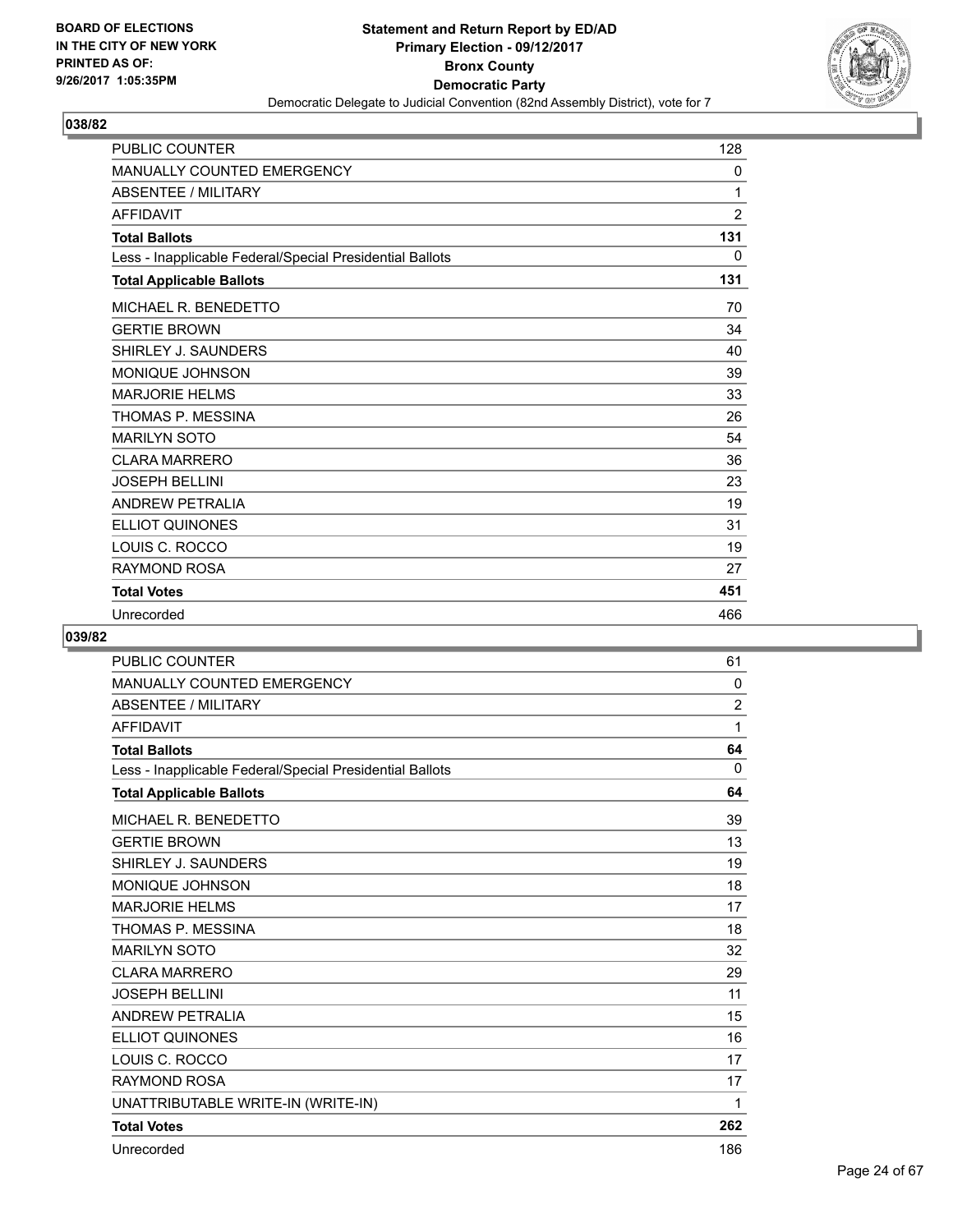

| <b>PUBLIC COUNTER</b>                                    | 52           |
|----------------------------------------------------------|--------------|
| MANUALLY COUNTED EMERGENCY                               | 0            |
| <b>ABSENTEE / MILITARY</b>                               | $\mathbf{0}$ |
| <b>AFFIDAVIT</b>                                         | 1            |
| <b>Total Ballots</b>                                     | 53           |
| Less - Inapplicable Federal/Special Presidential Ballots | $\Omega$     |
| <b>Total Applicable Ballots</b>                          | 53           |
| MICHAEL R. BENEDETTO                                     | 35           |
| <b>GERTIE BROWN</b>                                      | 14           |
| SHIRLEY J. SAUNDERS                                      | 18           |
| MONIQUE JOHNSON                                          | 13           |
| <b>MARJORIE HELMS</b>                                    | 14           |
| THOMAS P. MESSINA                                        | 19           |
| <b>MARILYN SOTO</b>                                      | 16           |
| <b>CLARA MARRERO</b>                                     | 17           |
| <b>JOSEPH BELLINI</b>                                    | 18           |
| <b>ANDREW PETRALIA</b>                                   | 15           |
| <b>ELLIOT QUINONES</b>                                   | 8            |
| LOUIS C. ROCCO                                           | 16           |
| <b>RAYMOND ROSA</b>                                      | 10           |
| JEFF KLEIN (WRITE-IN)                                    | 1            |
| JOSEPH CROWLEY (WRITE-IN)                                | 1            |
| <b>Total Votes</b>                                       | 215          |
| Unrecorded                                               | 156          |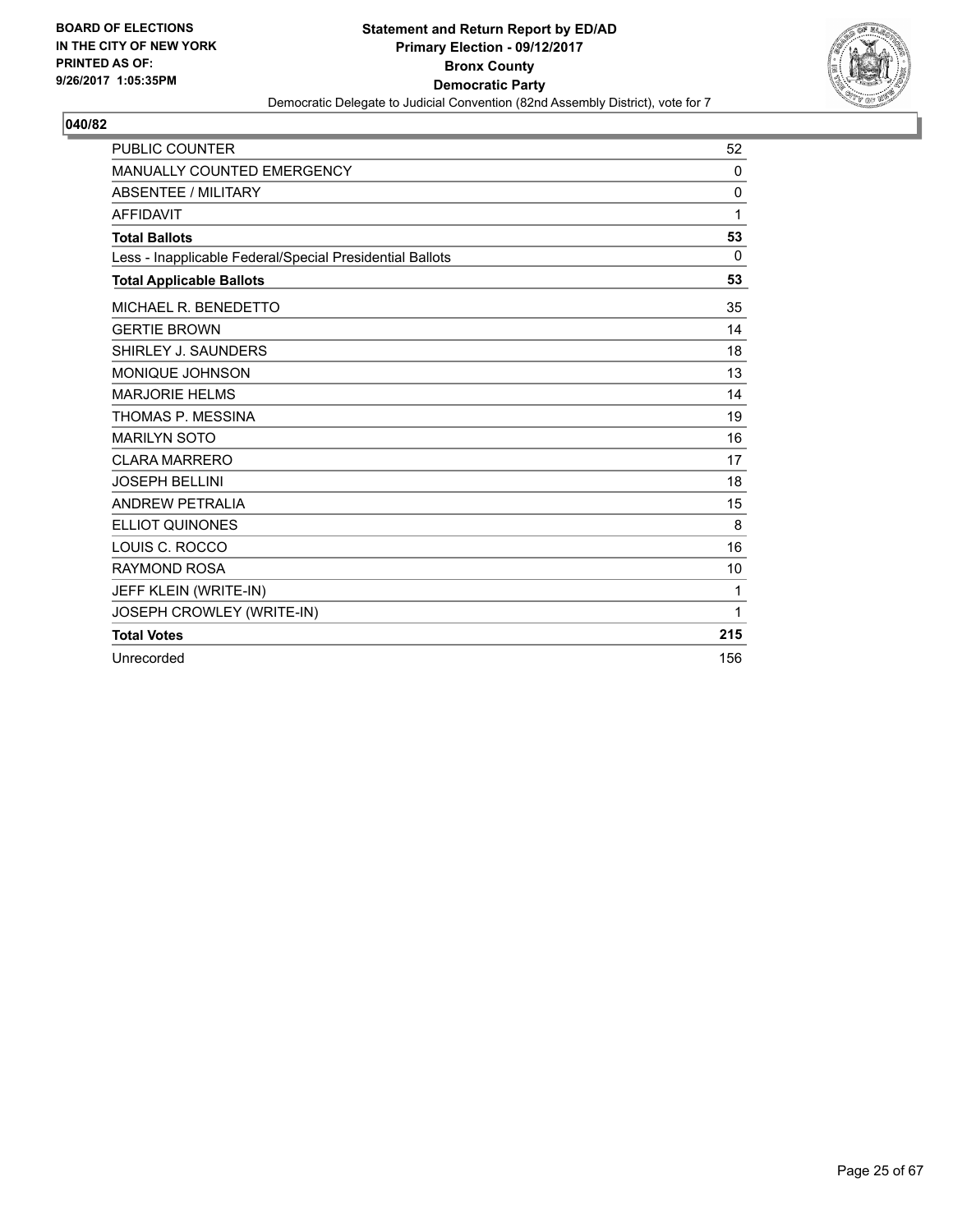

| <b>PUBLIC COUNTER</b>                                    | 76       |
|----------------------------------------------------------|----------|
| MANUALLY COUNTED EMERGENCY                               | $\Omega$ |
| <b>ABSENTEE / MILITARY</b>                               | 1        |
| <b>AFFIDAVIT</b>                                         | 0        |
| <b>Total Ballots</b>                                     | 77       |
| Less - Inapplicable Federal/Special Presidential Ballots | $\Omega$ |
| <b>Total Applicable Ballots</b>                          | 77       |
| MICHAEL R. BENEDETTO                                     | 48       |
| <b>GERTIE BROWN</b>                                      | 12       |
| SHIRLEY J. SAUNDERS                                      | 28       |
| <b>MONIQUE JOHNSON</b>                                   | 17       |
| <b>MARJORIE HELMS</b>                                    | 15       |
| THOMAS P. MESSINA                                        | 29       |
| <b>MARILYN SOTO</b>                                      | 28       |
| <b>CLARA MARRERO</b>                                     | 26       |
| <b>JOSEPH BELLINI</b>                                    | 15       |
| <b>ANDREW PETRALIA</b>                                   | 15       |
| <b>ELLIOT QUINONES</b>                                   | 17       |
| LOUIS C. ROCCO                                           | 13       |
| <b>RAYMOND ROSA</b>                                      | 17       |
| BO DIETL (WRITE-IN)                                      | 1        |
| <b>Total Votes</b>                                       | 281      |
| Unrecorded                                               | 258      |

| <b>PUBLIC COUNTER</b>                                    | 38           |
|----------------------------------------------------------|--------------|
| <b>MANUALLY COUNTED EMERGENCY</b>                        | $\mathbf{0}$ |
| <b>ABSENTEE / MILITARY</b>                               | $\mathbf 0$  |
| <b>AFFIDAVIT</b>                                         | 0            |
| <b>Total Ballots</b>                                     | 38           |
| Less - Inapplicable Federal/Special Presidential Ballots | $\Omega$     |
| <b>Total Applicable Ballots</b>                          | 38           |
| MICHAEL R. BENEDETTO                                     | 28           |
| <b>GERTIE BROWN</b>                                      | 8            |
| SHIRLEY J. SAUNDERS                                      | 11           |
| <b>MONIQUE JOHNSON</b>                                   | 9            |
| <b>MARJORIE HELMS</b>                                    | 12           |
| THOMAS P. MESSINA                                        | 20           |
| <b>MARILYN SOTO</b>                                      | 13           |
| <b>CLARA MARRERO</b>                                     | 12           |
| <b>JOSEPH BELLINI</b>                                    | 9            |
| <b>ANDREW PETRALIA</b>                                   | 10           |
| ELLIOT QUINONES                                          | 4            |
| LOUIS C. ROCCO                                           | 9            |
| <b>RAYMOND ROSA</b>                                      | 9            |
| <b>Total Votes</b>                                       | 154          |
| Unrecorded                                               | 112          |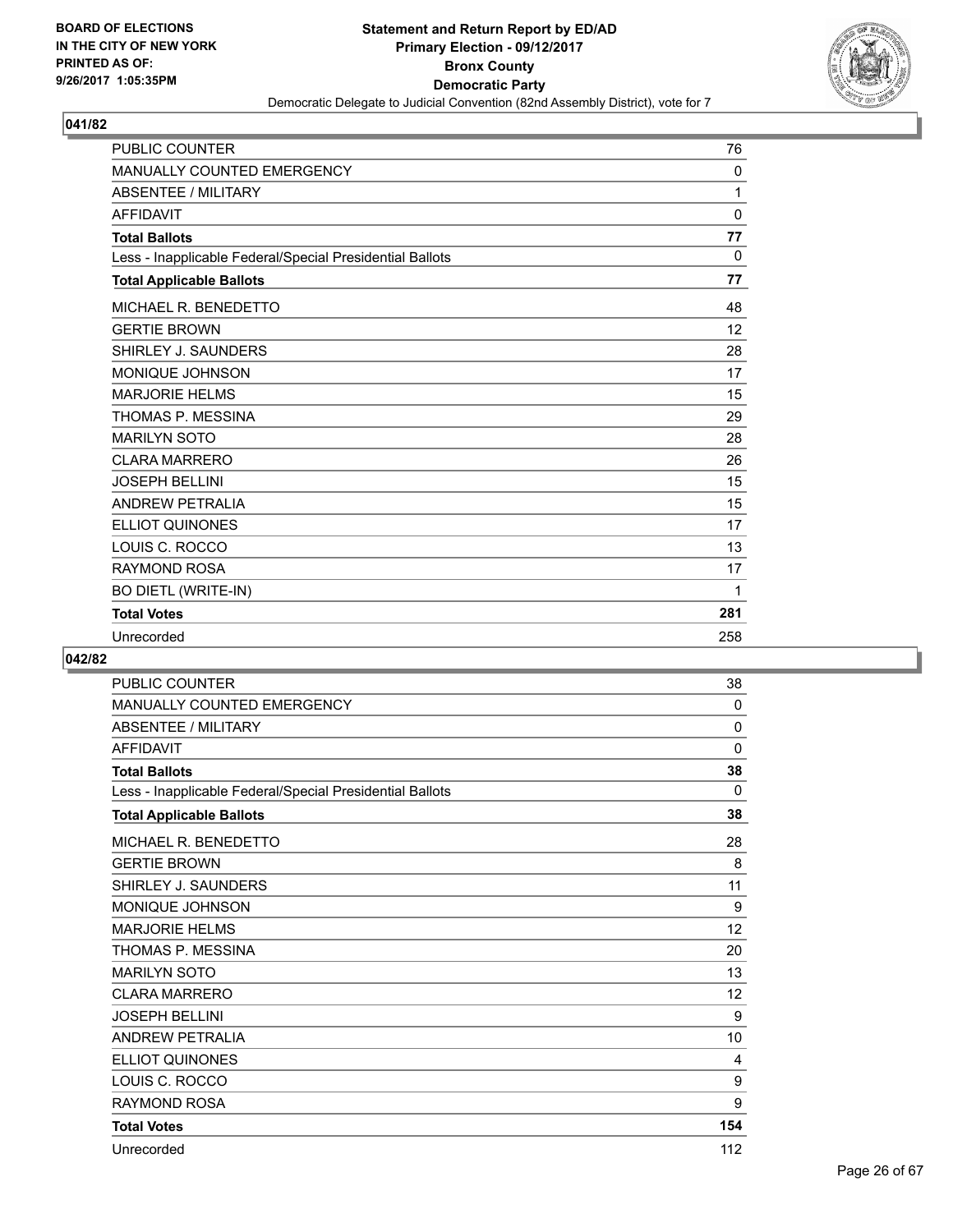

| <b>PUBLIC COUNTER</b>                                    | 63             |
|----------------------------------------------------------|----------------|
| <b>MANUALLY COUNTED EMERGENCY</b>                        | $\mathbf{0}$   |
| <b>ABSENTEE / MILITARY</b>                               | $\mathbf{0}$   |
| <b>AFFIDAVIT</b>                                         | $\overline{2}$ |
| <b>Total Ballots</b>                                     | 65             |
| Less - Inapplicable Federal/Special Presidential Ballots | $\Omega$       |
| <b>Total Applicable Ballots</b>                          | 65             |
| MICHAEL R. BENEDETTO                                     | 44             |
| <b>GERTIE BROWN</b>                                      | 9              |
| SHIRLEY J. SAUNDERS                                      | 19             |
| <b>MONIQUE JOHNSON</b>                                   | 12             |
| <b>MARJORIE HELMS</b>                                    | 16             |
| THOMAS P. MESSINA                                        | 30             |
| <b>MARILYN SOTO</b>                                      | 24             |
| <b>CLARA MARRERO</b>                                     | 19             |
| <b>JOSEPH BELLINI</b>                                    | 19             |
| <b>ANDREW PETRALIA</b>                                   | 19             |
| <b>ELLIOT QUINONES</b>                                   | 10             |
| LOUIS C. ROCCO                                           | 17             |
| RAYMOND ROSA                                             | 13             |
| <b>Total Votes</b>                                       | 251            |
| Unrecorded                                               | 204            |

| <b>PUBLIC COUNTER</b>                                    | 47          |
|----------------------------------------------------------|-------------|
| <b>MANUALLY COUNTED EMERGENCY</b>                        | 0           |
| <b>ABSENTEE / MILITARY</b>                               | 1           |
| <b>AFFIDAVIT</b>                                         | $\mathbf 0$ |
| <b>Total Ballots</b>                                     | 48          |
| Less - Inapplicable Federal/Special Presidential Ballots | $\Omega$    |
| <b>Total Applicable Ballots</b>                          | 48          |
| MICHAEL R. BENEDETTO                                     | 32          |
| <b>GERTIE BROWN</b>                                      | 5           |
| SHIRLEY J. SAUNDERS                                      | 11          |
| MONIQUE JOHNSON                                          | 6           |
| <b>MARJORIE HELMS</b>                                    | 8           |
| THOMAS P. MESSINA                                        | 17          |
| <b>MARILYN SOTO</b>                                      | 18          |
| <b>CLARA MARRERO</b>                                     | 10          |
| <b>JOSEPH BELLINI</b>                                    | 18          |
| <b>ANDREW PETRALIA</b>                                   | 11          |
| <b>ELLIOT QUINONES</b>                                   | 11          |
| LOUIS C. ROCCO                                           | 11          |
| <b>RAYMOND ROSA</b>                                      | 16          |
| <b>Total Votes</b>                                       | 174         |
| Unrecorded                                               | 162         |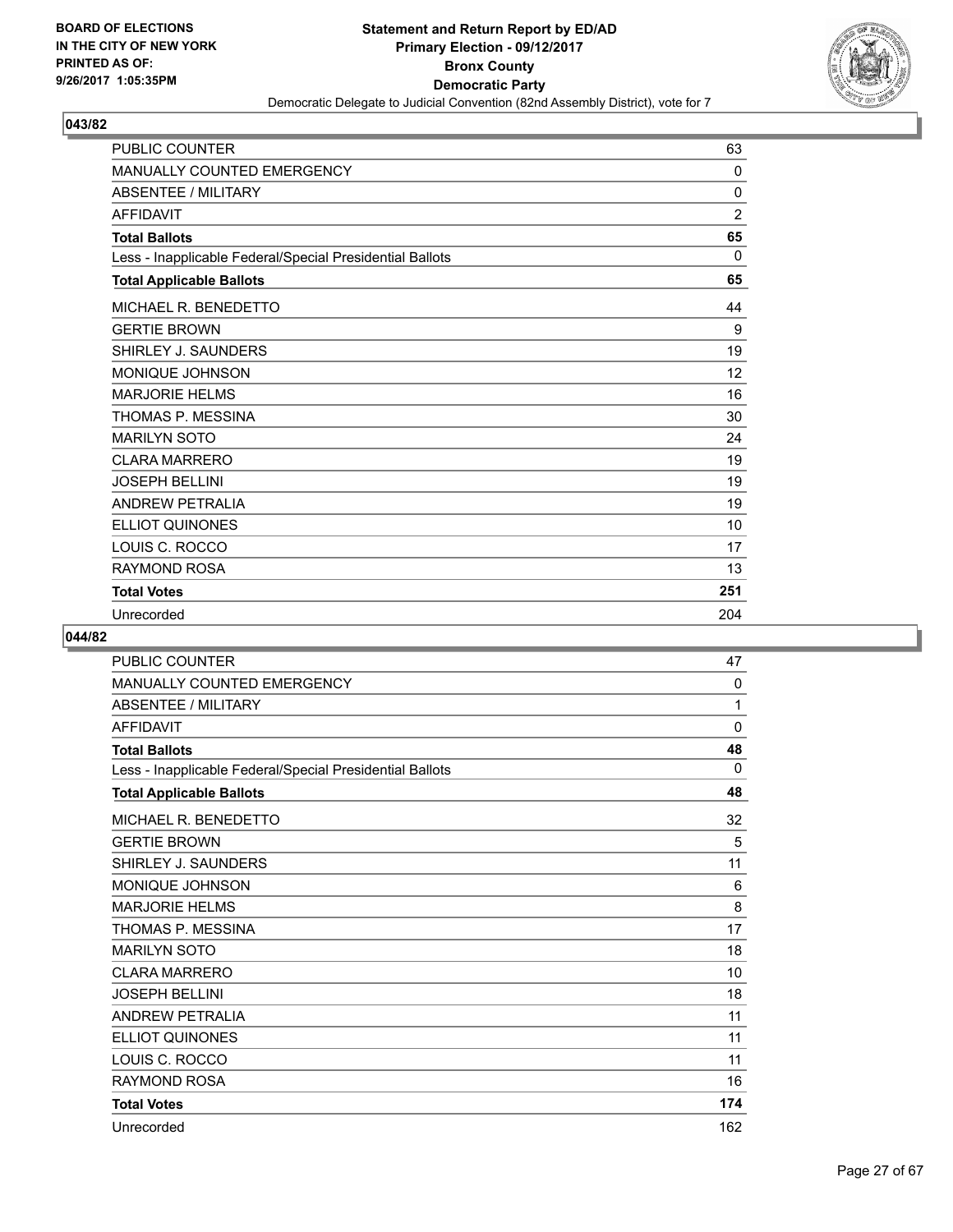

| <b>PUBLIC COUNTER</b>                                    | 63             |
|----------------------------------------------------------|----------------|
| MANUALLY COUNTED EMERGENCY                               | $\Omega$       |
| <b>ABSENTEE / MILITARY</b>                               | $\overline{2}$ |
| <b>AFFIDAVIT</b>                                         | 1              |
| <b>Total Ballots</b>                                     | 66             |
| Less - Inapplicable Federal/Special Presidential Ballots | $\Omega$       |
| <b>Total Applicable Ballots</b>                          | 66             |
| MICHAEL R. BENEDETTO                                     | 52             |
| <b>GERTIE BROWN</b>                                      | 14             |
| SHIRLEY J. SAUNDERS                                      | 9              |
| MONIQUE JOHNSON                                          | 15             |
| <b>MARJORIE HELMS</b>                                    | 11             |
| THOMAS P. MESSINA                                        | 28             |
| <b>MARILYN SOTO</b>                                      | 14             |
| <b>CLARA MARRERO</b>                                     | 17             |
| <b>JOSEPH BELLINI</b>                                    | 23             |
| <b>ANDREW PETRALIA</b>                                   | 19             |
| <b>ELLIOT QUINONES</b>                                   | 6              |
| LOUIS C. ROCCO                                           | 20             |
| <b>RAYMOND ROSA</b>                                      | 10             |
| <b>Total Votes</b>                                       | 238            |
| Unrecorded                                               | 224            |

| <b>PUBLIC COUNTER</b>                                    | 70          |
|----------------------------------------------------------|-------------|
| <b>MANUALLY COUNTED EMERGENCY</b>                        | 0           |
| ABSENTEE / MILITARY                                      | 4           |
| <b>AFFIDAVIT</b>                                         | $\mathbf 0$ |
| <b>Total Ballots</b>                                     | 74          |
| Less - Inapplicable Federal/Special Presidential Ballots | 0           |
| <b>Total Applicable Ballots</b>                          | 74          |
| MICHAEL R. BENEDETTO                                     | 57          |
| <b>GERTIE BROWN</b>                                      | 12          |
| SHIRLEY J. SAUNDERS                                      | 20          |
| <b>MONIQUE JOHNSON</b>                                   | 15          |
| <b>MARJORIE HELMS</b>                                    | 24          |
| THOMAS P. MESSINA                                        | 29          |
| <b>MARILYN SOTO</b>                                      | 29          |
| <b>CLARA MARRERO</b>                                     | 27          |
| <b>JOSEPH BELLINI</b>                                    | 29          |
| <b>ANDREW PETRALIA</b>                                   | 21          |
| <b>ELLIOT QUINONES</b>                                   | 11          |
| LOUIS C. ROCCO                                           | 28          |
| <b>RAYMOND ROSA</b>                                      | 17          |
| <b>Total Votes</b>                                       | 319         |
| Unrecorded                                               | 199         |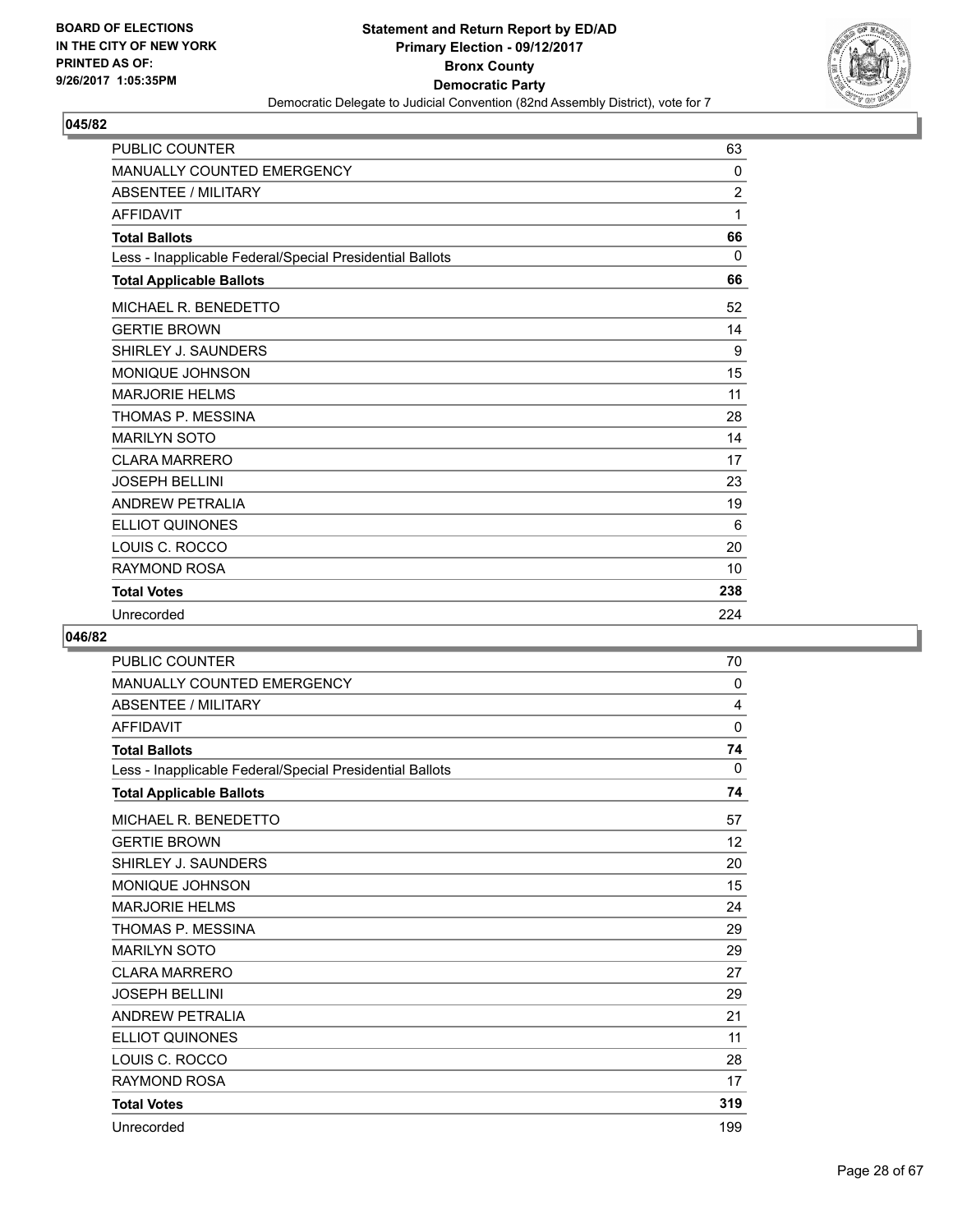

| <b>PUBLIC COUNTER</b>                                    | 61             |
|----------------------------------------------------------|----------------|
| MANUALLY COUNTED EMERGENCY                               | $\Omega$       |
| <b>ABSENTEE / MILITARY</b>                               | $\overline{2}$ |
| <b>AFFIDAVIT</b>                                         | 0              |
| <b>Total Ballots</b>                                     | 63             |
| Less - Inapplicable Federal/Special Presidential Ballots | 0              |
| <b>Total Applicable Ballots</b>                          | 63             |
| MICHAEL R. BENEDETTO                                     | 35             |
| <b>GERTIE BROWN</b>                                      | 13             |
| SHIRLEY J. SAUNDERS                                      | 18             |
| <b>MONIQUE JOHNSON</b>                                   | 16             |
| <b>MARJORIE HELMS</b>                                    | 17             |
| THOMAS P. MESSINA                                        | 23             |
| <b>MARILYN SOTO</b>                                      | 19             |
| <b>CLARA MARRERO</b>                                     | 12             |
| <b>JOSEPH BELLINI</b>                                    | 13             |
| <b>ANDREW PETRALIA</b>                                   | 10             |
| <b>ELLIOT QUINONES</b>                                   | 8              |
| LOUIS C. ROCCO                                           | 10             |
| RAYMOND ROSA                                             | 8              |
| <b>Total Votes</b>                                       | 202            |
| Unrecorded                                               | 239            |

| <b>PUBLIC COUNTER</b>                                    | 67             |
|----------------------------------------------------------|----------------|
| <b>MANUALLY COUNTED EMERGENCY</b>                        | $\mathbf{0}$   |
| <b>ABSENTEE / MILITARY</b>                               | $\overline{2}$ |
| <b>AFFIDAVIT</b>                                         | $\mathbf{0}$   |
| <b>Total Ballots</b>                                     | 69             |
| Less - Inapplicable Federal/Special Presidential Ballots | $\Omega$       |
| <b>Total Applicable Ballots</b>                          | 69             |
| MICHAEL R. BENEDETTO                                     | 43             |
| <b>GERTIE BROWN</b>                                      | 14             |
| SHIRLEY J. SAUNDERS                                      | 21             |
| MONIQUE JOHNSON                                          | 16             |
| <b>MARJORIE HELMS</b>                                    | 18             |
| THOMAS P. MESSINA                                        | 24             |
| <b>MARILYN SOTO</b>                                      | 21             |
| <b>CLARA MARRERO</b>                                     | 19             |
| <b>JOSEPH BELLINI</b>                                    | 20             |
| <b>ANDREW PETRALIA</b>                                   | 17             |
| <b>ELLIOT QUINONES</b>                                   | 11             |
| LOUIS C. ROCCO                                           | 17             |
| <b>RAYMOND ROSA</b>                                      | 18             |
| <b>Total Votes</b>                                       | 259            |
| Unrecorded                                               | 224            |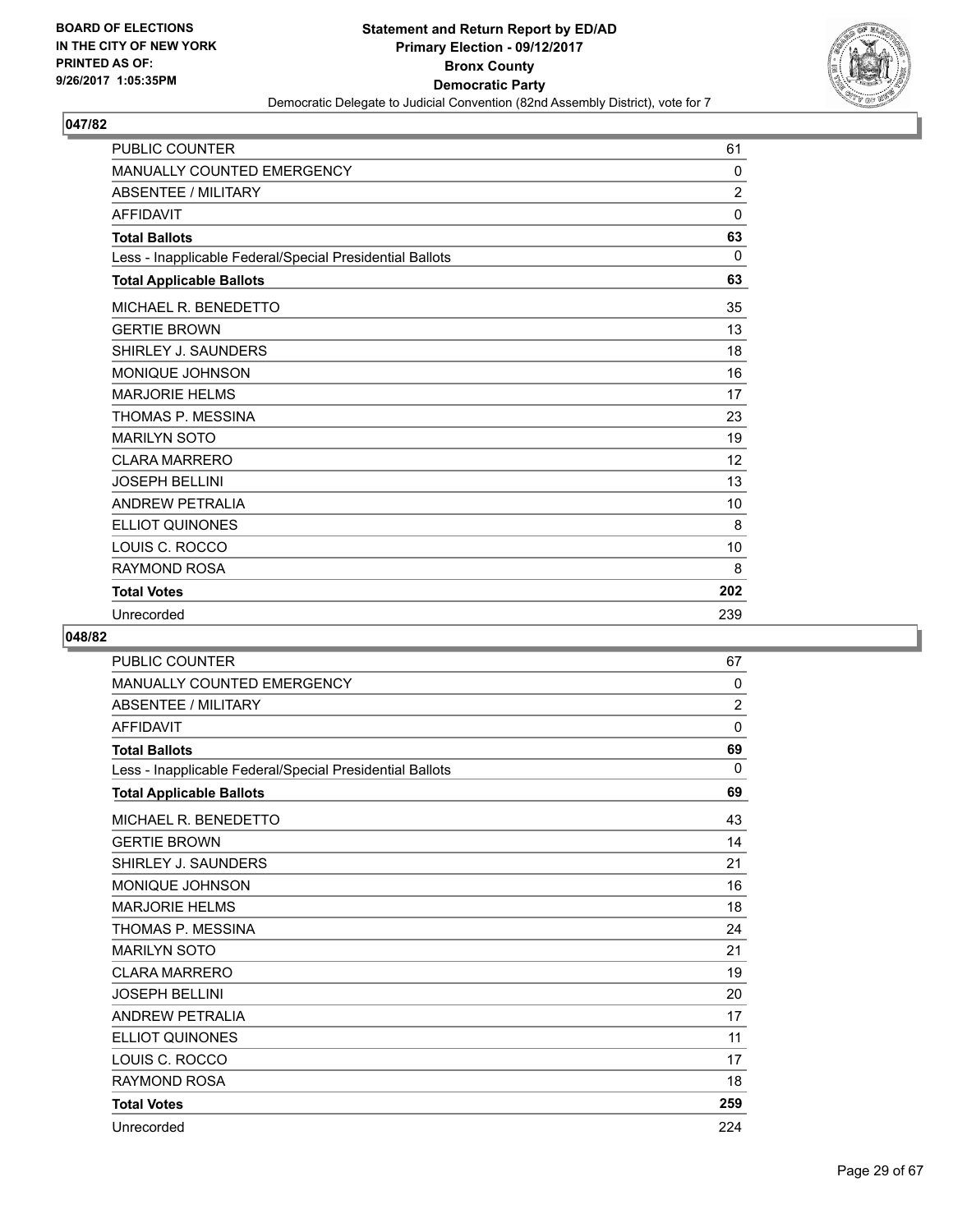

| <b>PUBLIC COUNTER</b>                                    | 78           |
|----------------------------------------------------------|--------------|
| MANUALLY COUNTED EMERGENCY                               | $\mathbf{0}$ |
| <b>ABSENTEE / MILITARY</b>                               | 4            |
| <b>AFFIDAVIT</b>                                         | $\Omega$     |
| <b>Total Ballots</b>                                     | 82           |
| Less - Inapplicable Federal/Special Presidential Ballots | $\Omega$     |
| <b>Total Applicable Ballots</b>                          | 82           |
| MICHAEL R. BENEDETTO                                     | 53           |
| <b>GERTIE BROWN</b>                                      | 10           |
| SHIRLEY J. SAUNDERS                                      | 22           |
| <b>MONIQUE JOHNSON</b>                                   | 15           |
| <b>MARJORIE HELMS</b>                                    | 18           |
| THOMAS P. MESSINA                                        | 37           |
| <b>MARILYN SOTO</b>                                      | 19           |
| <b>CLARA MARRERO</b>                                     | 22           |
| <b>JOSEPH BELLINI</b>                                    | 29           |
| <b>ANDREW PETRALIA</b>                                   | 25           |
| <b>ELLIOT QUINONES</b>                                   | 7            |
| LOUIS C. ROCCO                                           | 26           |
| RAYMOND ROSA                                             | 15           |
| <b>Total Votes</b>                                       | 298          |
| Unrecorded                                               | 276          |

| <b>PUBLIC COUNTER</b>                                    | 65             |
|----------------------------------------------------------|----------------|
| <b>MANUALLY COUNTED EMERGENCY</b>                        | $\Omega$       |
| <b>ABSENTEE / MILITARY</b>                               | 1              |
| <b>AFFIDAVIT</b>                                         | $\overline{2}$ |
| <b>Total Ballots</b>                                     | 68             |
| Less - Inapplicable Federal/Special Presidential Ballots | $\Omega$       |
| <b>Total Applicable Ballots</b>                          | 68             |
| MICHAEL R. BENEDETTO                                     | 35             |
| <b>GERTIE BROWN</b>                                      | 14             |
| SHIRLEY J. SAUNDERS                                      | 21             |
| MONIQUE JOHNSON                                          | 21             |
| <b>MARJORIE HELMS</b>                                    | 17             |
| THOMAS P. MESSINA                                        | 22             |
| <b>MARILYN SOTO</b>                                      | 32             |
| <b>CLARA MARRERO</b>                                     | 25             |
| <b>JOSEPH BELLINI</b>                                    | 18             |
| <b>ANDREW PETRALIA</b>                                   | 13             |
| <b>ELLIOT QUINONES</b>                                   | 19             |
| LOUIS C. ROCCO                                           | 12             |
| <b>RAYMOND ROSA</b>                                      | 22             |
| <b>Total Votes</b>                                       | 271            |
| Unrecorded                                               | 205            |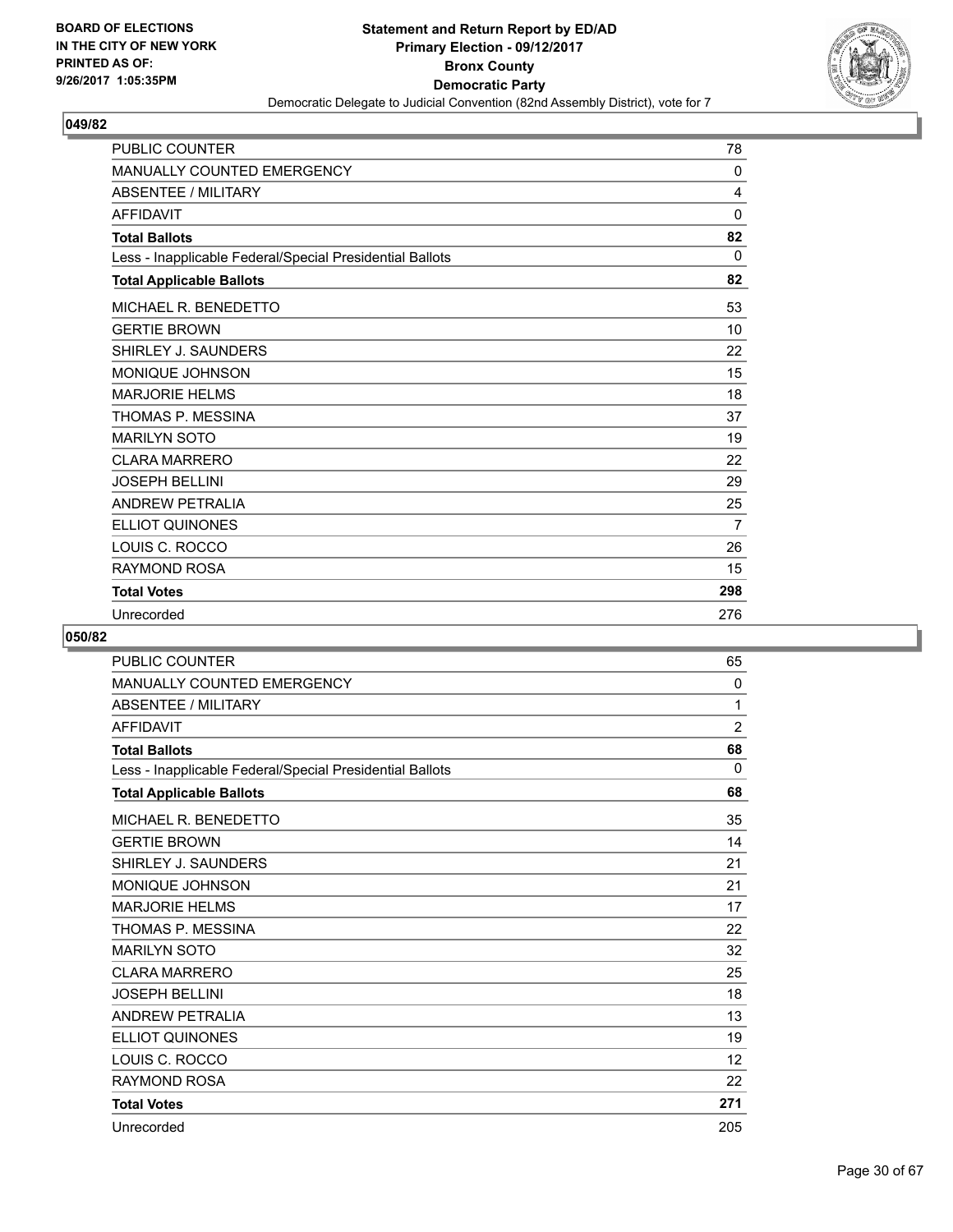

| <b>PUBLIC COUNTER</b>                                    | 69           |
|----------------------------------------------------------|--------------|
| MANUALLY COUNTED EMERGENCY                               | 0            |
| ABSENTEE / MILITARY                                      | 3            |
| <b>AFFIDAVIT</b>                                         | 1            |
| <b>Total Ballots</b>                                     | 73           |
| Less - Inapplicable Federal/Special Presidential Ballots | $\mathbf{0}$ |
| <b>Total Applicable Ballots</b>                          | 73           |
| MICHAEL R. BENEDETTO                                     | 44           |
| <b>GERTIE BROWN</b>                                      | 16           |
| SHIRLEY J. SAUNDERS                                      | 23           |
| <b>MONIQUE JOHNSON</b>                                   | 16           |
| <b>MARJORIE HELMS</b>                                    | 23           |
| THOMAS P. MESSINA                                        | 20           |
| <b>MARILYN SOTO</b>                                      | 29           |
| <b>CLARA MARRERO</b>                                     | 19           |
| <b>JOSEPH BELLINI</b>                                    | 20           |
| ANDREW PETRALIA                                          | 18           |
| <b>ELLIOT QUINONES</b>                                   | 18           |
| LOUIS C. ROCCO                                           | 19           |
| <b>RAYMOND ROSA</b>                                      | 17           |
| BARBARA DIFORE (WRITE-IN)                                | 1            |
| DANIEL PEARSON (WRITE-IN)                                | $\mathbf 1$  |
| JAMES VACCA (WRITE-IN)                                   | $\mathbf{1}$ |
| JULIUS DIFORE (WRITE-IN)                                 | $\mathbf{1}$ |
| MIKE RIVADENEYFA (WRITE-IN)                              | $\mathbf{1}$ |
| PATRICIA WARNER (WRITE-IN)                               | $\mathbf{1}$ |
| THOMAS IOCAVETA (WRITE-IN)                               | 1            |
| <b>Total Votes</b>                                       | 289          |
| Unrecorded                                               | 222          |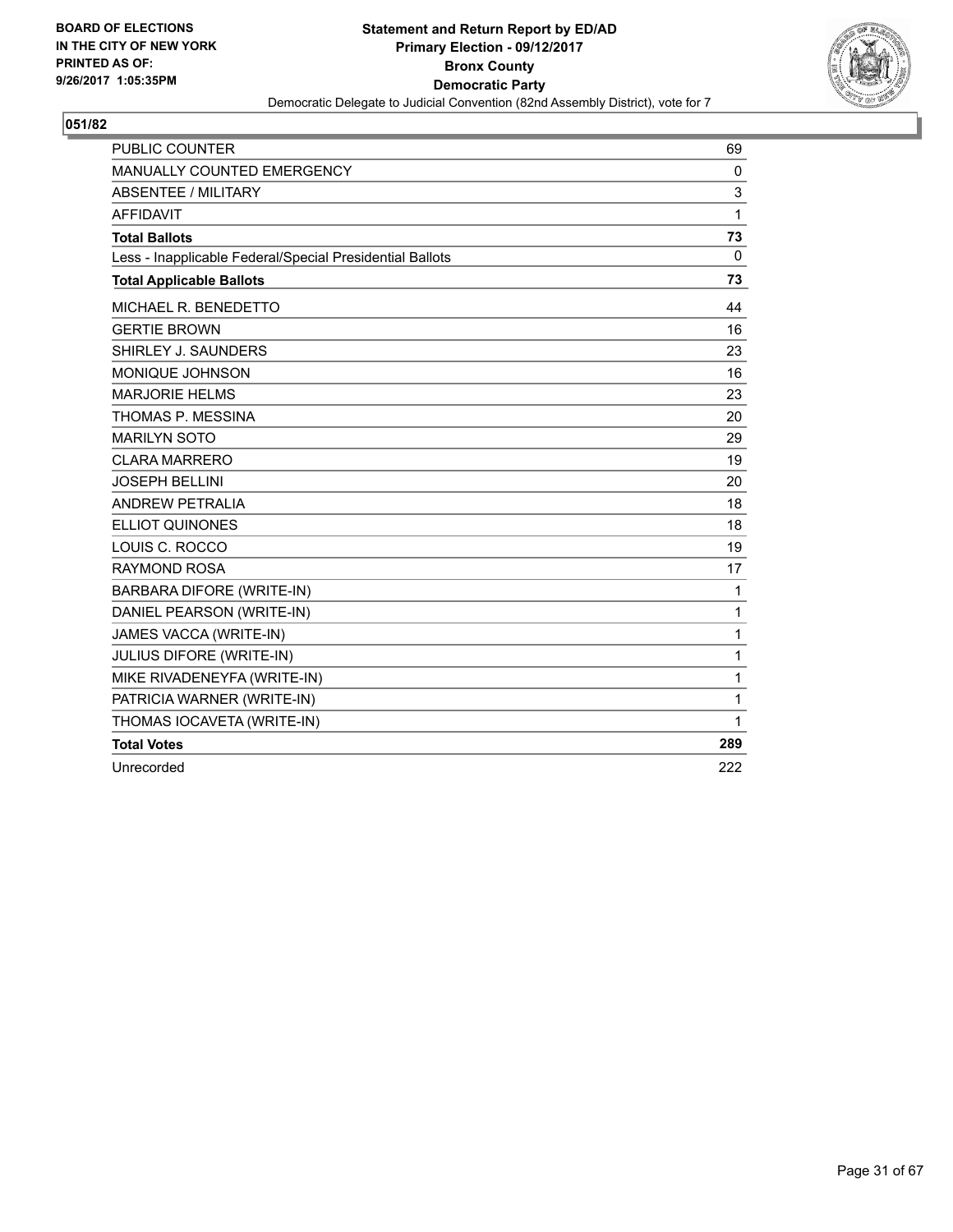

| <b>PUBLIC COUNTER</b>                                    | 97           |
|----------------------------------------------------------|--------------|
| <b>MANUALLY COUNTED EMERGENCY</b>                        | $\Omega$     |
| <b>ABSENTEE / MILITARY</b>                               | 6            |
| <b>AFFIDAVIT</b>                                         | $\mathbf{0}$ |
| <b>Total Ballots</b>                                     | 103          |
| Less - Inapplicable Federal/Special Presidential Ballots | 0            |
| <b>Total Applicable Ballots</b>                          | 103          |
| MICHAEL R. BENEDETTO                                     | 44           |
| <b>GERTIE BROWN</b>                                      | 12           |
| SHIRLEY J. SAUNDERS                                      | 30           |
| <b>MONIQUE JOHNSON</b>                                   | 13           |
| <b>MARJORIE HELMS</b>                                    | 25           |
| THOMAS P. MESSINA                                        | 23           |
| <b>MARILYN SOTO</b>                                      | 39           |
| <b>CLARA MARRERO</b>                                     | 23           |
| <b>JOSEPH BELLINI</b>                                    | 32           |
| <b>ANDREW PETRALIA</b>                                   | 14           |
| <b>ELLIOT QUINONES</b>                                   | 15           |
| LOUIS C. ROCCO                                           | 18           |
| RAYMOND ROSA                                             | 24           |
| <b>Total Votes</b>                                       | 312          |
| Unrecorded                                               | 409          |

| <b>PUBLIC COUNTER</b>                                    | 76           |
|----------------------------------------------------------|--------------|
| MANUALLY COUNTED EMERGENCY                               | 0            |
| <b>ABSENTEE / MILITARY</b>                               | 1            |
| <b>AFFIDAVIT</b>                                         | $\mathbf 0$  |
| <b>Total Ballots</b>                                     | 77           |
| Less - Inapplicable Federal/Special Presidential Ballots | $\mathbf{0}$ |
| <b>Total Applicable Ballots</b>                          | 77           |
| MICHAEL R. BENEDETTO                                     | 33           |
| <b>GERTIE BROWN</b>                                      | 16           |
| SHIRLEY J. SAUNDERS                                      | 21           |
| <b>MONIQUE JOHNSON</b>                                   | 24           |
| <b>MARJORIE HELMS</b>                                    | 16           |
| THOMAS P. MESSINA                                        | 17           |
| <b>MARILYN SOTO</b>                                      | 25           |
| <b>CLARA MARRERO</b>                                     | 14           |
| <b>JOSEPH BELLINI</b>                                    | 20           |
| <b>ANDREW PETRALIA</b>                                   | 14           |
| <b>ELLIOT QUINONES</b>                                   | 17           |
| LOUIS C. ROCCO                                           | 15           |
| <b>RAYMOND ROSA</b>                                      | 15           |
| CHARLES MOORE III (WRITE-IN)                             | 1            |
| <b>Total Votes</b>                                       | 248          |
| Unrecorded                                               | 291          |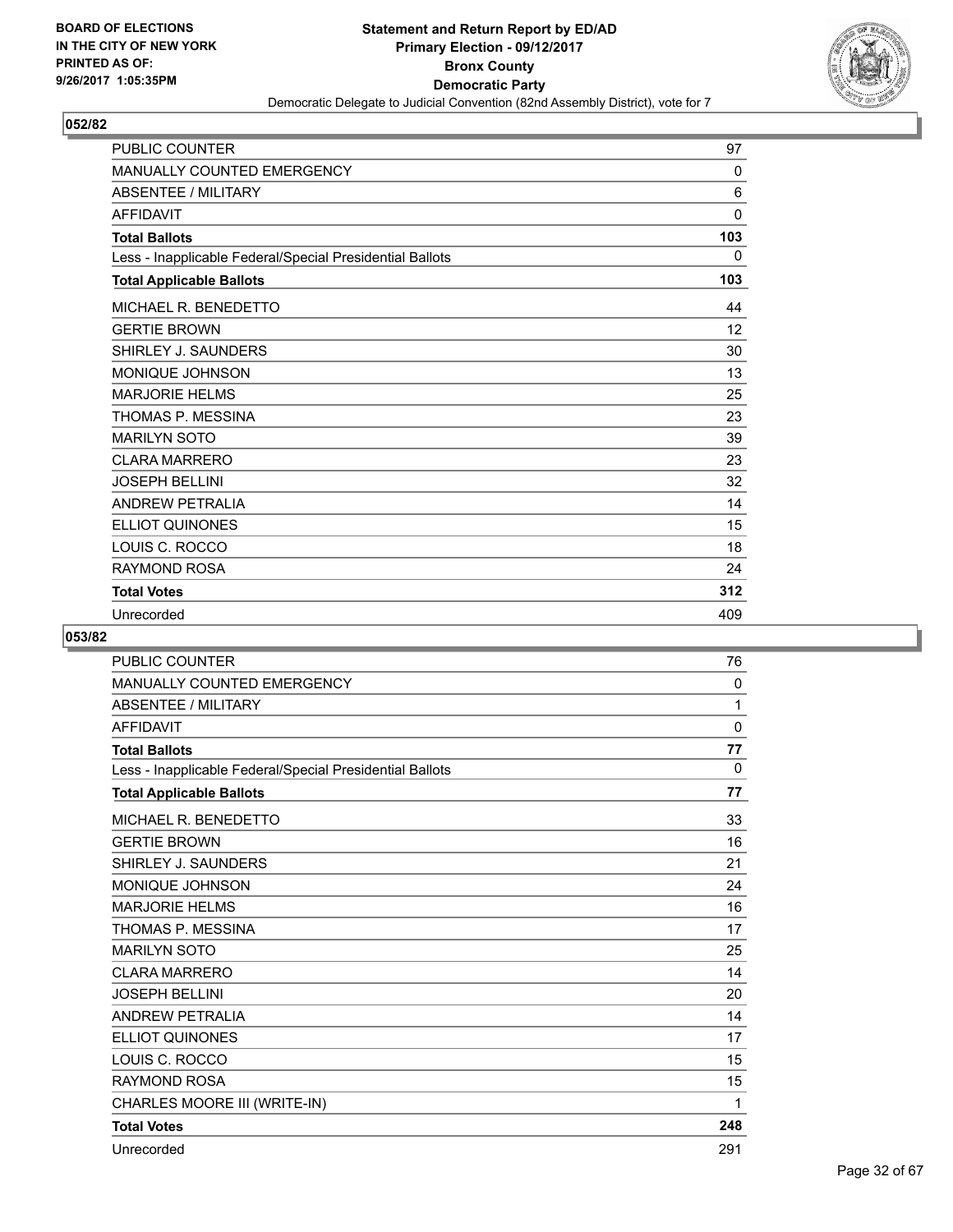

| <b>PUBLIC COUNTER</b>                                    | 4              |
|----------------------------------------------------------|----------------|
| MANUALLY COUNTED EMERGENCY                               | 0              |
| <b>ABSENTEE / MILITARY</b>                               | 0              |
| <b>AFFIDAVIT</b>                                         | 0              |
| <b>Total Ballots</b>                                     | 4              |
| Less - Inapplicable Federal/Special Presidential Ballots | 0              |
| <b>Total Applicable Ballots</b>                          | 4              |
| MICHAEL R. BENEDETTO                                     | 1              |
| <b>GERTIE BROWN</b>                                      | $\overline{2}$ |
| SHIRLEY J. SAUNDERS                                      | 3              |
| MONIQUE JOHNSON                                          | 3              |
| <b>MARJORIE HELMS</b>                                    | $\overline{2}$ |
| THOMAS P. MESSINA                                        | $\overline{2}$ |
| <b>MARILYN SOTO</b>                                      | $\overline{2}$ |
| <b>CLARA MARRERO</b>                                     | 1              |
| <b>JOSEPH BELLINI</b>                                    | 1              |
| <b>ANDREW PETRALIA</b>                                   | 0              |
| <b>ELLIOT QUINONES</b>                                   | $\overline{2}$ |
| LOUIS C. ROCCO                                           | 1              |
| <b>RAYMOND ROSA</b>                                      | 3              |
| <b>Total Votes</b>                                       | 23             |
| Unrecorded                                               | 5              |

| <b>PUBLIC COUNTER</b>                                    | 74          |
|----------------------------------------------------------|-------------|
| MANUALLY COUNTED EMERGENCY                               | 0           |
| ABSENTEE / MILITARY                                      | 1           |
| <b>AFFIDAVIT</b>                                         | $\mathbf 0$ |
| <b>Total Ballots</b>                                     | 75          |
| Less - Inapplicable Federal/Special Presidential Ballots | 0           |
| <b>Total Applicable Ballots</b>                          | 75          |
| MICHAEL R. BENEDETTO                                     | 37          |
| <b>GERTIE BROWN</b>                                      | 9           |
| SHIRLEY J. SAUNDERS                                      | 25          |
| <b>MONIQUE JOHNSON</b>                                   | 17          |
| <b>MARJORIE HELMS</b>                                    | 17          |
| THOMAS P. MESSINA                                        | 20          |
| <b>MARILYN SOTO</b>                                      | 31          |
| <b>CLARA MARRERO</b>                                     | 20          |
| <b>JOSEPH BELLINI</b>                                    | 24          |
| <b>ANDREW PETRALIA</b>                                   | 14          |
| <b>ELLIOT QUINONES</b>                                   | 18          |
| LOUIS C. ROCCO                                           | 19          |
| <b>RAYMOND ROSA</b>                                      | 16          |
| <b>Total Votes</b>                                       | 267         |
| Unrecorded                                               | 258         |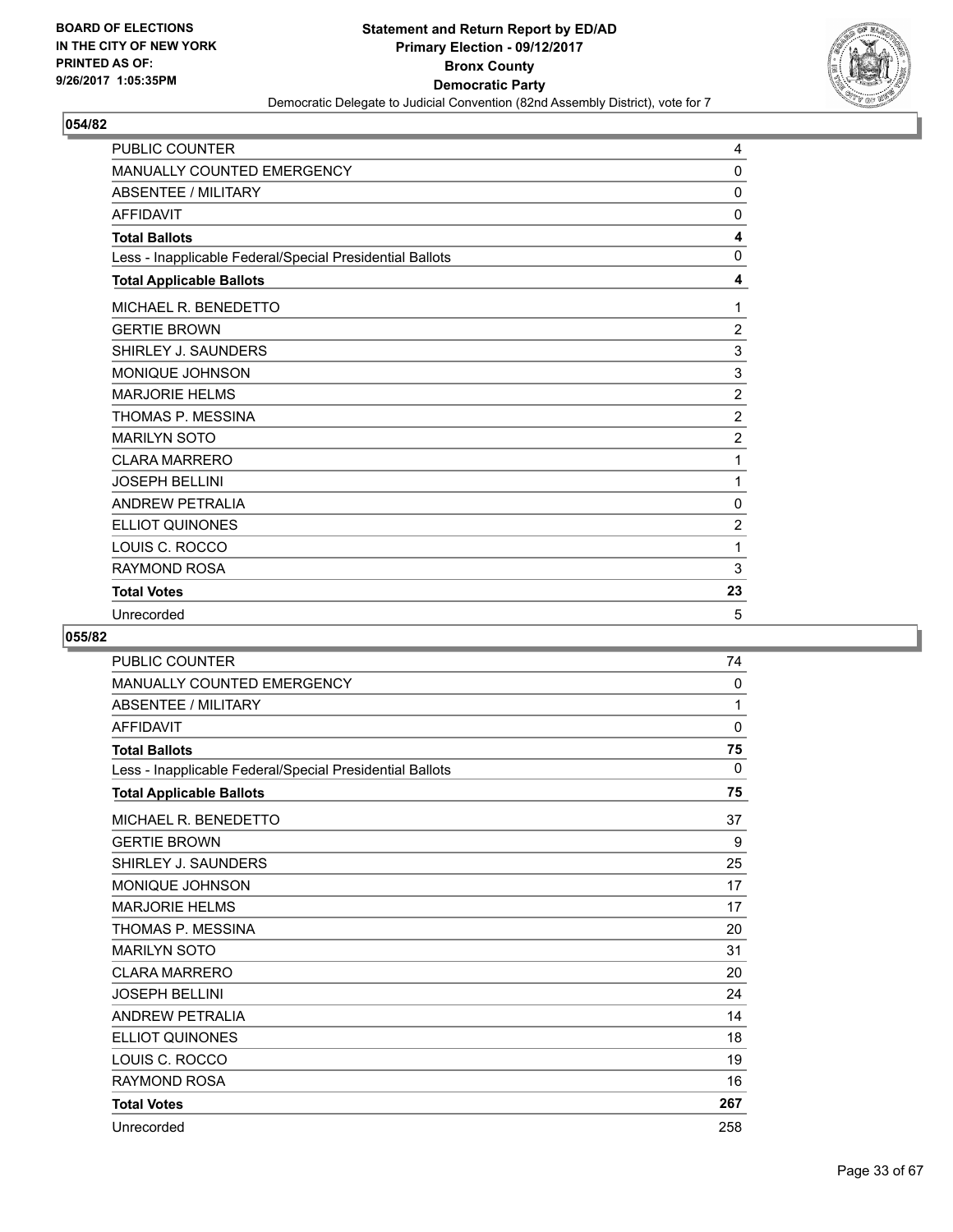

| <b>PUBLIC COUNTER</b>                                    | 56             |
|----------------------------------------------------------|----------------|
| <b>MANUALLY COUNTED EMERGENCY</b>                        | $\Omega$       |
| <b>ABSENTEE / MILITARY</b>                               | 5              |
| <b>AFFIDAVIT</b>                                         | $\overline{2}$ |
| <b>Total Ballots</b>                                     | 63             |
| Less - Inapplicable Federal/Special Presidential Ballots | $\mathbf{0}$   |
| <b>Total Applicable Ballots</b>                          | 63             |
| MICHAEL R. BENEDETTO                                     | 33             |
| <b>GERTIE BROWN</b>                                      | 9              |
| SHIRLEY J. SAUNDERS                                      | 17             |
| <b>MONIQUE JOHNSON</b>                                   | 13             |
| <b>MARJORIE HELMS</b>                                    | 14             |
| THOMAS P. MESSINA                                        | 25             |
| <b>MARILYN SOTO</b>                                      | 21             |
| <b>CLARA MARRERO</b>                                     | 17             |
| <b>JOSEPH BELLINI</b>                                    | 29             |
| <b>ANDREW PETRALIA</b>                                   | 15             |
| <b>ELLIOT QUINONES</b>                                   | 7              |
| LOUIS C. ROCCO                                           | 22             |
| <b>RAYMOND ROSA</b>                                      | 12             |
| <b>Total Votes</b>                                       | 234            |
| Unrecorded                                               | 207            |

| <b>PUBLIC COUNTER</b>                                    | 61  |
|----------------------------------------------------------|-----|
| <b>MANUALLY COUNTED EMERGENCY</b>                        | 0   |
| <b>ABSENTEE / MILITARY</b>                               | 4   |
| <b>AFFIDAVIT</b>                                         | 1   |
| <b>Total Ballots</b>                                     | 66  |
| Less - Inapplicable Federal/Special Presidential Ballots | 0   |
| <b>Total Applicable Ballots</b>                          | 66  |
| MICHAEL R. BENEDETTO                                     | 29  |
| <b>GERTIE BROWN</b>                                      | 13  |
| SHIRLEY J. SAUNDERS                                      | 19  |
| MONIQUE JOHNSON                                          | 18  |
| <b>MARJORIE HELMS</b>                                    | 16  |
| THOMAS P. MESSINA                                        | 18  |
| <b>MARILYN SOTO</b>                                      | 29  |
| <b>CLARA MARRERO</b>                                     | 24  |
| <b>JOSEPH BELLINI</b>                                    | 12  |
| <b>ANDREW PETRALIA</b>                                   | 18  |
| <b>ELLIOT QUINONES</b>                                   | 13  |
| LOUIS C. ROCCO                                           | 18  |
| <b>RAYMOND ROSA</b>                                      | 19  |
| <b>Total Votes</b>                                       | 246 |
| Unrecorded                                               | 216 |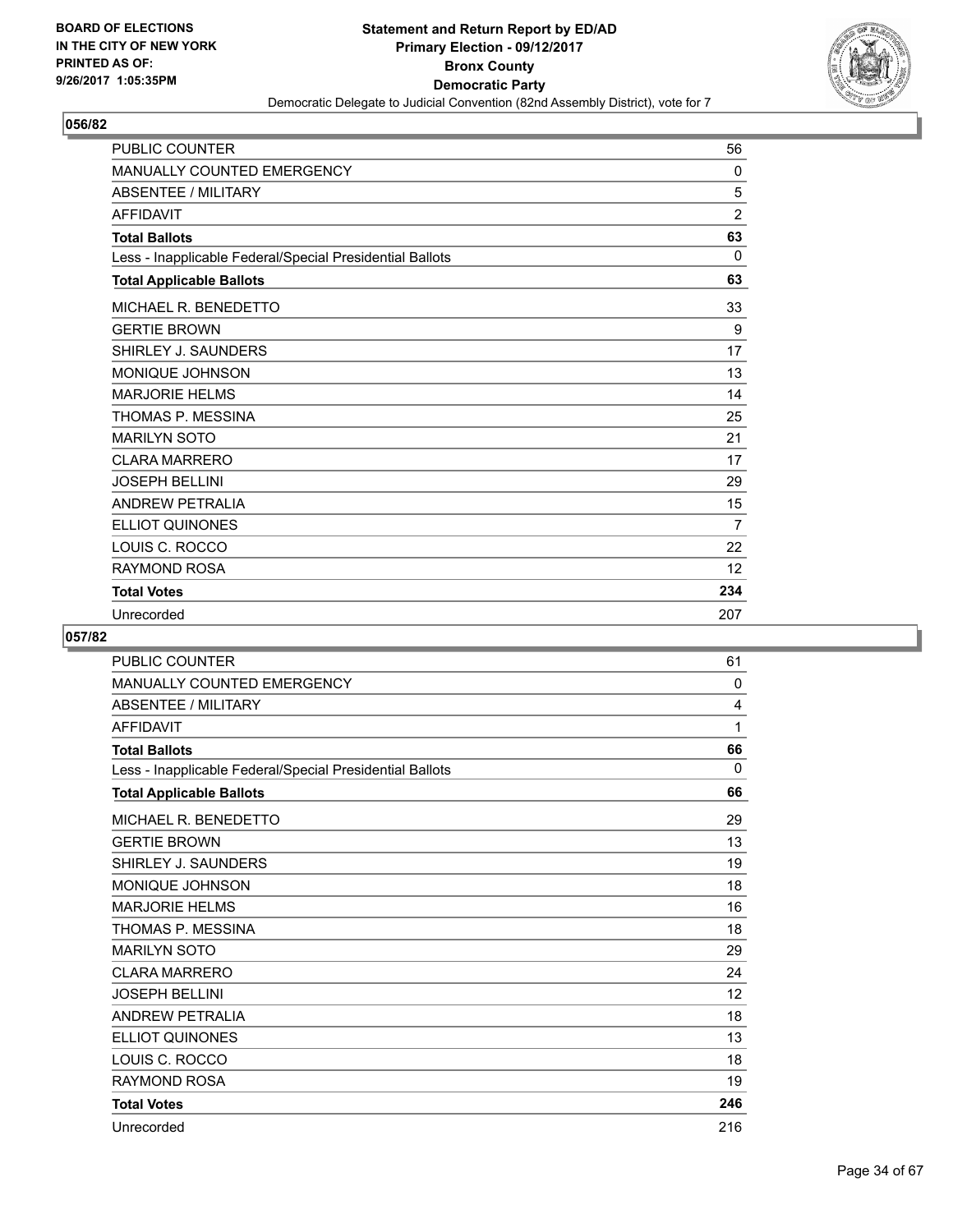

| <b>PUBLIC COUNTER</b>                                    | 60           |
|----------------------------------------------------------|--------------|
| <b>MANUALLY COUNTED EMERGENCY</b>                        | $\mathbf{0}$ |
| <b>ABSENTEE / MILITARY</b>                               | 3            |
| <b>AFFIDAVIT</b>                                         | 1            |
| <b>Total Ballots</b>                                     | 64           |
| Less - Inapplicable Federal/Special Presidential Ballots | 0            |
| <b>Total Applicable Ballots</b>                          | 64           |
| MICHAEL R. BENEDETTO                                     | 33           |
| <b>GERTIE BROWN</b>                                      | 12           |
| SHIRLEY J. SAUNDERS                                      | 16           |
| MONIQUE JOHNSON                                          | 13           |
| <b>MARJORIE HELMS</b>                                    | 13           |
| THOMAS P. MESSINA                                        | 27           |
| <b>MARILYN SOTO</b>                                      | 10           |
| <b>CLARA MARRERO</b>                                     | 8            |
| <b>JOSEPH BELLINI</b>                                    | 11           |
| <b>ANDREW PETRALIA</b>                                   | 9            |
| <b>ELLIOT QUINONES</b>                                   | 6            |
| LOUIS C. ROCCO                                           | 11           |
| <b>RAYMOND ROSA</b>                                      | 7            |
| <b>Total Votes</b>                                       | 176          |
| Unrecorded                                               | 272          |

| <b>PUBLIC COUNTER</b>                                    | 12             |
|----------------------------------------------------------|----------------|
| <b>MANUALLY COUNTED EMERGENCY</b>                        | 0              |
| <b>ABSENTEE / MILITARY</b>                               | 0              |
| <b>AFFIDAVIT</b>                                         | $\mathbf 0$    |
| <b>Total Ballots</b>                                     | 12             |
| Less - Inapplicable Federal/Special Presidential Ballots | 0              |
| <b>Total Applicable Ballots</b>                          | 12             |
| MICHAEL R. BENEDETTO                                     | 5              |
| <b>GERTIE BROWN</b>                                      | $\overline{2}$ |
| SHIRLEY J. SAUNDERS                                      | 4              |
| MONIQUE JOHNSON                                          | 3              |
| <b>MARJORIE HELMS</b>                                    | 1              |
| THOMAS P. MESSINA                                        | 1              |
| <b>MARILYN SOTO</b>                                      | 5              |
| <b>CLARA MARRERO</b>                                     | 0              |
| <b>JOSEPH BELLINI</b>                                    | 5              |
| <b>ANDREW PETRALIA</b>                                   | $\overline{2}$ |
| <b>ELLIOT QUINONES</b>                                   | 1              |
| LOUIS C. ROCCO                                           | $\overline{2}$ |
| <b>RAYMOND ROSA</b>                                      | $\mathbf 0$    |
| <b>Total Votes</b>                                       | 31             |
| Unrecorded                                               | 53             |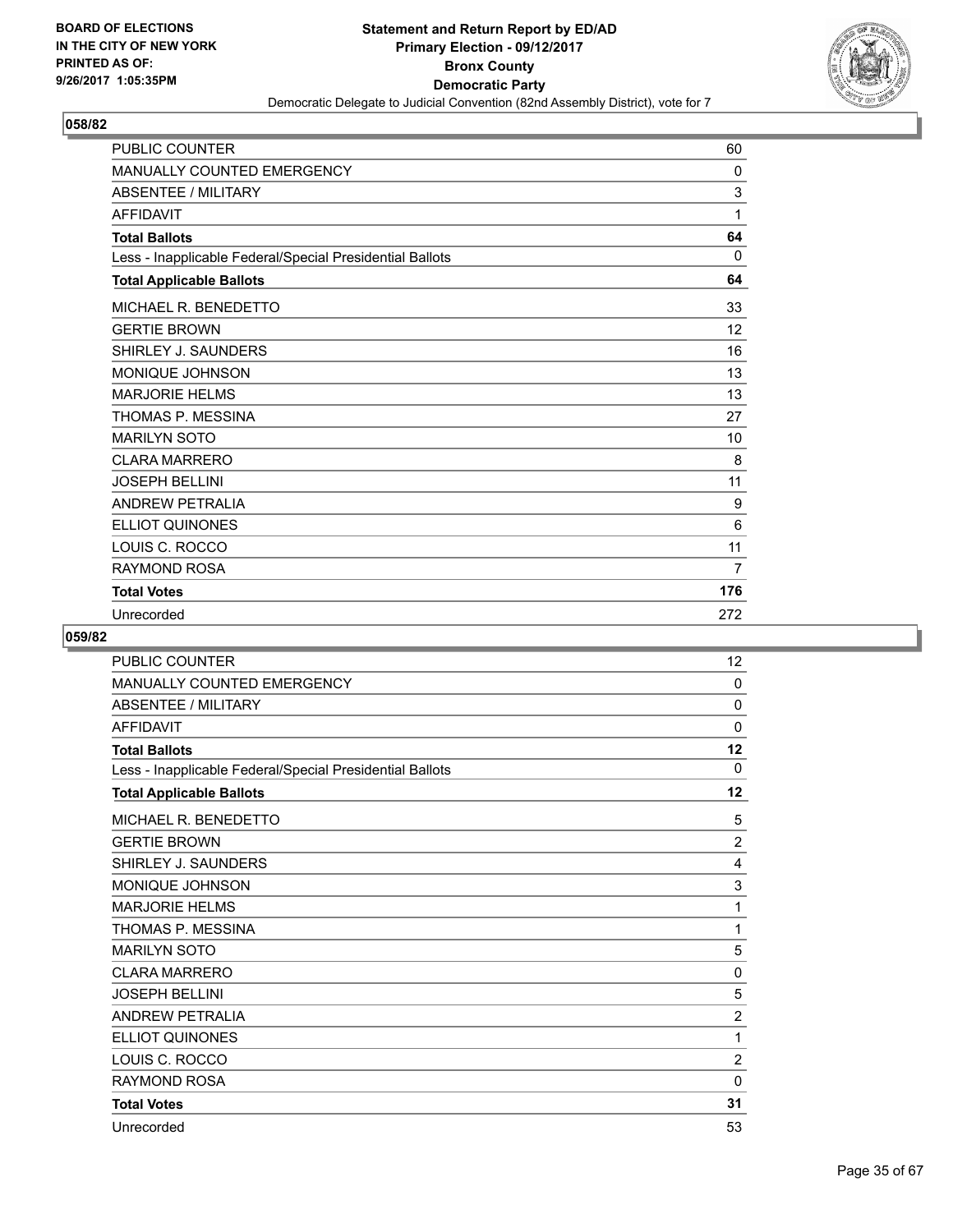

| <b>PUBLIC COUNTER</b>                                    | 144         |
|----------------------------------------------------------|-------------|
| <b>MANUALLY COUNTED EMERGENCY</b>                        | 0           |
| <b>ABSENTEE / MILITARY</b>                               | 3           |
| <b>AFFIDAVIT</b>                                         | $\mathbf 0$ |
| <b>Total Ballots</b>                                     | 147         |
| Less - Inapplicable Federal/Special Presidential Ballots | 0           |
| <b>Total Applicable Ballots</b>                          | 147         |
| MICHAEL R. BENEDETTO                                     | 89          |
| <b>GERTIE BROWN</b>                                      | 35          |
| SHIRLEY J. SAUNDERS                                      | 50          |
| <b>MONIQUE JOHNSON</b>                                   | 37          |
| <b>MARJORIE HELMS</b>                                    | 36          |
| THOMAS P. MESSINA                                        | 46          |
| <b>MARILYN SOTO</b>                                      | 63          |
| <b>CLARA MARRERO</b>                                     | 41          |
| <b>JOSEPH BELLINI</b>                                    | 33          |
| <b>ANDREW PETRALIA</b>                                   | 25          |
| <b>ELLIOT QUINONES</b>                                   | 23          |
| LOUIS C. ROCCO                                           | 28          |
| <b>RAYMOND ROSA</b>                                      | 32          |
| ED MCSHEAN (WRITE-IN)                                    | 1           |
| TIM LONGO (WRITE-IN)                                     | 1           |
| <b>Total Votes</b>                                       | 540         |
| Unrecorded                                               | 489         |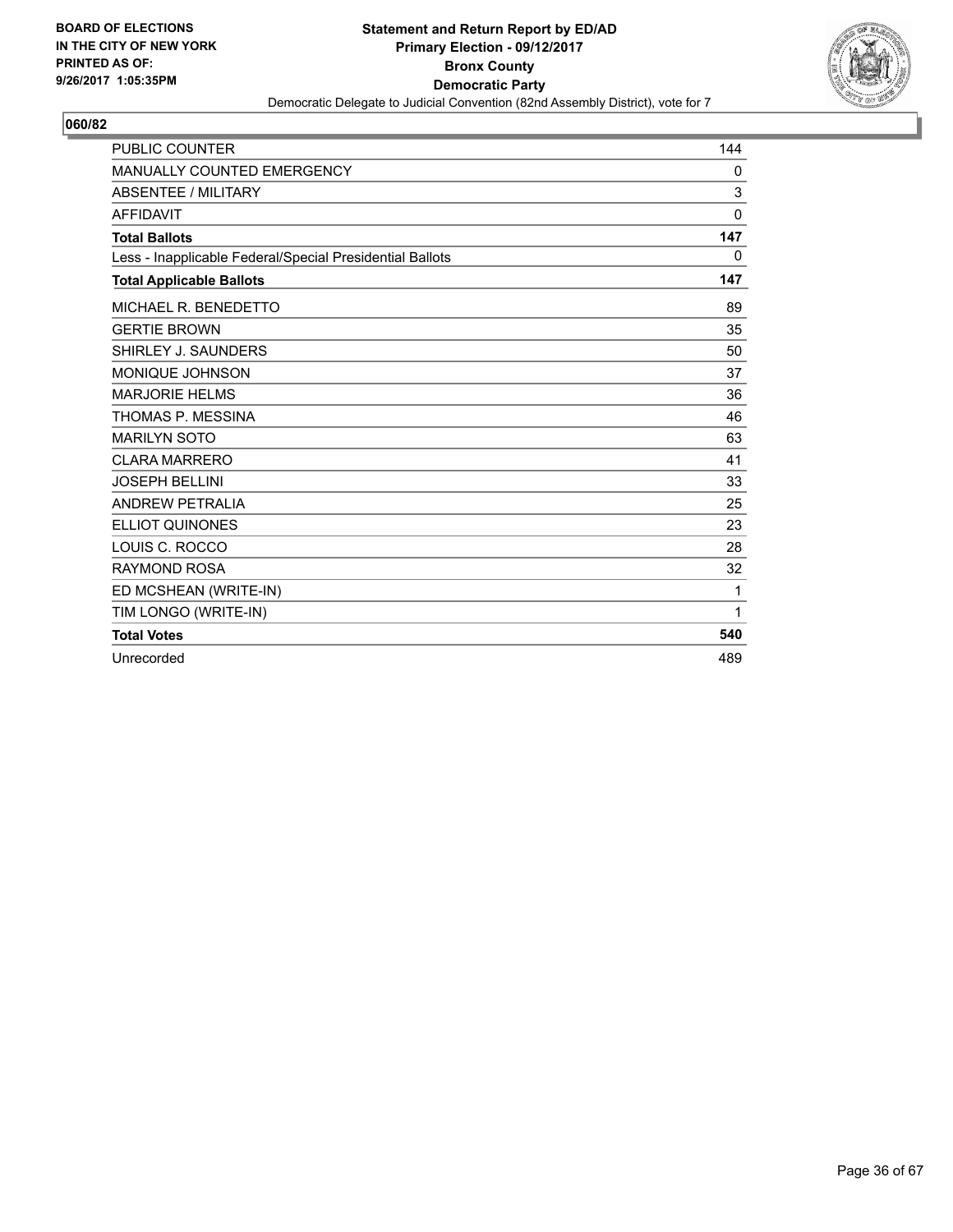

| <b>PUBLIC COUNTER</b>                                    | 166            |
|----------------------------------------------------------|----------------|
| <b>MANUALLY COUNTED EMERGENCY</b>                        | 0              |
| <b>ABSENTEE / MILITARY</b>                               | 6              |
| <b>AFFIDAVIT</b>                                         | $\overline{2}$ |
| <b>Total Ballots</b>                                     | 174            |
| Less - Inapplicable Federal/Special Presidential Ballots | 0              |
| <b>Total Applicable Ballots</b>                          | 174            |
| MICHAEL R. BENEDETTO                                     | 104            |
| <b>GERTIE BROWN</b>                                      | 54             |
| SHIRLEY J. SAUNDERS                                      | 74             |
| MONIQUE JOHNSON                                          | 55             |
| <b>MARJORIE HELMS</b>                                    | 58             |
| THOMAS P. MESSINA                                        | 52             |
| <b>MARILYN SOTO</b>                                      | 72             |
| <b>CLARA MARRERO</b>                                     | 54             |
| <b>JOSEPH BELLINI</b>                                    | 36             |
| <b>ANDREW PETRALIA</b>                                   | 21             |
| <b>ELLIOT QUINONES</b>                                   | 29             |
| LOUIS C. ROCCO                                           | 19             |
| <b>RAYMOND ROSA</b>                                      | 23             |
| MICHARL NOVESEL (WRITE-IN)                               | 1              |
| TOM FLYNN (WRITE-IN)                                     | $\mathbf{1}$   |
| <b>Total Votes</b>                                       | 653            |
| Unrecorded                                               | 565            |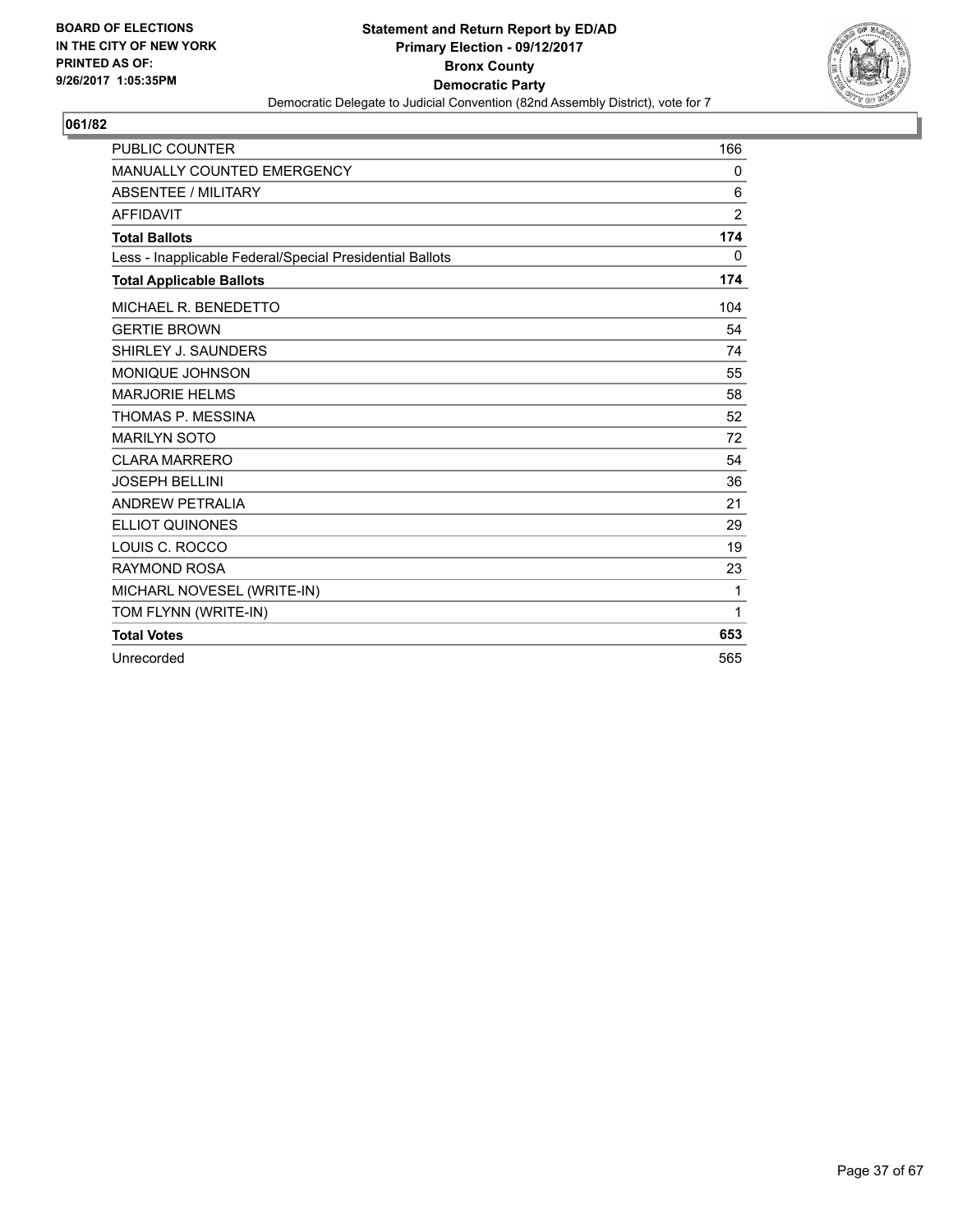

| <b>PUBLIC COUNTER</b>                                    | 130            |
|----------------------------------------------------------|----------------|
| MANUALLY COUNTED EMERGENCY                               | 0              |
| <b>ABSENTEE / MILITARY</b>                               | 8              |
| <b>AFFIDAVIT</b>                                         | $\overline{2}$ |
| <b>Total Ballots</b>                                     | 140            |
| Less - Inapplicable Federal/Special Presidential Ballots | 0              |
| <b>Total Applicable Ballots</b>                          | 140            |
| MICHAEL R. BENEDETTO                                     | 94             |
| <b>GERTIE BROWN</b>                                      | 42             |
| SHIRLEY J. SAUNDERS                                      | 51             |
| <b>MONIQUE JOHNSON</b>                                   | 44             |
| <b>MARJORIE HELMS</b>                                    | 43             |
| THOMAS P. MESSINA                                        | 40             |
| <b>MARILYN SOTO</b>                                      | 60             |
| <b>CLARA MARRERO</b>                                     | 39             |
| <b>JOSEPH BELLINI</b>                                    | 43             |
| <b>ANDREW PETRALIA</b>                                   | 26             |
| <b>ELLIOT QUINONES</b>                                   | 18             |
| LOUIS C. ROCCO                                           | 29             |
| <b>RAYMOND ROSA</b>                                      | 27             |
| <b>BRENDA MESSITT (WRITE-IN)</b>                         | 1              |
| JOHN C DOYLE (WRITE-IN)                                  | 1              |
| <b>Total Votes</b>                                       | 558            |
| Unrecorded                                               | 422            |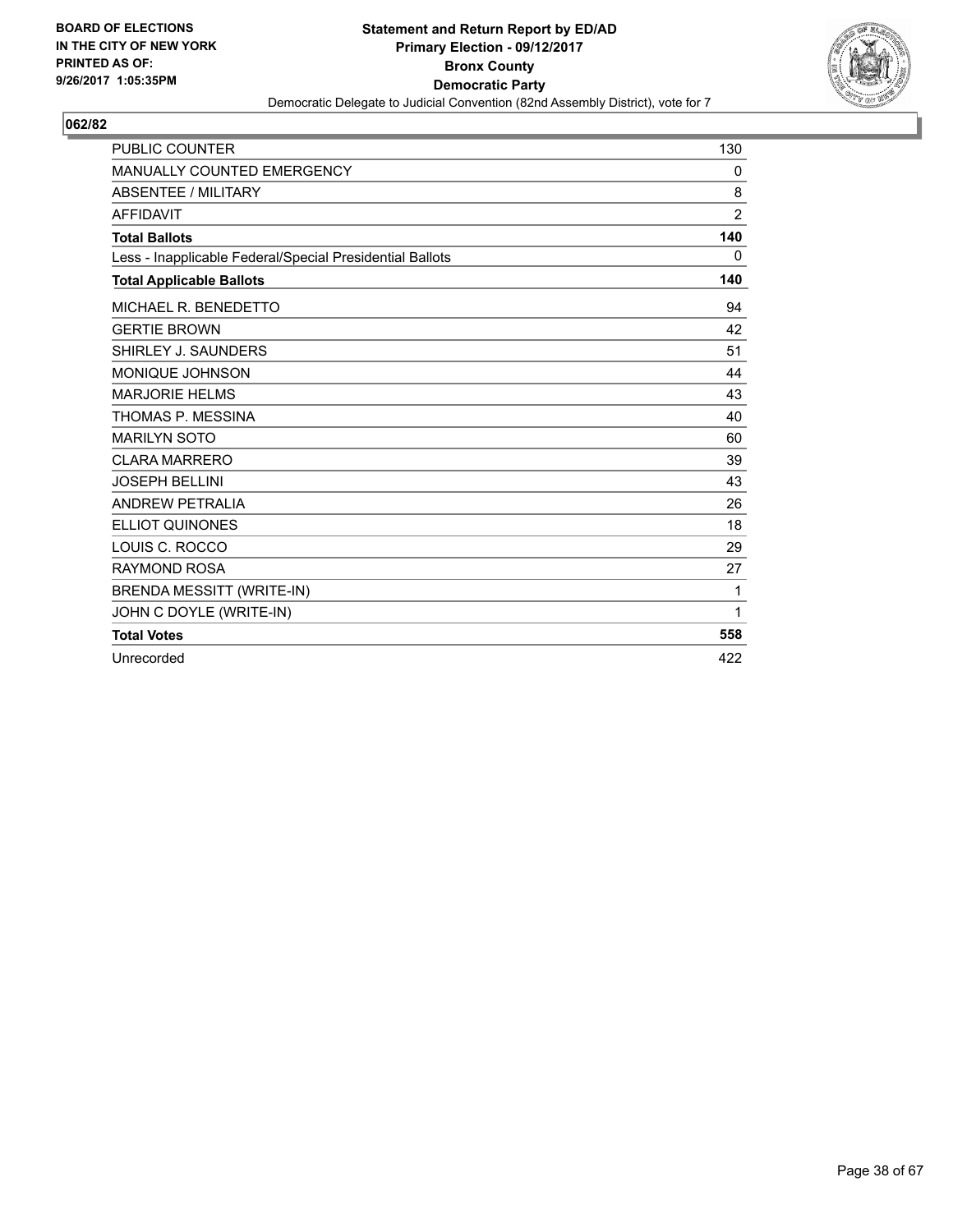

| <b>PUBLIC COUNTER</b>                                    | 114            |
|----------------------------------------------------------|----------------|
| <b>MANUALLY COUNTED EMERGENCY</b>                        | 0              |
| <b>ABSENTEE / MILITARY</b>                               | 1              |
| <b>AFFIDAVIT</b>                                         | $\overline{2}$ |
| <b>Total Ballots</b>                                     | 117            |
| Less - Inapplicable Federal/Special Presidential Ballots | $\mathbf{0}$   |
| <b>Total Applicable Ballots</b>                          | 117            |
| MICHAEL R. BENEDETTO                                     | 62             |
| <b>GERTIE BROWN</b>                                      | 40             |
| SHIRLEY J. SAUNDERS                                      | 45             |
| <b>MONIQUE JOHNSON</b>                                   | 44             |
| <b>MARJORIE HELMS</b>                                    | 47             |
| THOMAS P. MESSINA                                        | 34             |
| <b>MARILYN SOTO</b>                                      | 52             |
| <b>CLARA MARRERO</b>                                     | 39             |
| <b>JOSEPH BELLINI</b>                                    | 25             |
| <b>ANDREW PETRALIA</b>                                   | 21             |
| <b>ELLIOT QUINONES</b>                                   | 16             |
| LOUIS C. ROCCO                                           | 19             |
| RAYMOND ROSA                                             | 13             |
| <b>Total Votes</b>                                       | 457            |
| Unrecorded                                               | 362            |

| <b>PUBLIC COUNTER</b>                                    | 120 |
|----------------------------------------------------------|-----|
| <b>MANUALLY COUNTED EMERGENCY</b>                        | 0   |
| <b>ABSENTEE / MILITARY</b>                               | 2   |
| <b>AFFIDAVIT</b>                                         | 4   |
| <b>Total Ballots</b>                                     | 126 |
| Less - Inapplicable Federal/Special Presidential Ballots | 0   |
| <b>Total Applicable Ballots</b>                          | 126 |
| MICHAEL R. BENEDETTO                                     | 74  |
| <b>GERTIE BROWN</b>                                      | 28  |
| SHIRLEY J. SAUNDERS                                      | 45  |
| MONIQUE JOHNSON                                          | 50  |
| <b>MARJORIE HELMS</b>                                    | 37  |
| THOMAS P. MESSINA                                        | 36  |
| <b>MARILYN SOTO</b>                                      | 56  |
| <b>CLARA MARRERO</b>                                     | 44  |
| <b>JOSEPH BELLINI</b>                                    | 40  |
| <b>ANDREW PETRALIA</b>                                   | 30  |
| <b>ELLIOT QUINONES</b>                                   | 40  |
| LOUIS C. ROCCO                                           | 32  |
| <b>RAYMOND ROSA</b>                                      | 45  |
| <b>Total Votes</b>                                       | 557 |
| Unrecorded                                               | 325 |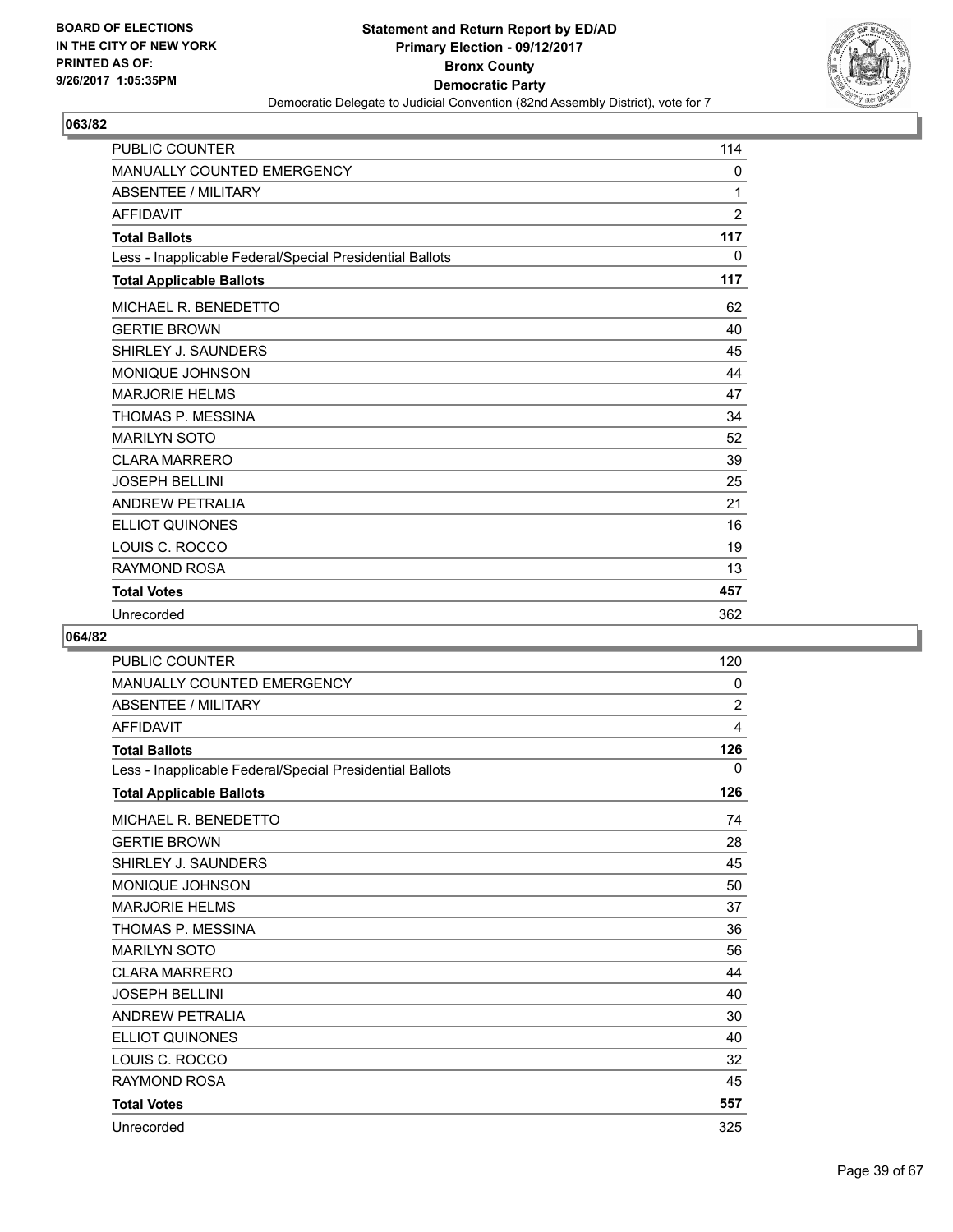

| <b>PUBLIC COUNTER</b>                                    | 116            |
|----------------------------------------------------------|----------------|
| <b>MANUALLY COUNTED EMERGENCY</b>                        | 0              |
| <b>ABSENTEE / MILITARY</b>                               | $\overline{2}$ |
| <b>AFFIDAVIT</b>                                         | $\mathbf{0}$   |
| <b>Total Ballots</b>                                     | 118            |
| Less - Inapplicable Federal/Special Presidential Ballots | 0              |
| <b>Total Applicable Ballots</b>                          | 118            |
| MICHAEL R. BENEDETTO                                     | 89             |
| <b>GERTIE BROWN</b>                                      | 42             |
| SHIRLEY J. SAUNDERS                                      | 73             |
| <b>MONIQUE JOHNSON</b>                                   | 49             |
| <b>MARJORIE HELMS</b>                                    | 46             |
| THOMAS P. MESSINA                                        | 31             |
| <b>MARILYN SOTO</b>                                      | 37             |
| <b>CLARA MARRERO</b>                                     | 33             |
| <b>JOSEPH BELLINI</b>                                    | 20             |
| <b>ANDREW PETRALIA</b>                                   | 16             |
| <b>ELLIOT QUINONES</b>                                   | 27             |
| LOUIS C. ROCCO                                           | 15             |
| <b>RAYMOND ROSA</b>                                      | 21             |
| UNATTRIBUTABLE WRITE-IN (WRITE-IN)                       | $\overline{2}$ |
| <b>Total Votes</b>                                       | 501            |
| Unrecorded                                               | 325            |

| <b>PUBLIC COUNTER</b>                                    | 95             |
|----------------------------------------------------------|----------------|
| <b>MANUALLY COUNTED EMERGENCY</b>                        | 0              |
| <b>ABSENTEE / MILITARY</b>                               | $\overline{c}$ |
| <b>AFFIDAVIT</b>                                         | 1              |
| <b>Total Ballots</b>                                     | 98             |
| Less - Inapplicable Federal/Special Presidential Ballots | $\mathbf{0}$   |
| <b>Total Applicable Ballots</b>                          | 98             |
| MICHAEL R. BENEDETTO                                     | 66             |
| <b>GERTIE BROWN</b>                                      | 26             |
| SHIRLEY J. SAUNDERS                                      | 51             |
| <b>MONIQUE JOHNSON</b>                                   | 35             |
| <b>MARJORIE HELMS</b>                                    | 28             |
| THOMAS P. MESSINA                                        | 24             |
| <b>MARILYN SOTO</b>                                      | 38             |
| <b>CLARA MARRERO</b>                                     | 21             |
| <b>JOSEPH BELLINI</b>                                    | 15             |
| <b>ANDREW PETRALIA</b>                                   | 9              |
| <b>ELLIOT QUINONES</b>                                   | 21             |
| LOUIS C. ROCCO                                           | 9              |
| <b>RAYMOND ROSA</b>                                      | 21             |
| <b>Total Votes</b>                                       | 364            |
| Unrecorded                                               | 322            |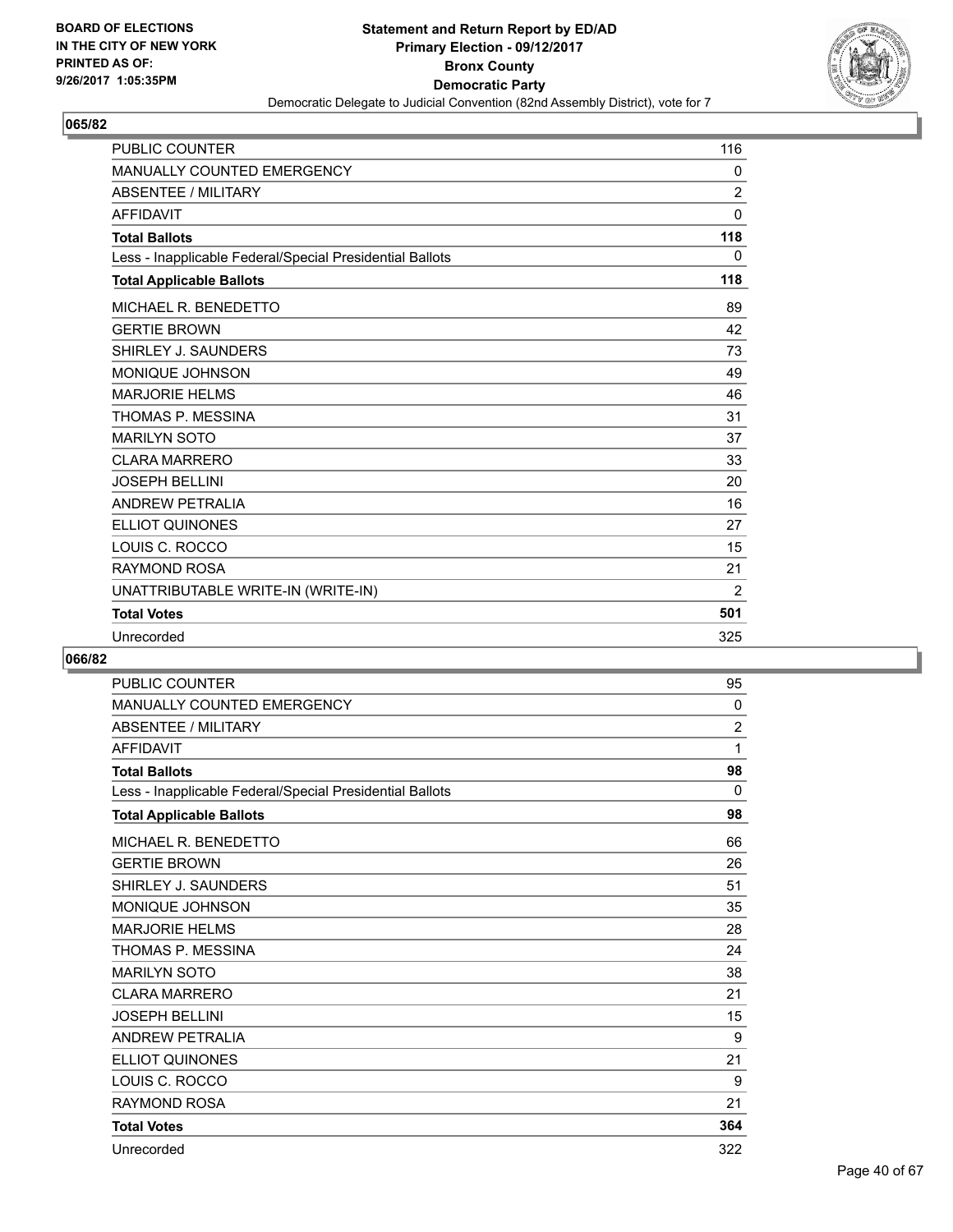

| <b>PUBLIC COUNTER</b>                                    | 144          |
|----------------------------------------------------------|--------------|
| <b>MANUALLY COUNTED EMERGENCY</b>                        | $\mathbf{0}$ |
| <b>ABSENTEE / MILITARY</b>                               | $\Omega$     |
| <b>AFFIDAVIT</b>                                         | $\mathbf{0}$ |
| <b>Total Ballots</b>                                     | 144          |
| Less - Inapplicable Federal/Special Presidential Ballots | 0            |
| <b>Total Applicable Ballots</b>                          | 144          |
| MICHAEL R. BENEDETTO                                     | 103          |
| <b>GERTIE BROWN</b>                                      | 45           |
| SHIRLEY J. SAUNDERS                                      | 89           |
| <b>MONIQUE JOHNSON</b>                                   | 65           |
| <b>MARJORIE HELMS</b>                                    | 56           |
| THOMAS P. MESSINA                                        | 38           |
| <b>MARILYN SOTO</b>                                      | 58           |
| <b>CLARA MARRERO</b>                                     | 43           |
| <b>JOSEPH BELLINI</b>                                    | 28           |
| <b>ANDREW PETRALIA</b>                                   | 28           |
| <b>ELLIOT QUINONES</b>                                   | 39           |
| LOUIS C. ROCCO                                           | 28           |
| <b>RAYMOND ROSA</b>                                      | 27           |
| <b>Total Votes</b>                                       | 647          |
| Unrecorded                                               | 361          |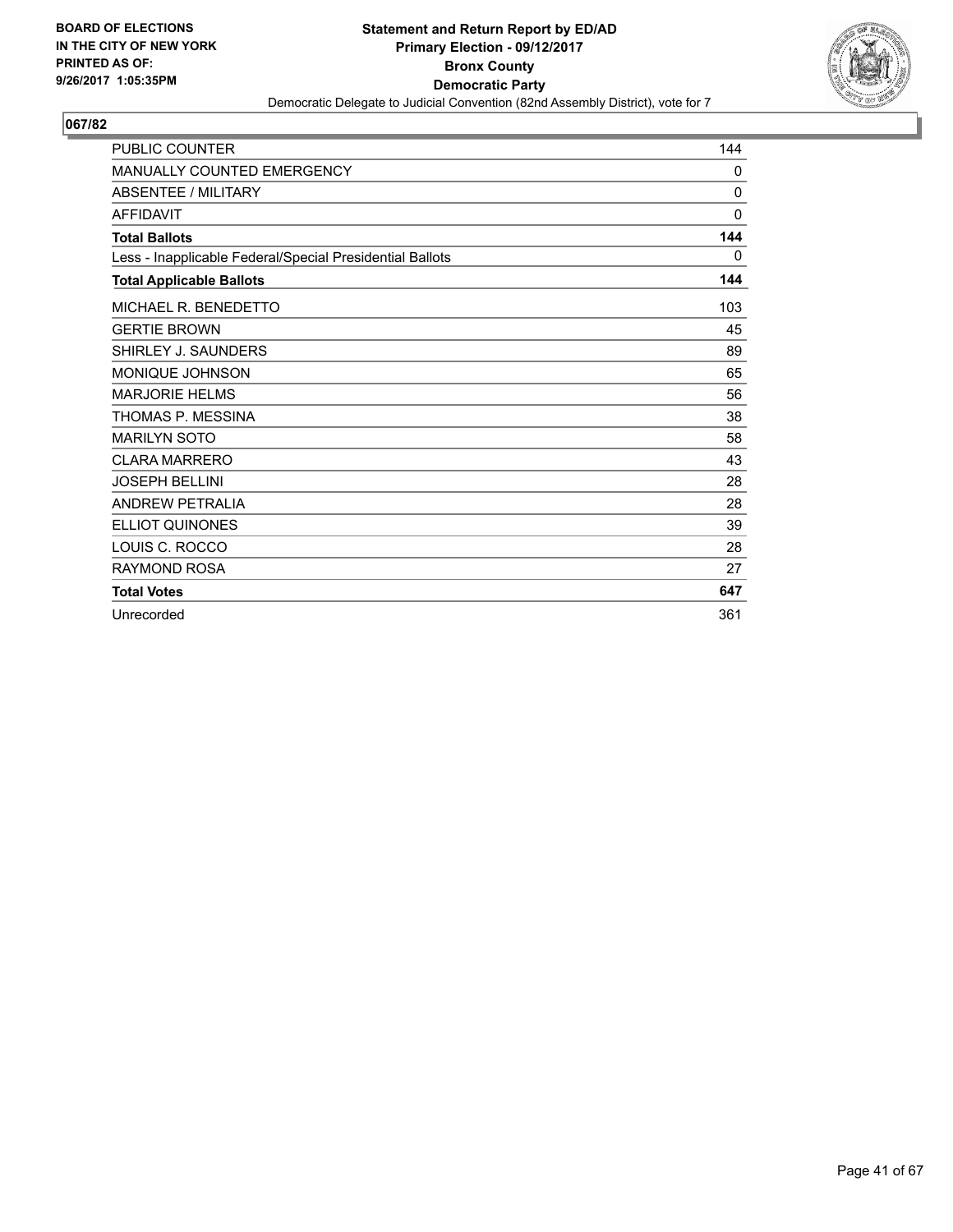

| <b>PUBLIC COUNTER</b>                                    | 94                |
|----------------------------------------------------------|-------------------|
| MANUALLY COUNTED EMERGENCY                               | 0                 |
| <b>ABSENTEE / MILITARY</b>                               | 2                 |
| <b>AFFIDAVIT</b>                                         | $\mathbf{0}$      |
| <b>Total Ballots</b>                                     | 96                |
| Less - Inapplicable Federal/Special Presidential Ballots | $\Omega$          |
| <b>Total Applicable Ballots</b>                          | 96                |
| MICHAEL R. BENEDETTO                                     | 68                |
| <b>GERTIE BROWN</b>                                      | 36                |
| SHIRLEY J. SAUNDERS                                      | 65                |
| MONIQUE JOHNSON                                          | 43                |
| <b>MARJORIE HELMS</b>                                    | 43                |
| THOMAS P. MESSINA                                        | 25                |
| <b>MARILYN SOTO</b>                                      | 35                |
| <b>CLARA MARRERO</b>                                     | 26                |
| <b>JOSEPH BELLINI</b>                                    | 14                |
| <b>ANDREW PETRALIA</b>                                   | 15                |
| <b>ELLIOT QUINONES</b>                                   | 17                |
| LOUIS C. ROCCO                                           | 10                |
| <b>RAYMOND ROSA</b>                                      | $12 \overline{ }$ |
| ANDY L. KING (WRITE-IN)                                  | 1                 |
| RUTH S. HARRIS (WRITE-IN)                                | 1                 |
| <b>Total Votes</b>                                       | 411               |
| Unrecorded                                               | 261               |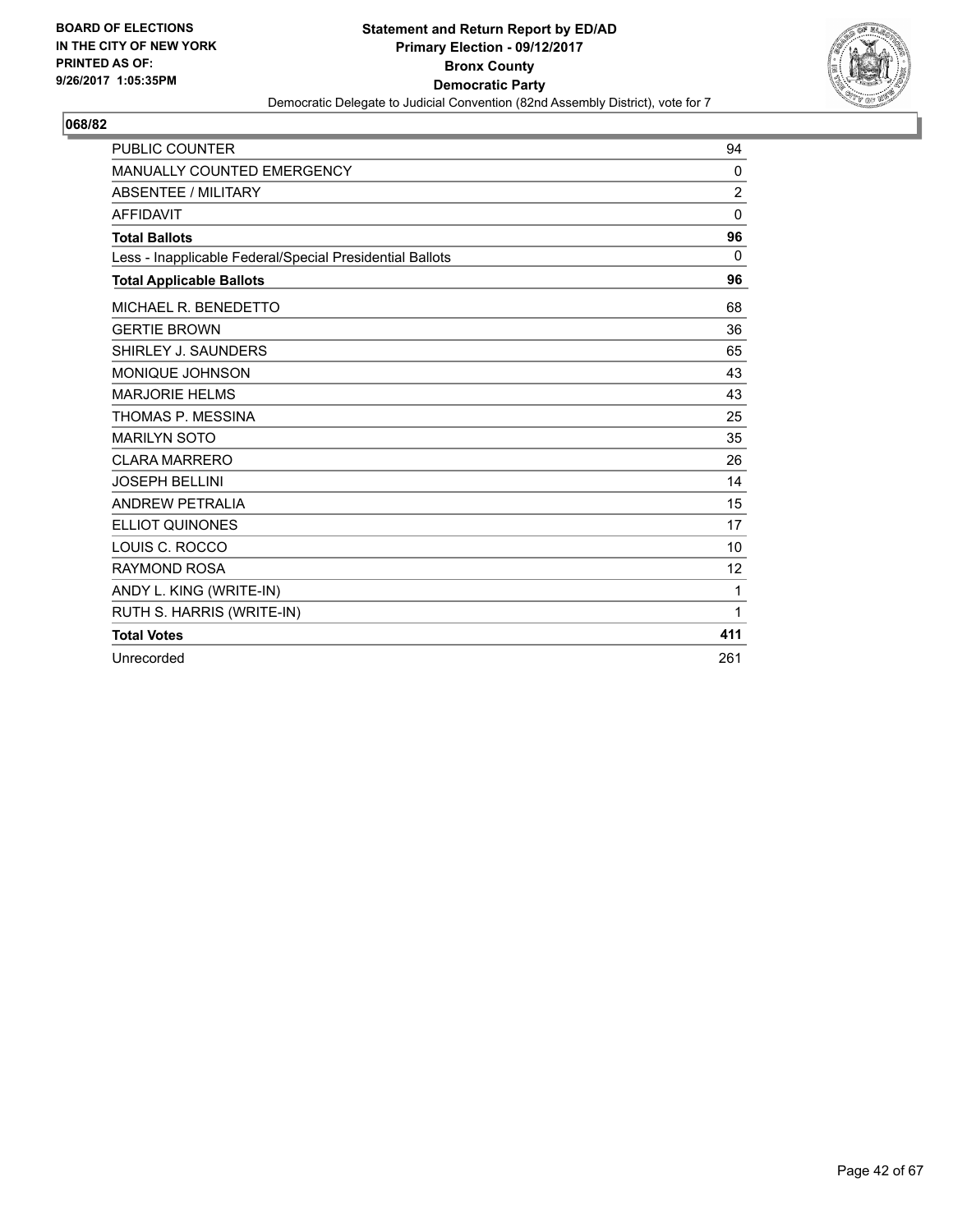

| <b>PUBLIC COUNTER</b>                                    | 86           |
|----------------------------------------------------------|--------------|
| <b>MANUALLY COUNTED EMERGENCY</b>                        | 0            |
| <b>ABSENTEE / MILITARY</b>                               | 1            |
| <b>AFFIDAVIT</b>                                         | $\mathbf 0$  |
| <b>Total Ballots</b>                                     | 87           |
| Less - Inapplicable Federal/Special Presidential Ballots | $\mathbf{0}$ |
| <b>Total Applicable Ballots</b>                          | 87           |
| MICHAEL R. BENEDETTO                                     | 66           |
| <b>GERTIE BROWN</b>                                      | 37           |
| SHIRLEY J. SAUNDERS                                      | 61           |
| MONIQUE JOHNSON                                          | 37           |
| <b>MARJORIE HELMS</b>                                    | 44           |
| THOMAS P. MESSINA                                        | 23           |
| <b>MARILYN SOTO</b>                                      | 38           |
| <b>CLARA MARRERO</b>                                     | 23           |
| <b>JOSEPH BELLINI</b>                                    | 21           |
| <b>ANDREW PETRALIA</b>                                   | 11           |
| <b>ELLIOT QUINONES</b>                                   | 24           |
| LOUIS C. ROCCO                                           | 9            |
| <b>RAYMOND ROSA</b>                                      | 18           |
| TIFFANY HART (WRITE-IN)                                  | 1            |
| <b>Total Votes</b>                                       | 413          |
| Unrecorded                                               | 196          |

| <b>PUBLIC COUNTER</b>                                    | 89             |
|----------------------------------------------------------|----------------|
| <b>MANUALLY COUNTED EMERGENCY</b>                        | $\mathbf{0}$   |
| <b>ABSENTEE / MILITARY</b>                               | $\overline{2}$ |
| <b>AFFIDAVIT</b>                                         | 0              |
| <b>Total Ballots</b>                                     | 91             |
| Less - Inapplicable Federal/Special Presidential Ballots | $\Omega$       |
| <b>Total Applicable Ballots</b>                          | 91             |
| MICHAEL R. BENEDETTO                                     | 58             |
| <b>GERTIE BROWN</b>                                      | 26             |
| SHIRLEY J. SAUNDERS                                      | 49             |
| <b>MONIQUE JOHNSON</b>                                   | 33             |
| <b>MARJORIE HELMS</b>                                    | 36             |
| THOMAS P. MESSINA                                        | 22             |
| <b>MARILYN SOTO</b>                                      | 30             |
| <b>CLARA MARRERO</b>                                     | 15             |
| <b>JOSEPH BELLINI</b>                                    | 20             |
| <b>ANDREW PETRALIA</b>                                   | 10             |
| <b>ELLIOT QUINONES</b>                                   | 21             |
| LOUIS C. ROCCO                                           | 8              |
| <b>RAYMOND ROSA</b>                                      | 21             |
| <b>Total Votes</b>                                       | 349            |
| Unrecorded                                               | 288            |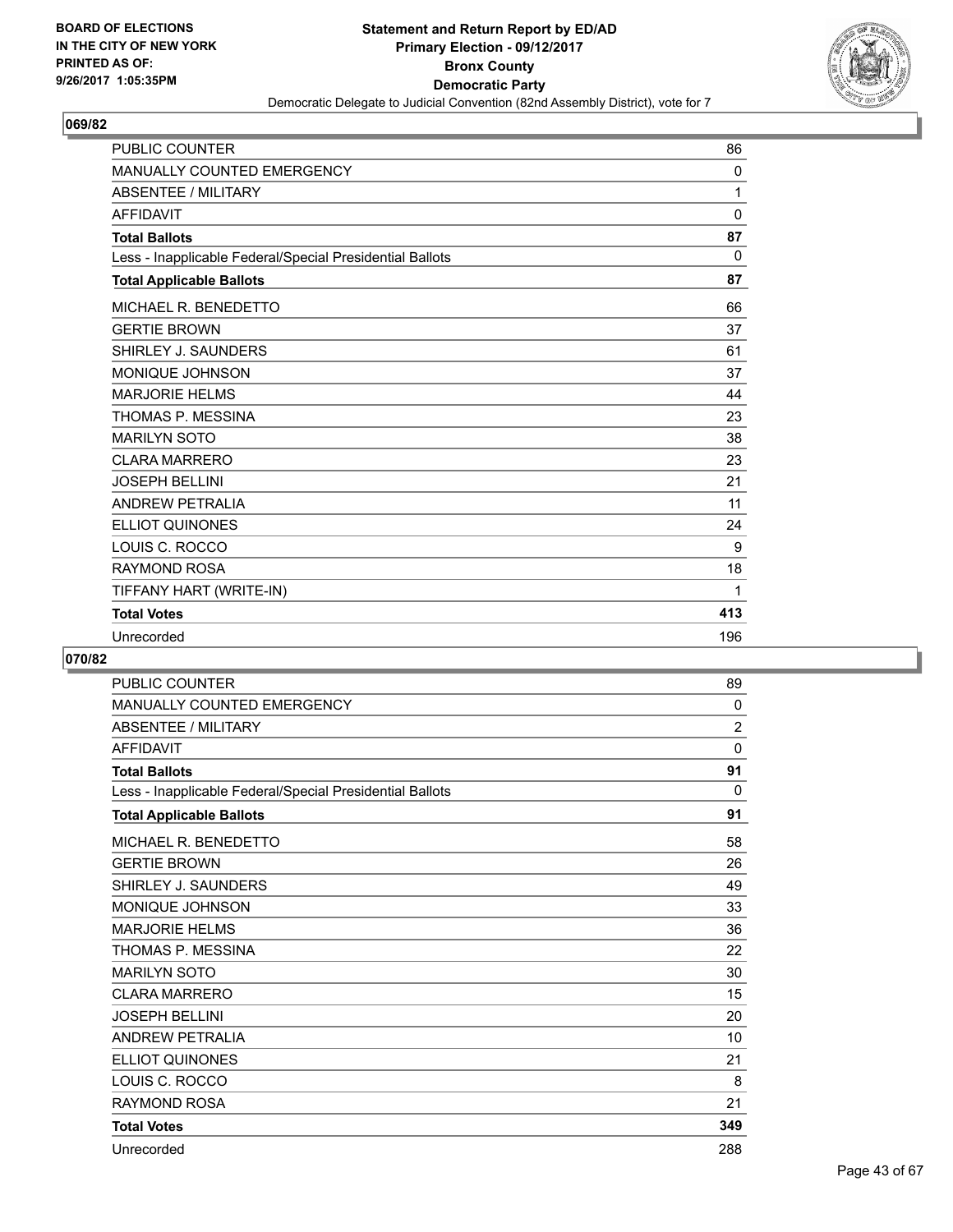

| <b>PUBLIC COUNTER</b>                                    | 111 |
|----------------------------------------------------------|-----|
| <b>MANUALLY COUNTED EMERGENCY</b>                        | 0   |
| <b>ABSENTEE / MILITARY</b>                               | 3   |
| <b>AFFIDAVIT</b>                                         | 1   |
| <b>Total Ballots</b>                                     | 115 |
| Less - Inapplicable Federal/Special Presidential Ballots | 0   |
| <b>Total Applicable Ballots</b>                          | 115 |
| MICHAEL R. BENEDETTO                                     | 85  |
| <b>GERTIE BROWN</b>                                      | 57  |
| SHIRLEY J. SAUNDERS                                      | 88  |
| <b>MONIQUE JOHNSON</b>                                   | 68  |
| <b>MARJORIE HELMS</b>                                    | 59  |
| THOMAS P. MESSINA                                        | 40  |
| <b>MARILYN SOTO</b>                                      | 56  |
| <b>CLARA MARRERO</b>                                     | 27  |
| <b>JOSEPH BELLINI</b>                                    | 32  |
| <b>ANDREW PETRALIA</b>                                   | 14  |
| <b>ELLIOT QUINONES</b>                                   | 37  |
| LOUIS C. ROCCO                                           | 13  |
| RAYMOND ROSA                                             | 35  |
| <b>Total Votes</b>                                       | 611 |
| Unrecorded                                               | 194 |

| <b>PUBLIC COUNTER</b>                                    | 130            |
|----------------------------------------------------------|----------------|
| <b>MANUALLY COUNTED EMERGENCY</b>                        | 0              |
| ABSENTEE / MILITARY                                      | $\overline{2}$ |
| <b>AFFIDAVIT</b>                                         | 1              |
| <b>Total Ballots</b>                                     | 133            |
| Less - Inapplicable Federal/Special Presidential Ballots | 0              |
| <b>Total Applicable Ballots</b>                          | 133            |
| MICHAEL R. BENEDETTO                                     | 84             |
| <b>GERTIE BROWN</b>                                      | 46             |
| SHIRLEY J. SAUNDERS                                      | 80             |
| MONIQUE JOHNSON                                          | 62             |
| <b>MARJORIE HELMS</b>                                    | 49             |
| THOMAS P. MESSINA                                        | 34             |
| <b>MARILYN SOTO</b>                                      | 53             |
| <b>CLARA MARRERO</b>                                     | 31             |
| <b>JOSEPH BELLINI</b>                                    | 23             |
| <b>ANDREW PETRALIA</b>                                   | 12             |
| <b>ELLIOT QUINONES</b>                                   | 30             |
| LOUIS C. ROCCO                                           | 11             |
| RAYMOND ROSA                                             | 21             |
| WILLIAM GORDON (WRITE-IN)                                | 1              |
| <b>Total Votes</b>                                       | 537            |
| Unrecorded                                               | 394            |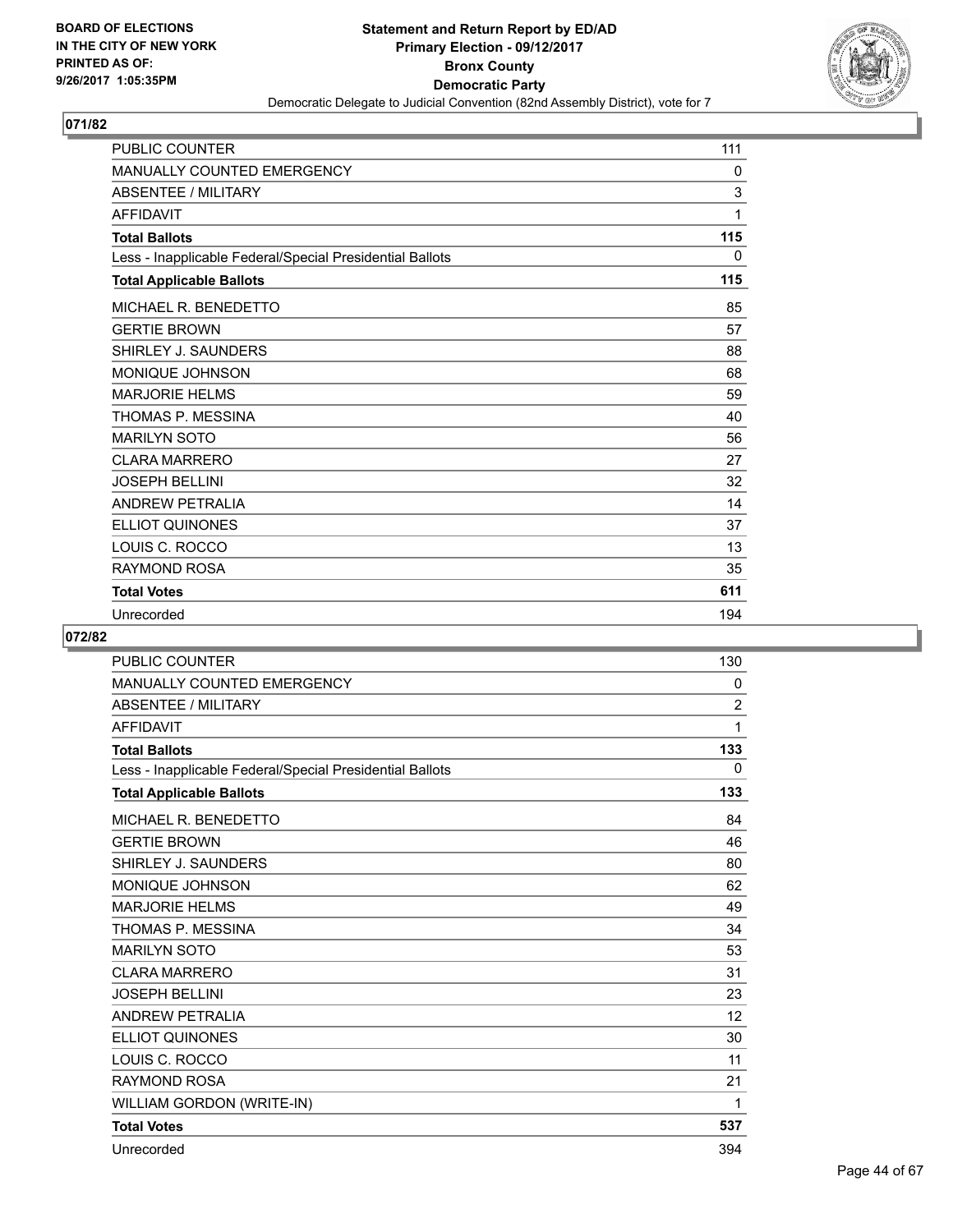

| <b>PUBLIC COUNTER</b>                                    | 123            |
|----------------------------------------------------------|----------------|
| <b>MANUALLY COUNTED EMERGENCY</b>                        | 0              |
| <b>ABSENTEE / MILITARY</b>                               | $\overline{2}$ |
| <b>AFFIDAVIT</b>                                         | $\overline{2}$ |
| <b>Total Ballots</b>                                     | 127            |
| Less - Inapplicable Federal/Special Presidential Ballots | $\mathbf{0}$   |
| <b>Total Applicable Ballots</b>                          | 127            |
| MICHAEL R. BENEDETTO                                     | 84             |
| <b>GERTIE BROWN</b>                                      | 41             |
| SHIRLEY J. SAUNDERS                                      | 74             |
| <b>MONIQUE JOHNSON</b>                                   | 52             |
| <b>MARJORIE HELMS</b>                                    | 41             |
| THOMAS P. MESSINA                                        | 32             |
| <b>MARILYN SOTO</b>                                      | 43             |
| <b>CLARA MARRERO</b>                                     | 28             |
| <b>JOSEPH BELLINI</b>                                    | 16             |
| <b>ANDREW PETRALIA</b>                                   | 12             |
| <b>ELLIOT QUINONES</b>                                   | 23             |
| LOUIS C. ROCCO                                           | 6              |
| RAYMOND ROSA                                             | 21             |
| <b>Total Votes</b>                                       | 473            |
| Unrecorded                                               | 416            |

| <b>PUBLIC COUNTER</b>                                    | 115         |
|----------------------------------------------------------|-------------|
| <b>MANUALLY COUNTED EMERGENCY</b>                        | 0           |
| <b>ABSENTEE / MILITARY</b>                               | $\mathbf 0$ |
| <b>AFFIDAVIT</b>                                         | $\mathbf 0$ |
| <b>Total Ballots</b>                                     | 115         |
| Less - Inapplicable Federal/Special Presidential Ballots | 0           |
| <b>Total Applicable Ballots</b>                          | 115         |
| MICHAEL R. BENEDETTO                                     | 61          |
| <b>GERTIE BROWN</b>                                      | 33          |
| SHIRLEY J. SAUNDERS                                      | 66          |
| <b>MONIQUE JOHNSON</b>                                   | 49          |
| <b>MARJORIE HELMS</b>                                    | 39          |
| THOMAS P. MESSINA                                        | 29          |
| <b>MARILYN SOTO</b>                                      | 42          |
| <b>CLARA MARRERO</b>                                     | 25          |
| <b>JOSEPH BELLINI</b>                                    | 21          |
| <b>ANDREW PETRALIA</b>                                   | 12          |
| <b>ELLIOT QUINONES</b>                                   | 18          |
| LOUIS C. ROCCO                                           | 10          |
| <b>RAYMOND ROSA</b>                                      | 19          |
| <b>Total Votes</b>                                       | 424         |
| Unrecorded                                               | 381         |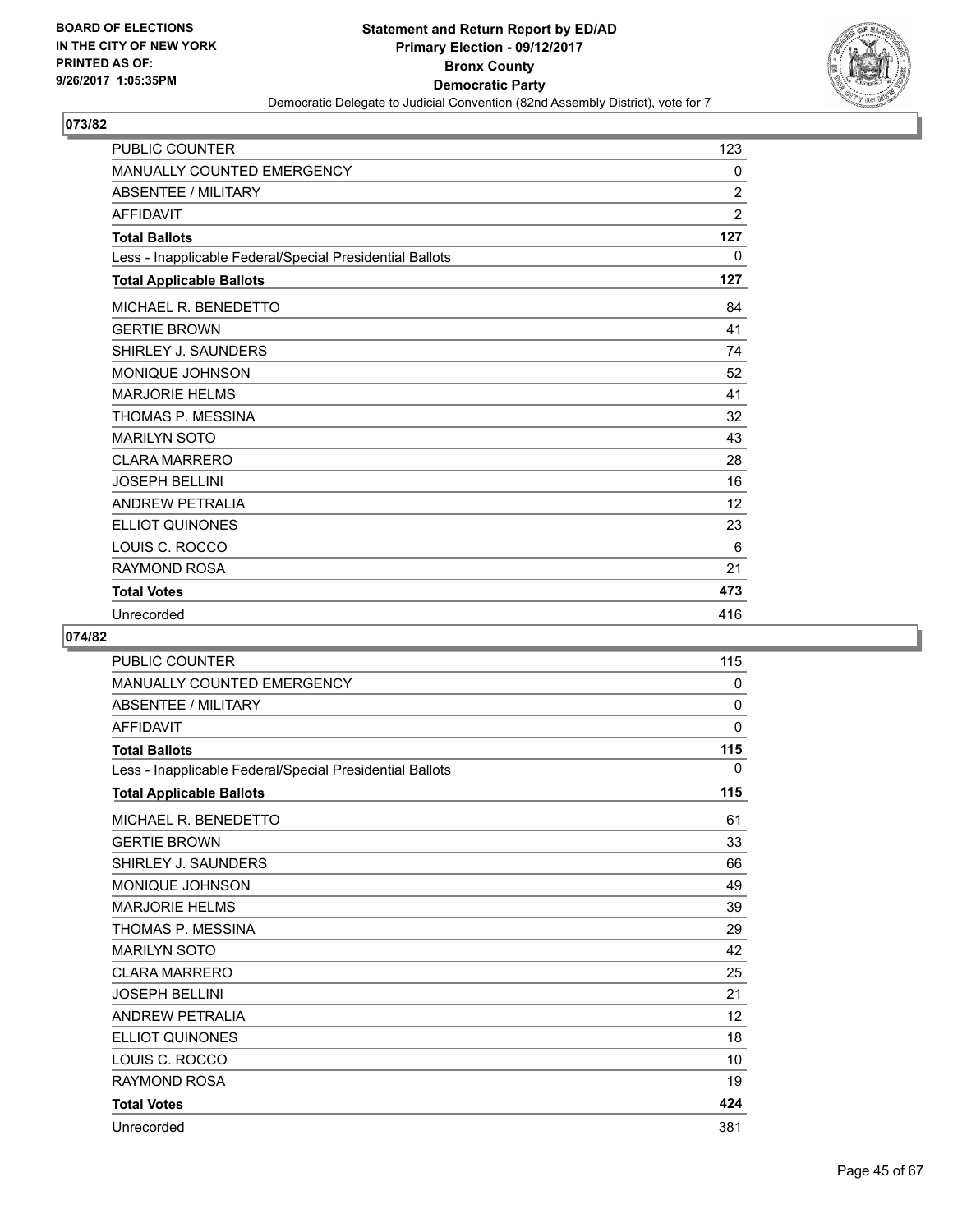

| <b>PUBLIC COUNTER</b>                                    | 98           |
|----------------------------------------------------------|--------------|
| <b>MANUALLY COUNTED EMERGENCY</b>                        | $\mathbf{0}$ |
| <b>ABSENTEE / MILITARY</b>                               | 1            |
| <b>AFFIDAVIT</b>                                         | 1            |
| <b>Total Ballots</b>                                     | 100          |
| Less - Inapplicable Federal/Special Presidential Ballots | $\Omega$     |
| <b>Total Applicable Ballots</b>                          | 100          |
| MICHAEL R. BENEDETTO                                     | 64           |
| <b>GERTIE BROWN</b>                                      | 36           |
| SHIRLEY J. SAUNDERS                                      | 67           |
| <b>MONIQUE JOHNSON</b>                                   | 49           |
| <b>MARJORIE HELMS</b>                                    | 36           |
| THOMAS P. MESSINA                                        | 18           |
| <b>MARILYN SOTO</b>                                      | 44           |
| <b>CLARA MARRERO</b>                                     | 27           |
| <b>JOSEPH BELLINI</b>                                    | 23           |
| ANDREW PETRALIA                                          | 19           |
| <b>ELLIOT QUINONES</b>                                   | 35           |
| LOUIS C. ROCCO                                           | 13           |
| <b>RAYMOND ROSA</b>                                      | 23           |
| JAMAL BAILEY (WRITE-IN)                                  | 1            |
| <b>Total Votes</b>                                       | 455          |
| Unrecorded                                               | 245          |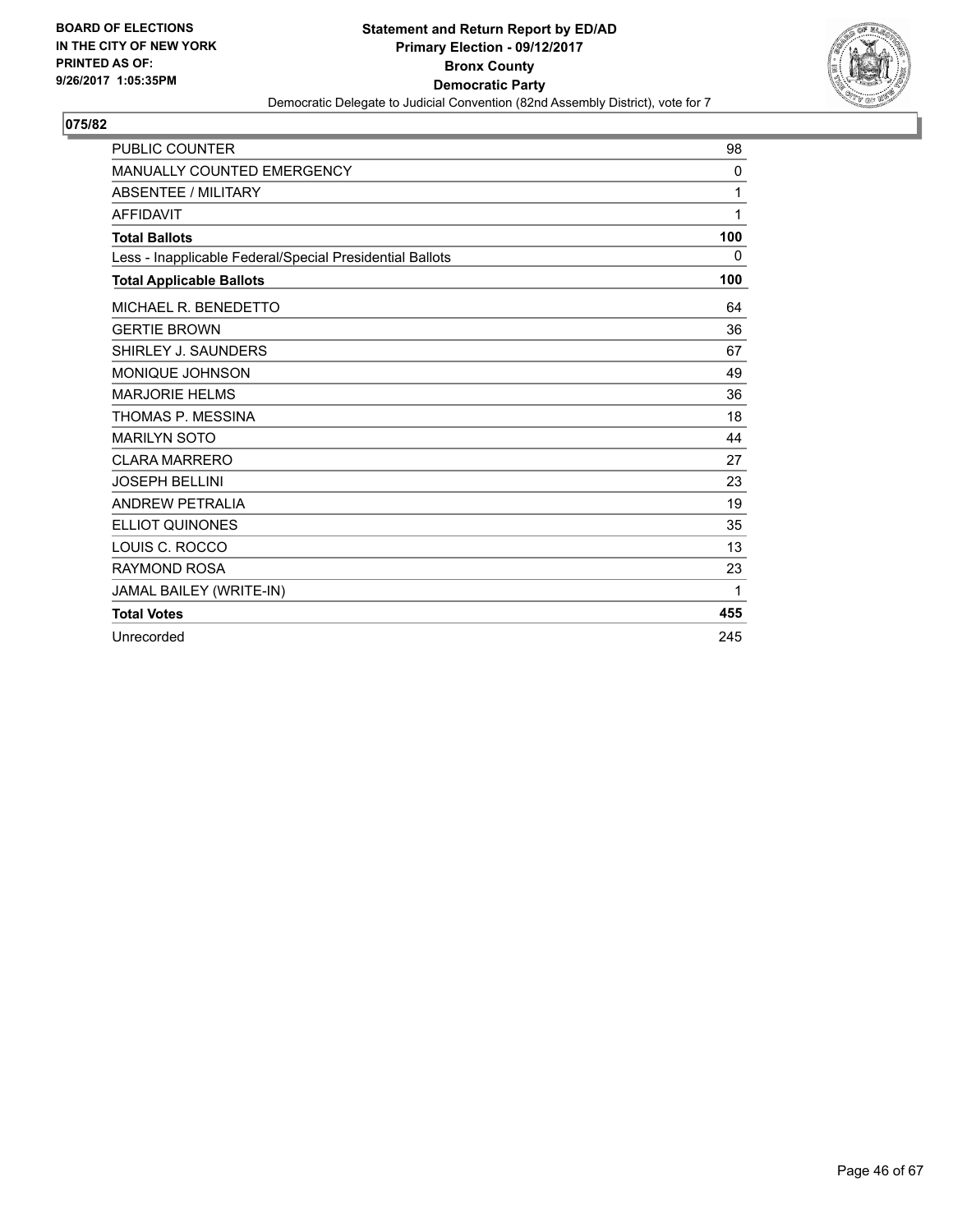

| <b>PUBLIC COUNTER</b>                                    | 97             |
|----------------------------------------------------------|----------------|
| <b>MANUALLY COUNTED EMERGENCY</b>                        | 0              |
| <b>ABSENTEE / MILITARY</b>                               | 1              |
| <b>AFFIDAVIT</b>                                         | $\mathbf 0$    |
| <b>Total Ballots</b>                                     | 98             |
| Less - Inapplicable Federal/Special Presidential Ballots | $\mathbf{0}$   |
| <b>Total Applicable Ballots</b>                          | 98             |
| MICHAEL R. BENEDETTO                                     | 61             |
| <b>GERTIE BROWN</b>                                      | 35             |
| SHIRLEY J. SAUNDERS                                      | 63             |
| <b>MONIQUE JOHNSON</b>                                   | 43             |
| <b>MARJORIE HELMS</b>                                    | 38             |
| THOMAS P. MESSINA                                        | 24             |
| <b>MARILYN SOTO</b>                                      | 32             |
| <b>CLARA MARRERO</b>                                     | 15             |
| <b>JOSEPH BELLINI</b>                                    | 16             |
| <b>ANDREW PETRALIA</b>                                   | 9              |
| <b>ELLIOT QUINONES</b>                                   | 19             |
| LOUIS C. ROCCO                                           | $\overline{7}$ |
| <b>RAYMOND ROSA</b>                                      | 14             |
| EZEKIEL SPRINGER JR. (WRITE-IN)                          | 1              |
| <b>Total Votes</b>                                       | 377            |
| Unrecorded                                               | 309            |

| <b>PUBLIC COUNTER</b>                                    | 111            |
|----------------------------------------------------------|----------------|
| <b>MANUALLY COUNTED EMERGENCY</b>                        | 0              |
| <b>ABSENTEE / MILITARY</b>                               | $\overline{2}$ |
| <b>AFFIDAVIT</b>                                         | 0              |
| <b>Total Ballots</b>                                     | 113            |
| Less - Inapplicable Federal/Special Presidential Ballots | $\mathbf{0}$   |
| <b>Total Applicable Ballots</b>                          | 113            |
| MICHAEL R. BENEDETTO                                     | 86             |
| <b>GERTIE BROWN</b>                                      | 32             |
| SHIRLEY J. SAUNDERS                                      | 63             |
| MONIQUE JOHNSON                                          | 44             |
| <b>MARJORIE HELMS</b>                                    | 38             |
| THOMAS P. MESSINA                                        | 29             |
| <b>MARILYN SOTO</b>                                      | 39             |
| <b>CLARA MARRERO</b>                                     | 24             |
| <b>JOSEPH BELLINI</b>                                    | 20             |
| <b>ANDREW PETRALIA</b>                                   | 16             |
| <b>ELLIOT QUINONES</b>                                   | 25             |
| LOUIS C. ROCCO                                           | 14             |
| <b>RAYMOND ROSA</b>                                      | 28             |
| <b>Total Votes</b>                                       | 458            |
| Unrecorded                                               | 333            |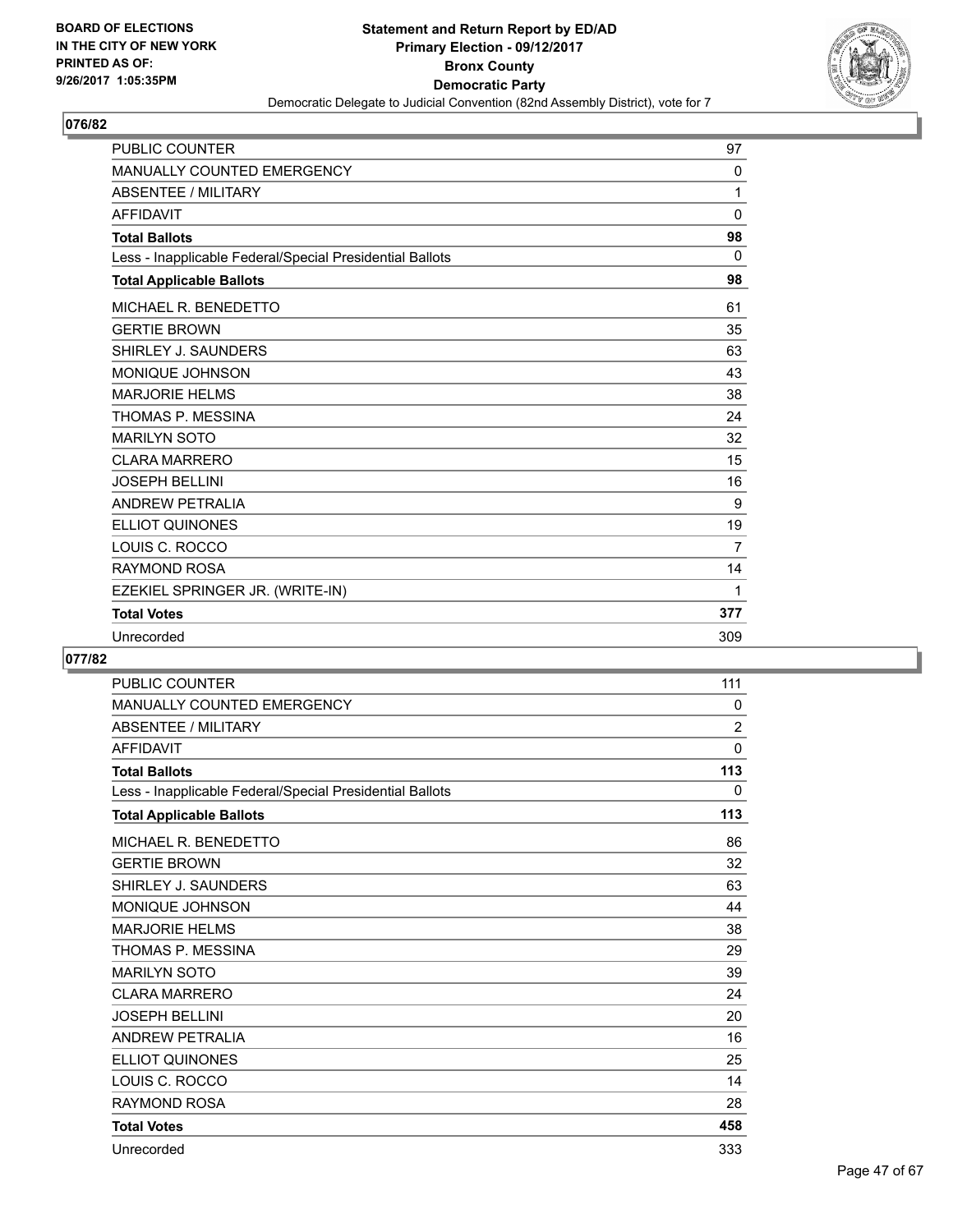

| <b>PUBLIC COUNTER</b>                                    | 133          |
|----------------------------------------------------------|--------------|
| <b>MANUALLY COUNTED EMERGENCY</b>                        | $\mathbf{0}$ |
| <b>ABSENTEE / MILITARY</b>                               | 3            |
| <b>AFFIDAVIT</b>                                         | $\Omega$     |
| <b>Total Ballots</b>                                     | 136          |
| Less - Inapplicable Federal/Special Presidential Ballots | 0            |
| <b>Total Applicable Ballots</b>                          | 136          |
| MICHAEL R. BENEDETTO                                     | 81           |
| <b>GERTIE BROWN</b>                                      | 81           |
| SHIRLEY J. SAUNDERS                                      | 85           |
| <b>MONIQUE JOHNSON</b>                                   | 64           |
| <b>MARJORIE HELMS</b>                                    | 69           |
| THOMAS P. MESSINA                                        | 32           |
| <b>MARILYN SOTO</b>                                      | 47           |
| <b>CLARA MARRERO</b>                                     | 37           |
| <b>JOSEPH BELLINI</b>                                    | 33           |
| <b>ANDREW PETRALIA</b>                                   | 20           |
| <b>ELLIOT QUINONES</b>                                   | 37           |
| LOUIS C. ROCCO                                           | 15           |
| <b>RAYMOND ROSA</b>                                      | 32           |
| <b>Total Votes</b>                                       | 633          |
| Unrecorded                                               | 319          |

| <b>PUBLIC COUNTER</b>                                    | 120            |
|----------------------------------------------------------|----------------|
| <b>MANUALLY COUNTED EMERGENCY</b>                        | 0              |
| <b>ABSENTEE / MILITARY</b>                               | $\overline{2}$ |
| <b>AFFIDAVIT</b>                                         | $\overline{2}$ |
| <b>Total Ballots</b>                                     | 124            |
| Less - Inapplicable Federal/Special Presidential Ballots | 0              |
| <b>Total Applicable Ballots</b>                          | 124            |
| MICHAEL R. BENEDETTO                                     | 76             |
| <b>GERTIE BROWN</b>                                      | 47             |
| SHIRLEY J. SAUNDERS                                      | 79             |
| <b>MONIQUE JOHNSON</b>                                   | 59             |
| <b>MARJORIE HELMS</b>                                    | 51             |
| THOMAS P. MESSINA                                        | 35             |
| <b>MARILYN SOTO</b>                                      | 46             |
| <b>CLARA MARRERO</b>                                     | 28             |
| <b>JOSEPH BELLINI</b>                                    | 23             |
| <b>ANDREW PETRALIA</b>                                   | 22             |
| <b>ELLIOT QUINONES</b>                                   | 32             |
| LOUIS C. ROCCO                                           | 19             |
| <b>RAYMOND ROSA</b>                                      | 14             |
| <b>Total Votes</b>                                       | 531            |
| Unrecorded                                               | 337            |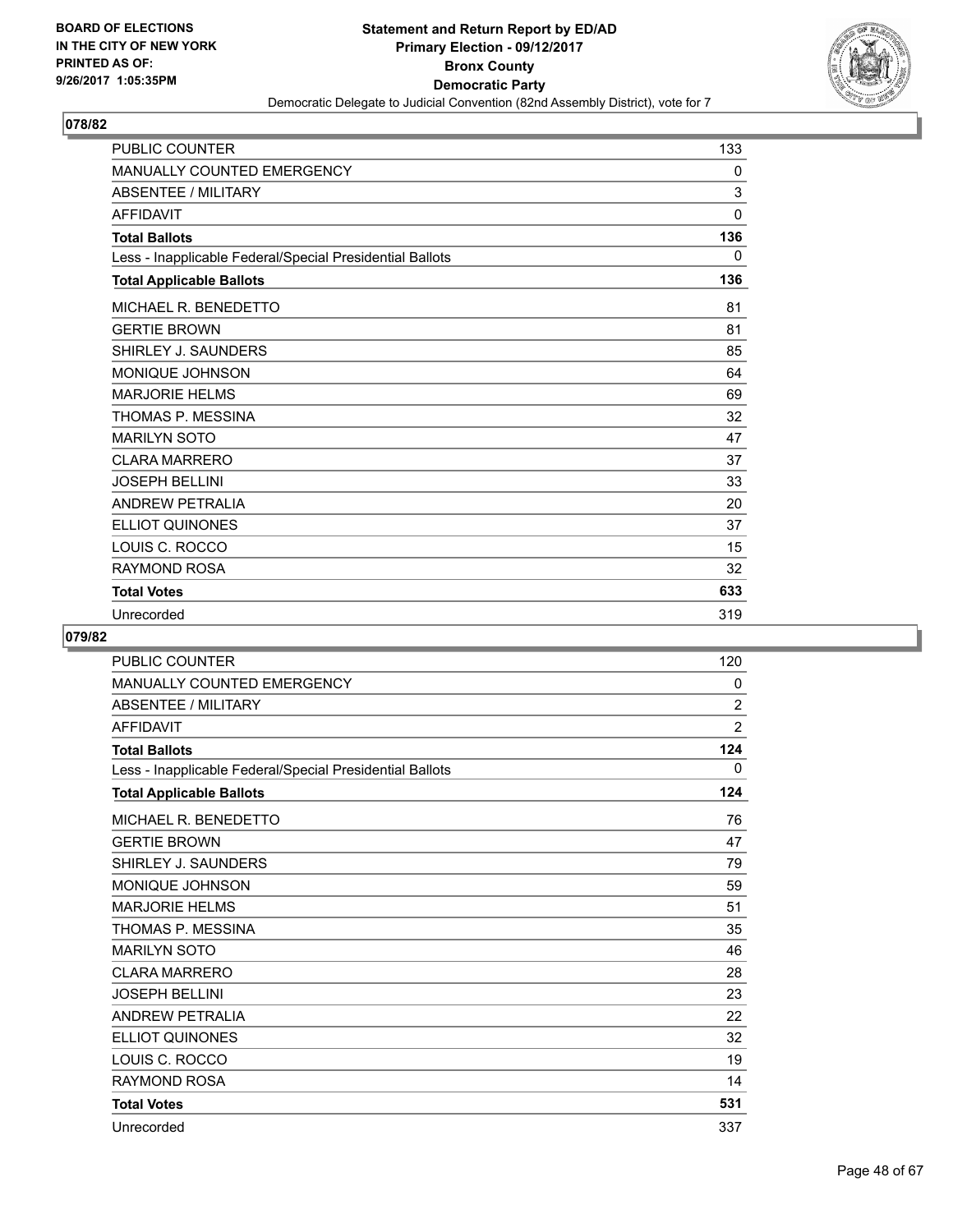

| <b>PUBLIC COUNTER</b>                                    | 125 |
|----------------------------------------------------------|-----|
| <b>MANUALLY COUNTED EMERGENCY</b>                        | 0   |
| <b>ABSENTEE / MILITARY</b>                               | 3   |
| <b>AFFIDAVIT</b>                                         | 1   |
| <b>Total Ballots</b>                                     | 129 |
| Less - Inapplicable Federal/Special Presidential Ballots | 0   |
| <b>Total Applicable Ballots</b>                          | 129 |
| MICHAEL R. BENEDETTO                                     | 87  |
| <b>GERTIE BROWN</b>                                      | 41  |
| SHIRLEY J. SAUNDERS                                      | 71  |
| <b>MONIQUE JOHNSON</b>                                   | 57  |
| <b>MARJORIE HELMS</b>                                    | 41  |
| THOMAS P. MESSINA                                        | 31  |
| <b>MARILYN SOTO</b>                                      | 51  |
| <b>CLARA MARRERO</b>                                     | 30  |
| <b>JOSEPH BELLINI</b>                                    | 22  |
| <b>ANDREW PETRALIA</b>                                   | 15  |
| <b>ELLIOT QUINONES</b>                                   | 32  |
| LOUIS C. ROCCO                                           | 18  |
| <b>RAYMOND ROSA</b>                                      | 28  |
| <b>Total Votes</b>                                       | 524 |
| Unrecorded                                               | 379 |

| <b>PUBLIC COUNTER</b>                                    | 87           |
|----------------------------------------------------------|--------------|
| MANUALLY COUNTED EMERGENCY                               | 0            |
| <b>ABSENTEE / MILITARY</b>                               | 0            |
| <b>AFFIDAVIT</b>                                         | $\Omega$     |
| <b>Total Ballots</b>                                     | 87           |
| Less - Inapplicable Federal/Special Presidential Ballots | $\mathbf{0}$ |
| <b>Total Applicable Ballots</b>                          | 87           |
| MICHAEL R. BENEDETTO                                     | 50           |
| <b>GERTIE BROWN</b>                                      | 40           |
| SHIRLEY J. SAUNDERS                                      | 62           |
| <b>MONIQUE JOHNSON</b>                                   | 49           |
| <b>MARJORIE HELMS</b>                                    | 35           |
| <b>THOMAS P. MESSINA</b>                                 | 24           |
| <b>MARILYN SOTO</b>                                      | 30           |
| <b>CLARA MARRERO</b>                                     | 24           |
| <b>JOSEPH BELLINI</b>                                    | 14           |
| <b>ANDREW PETRALIA</b>                                   | 14           |
| <b>ELLIOT QUINONES</b>                                   | 28           |
| LOUIS C. ROCCO                                           | 6            |
| <b>RAYMOND ROSA</b>                                      | 20           |
| ALBA JORDAN (WRITE-IN)                                   | 1            |
| <b>Total Votes</b>                                       | 397          |
| Unrecorded                                               | 212          |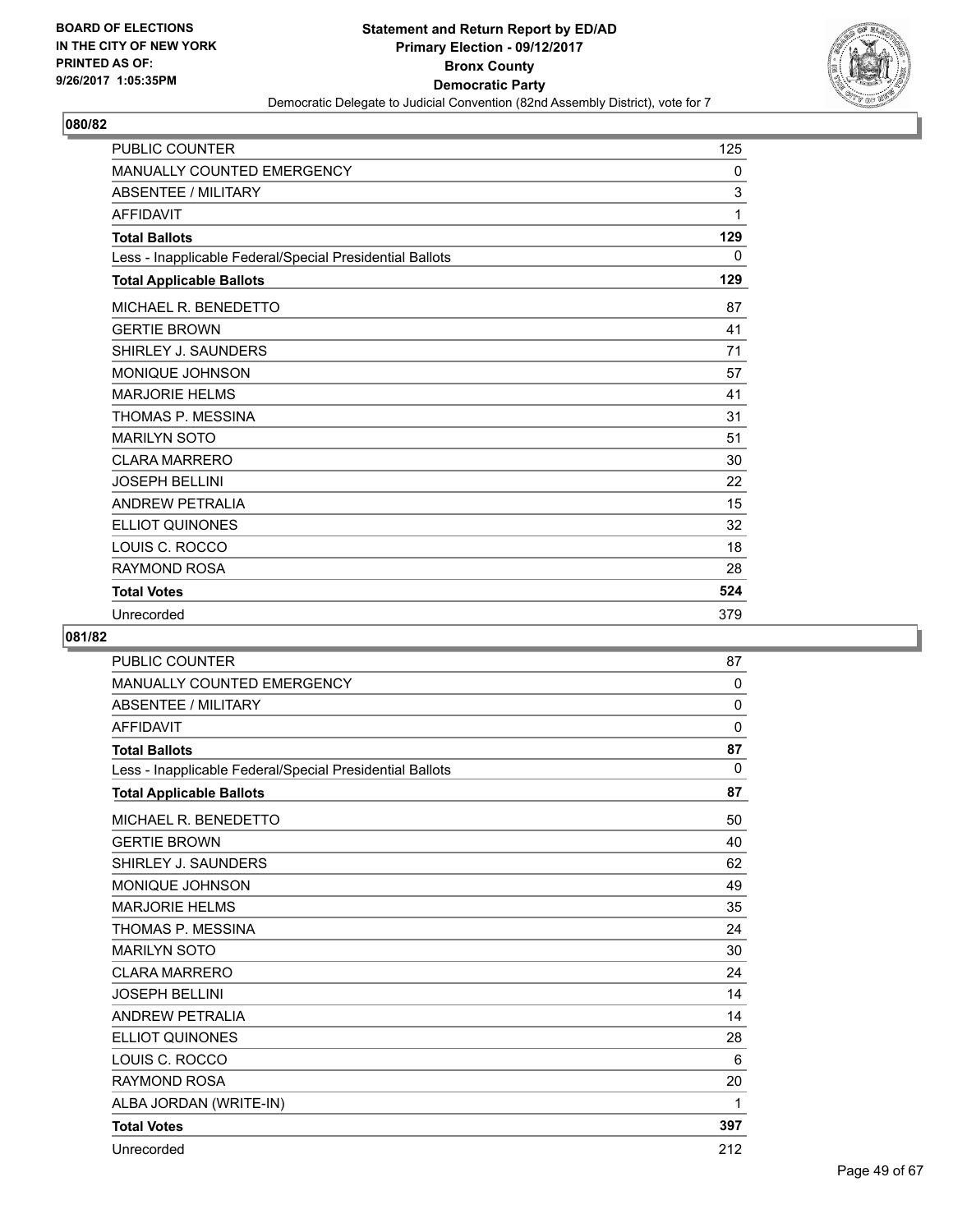

| <b>PUBLIC COUNTER</b>                                    | 83             |
|----------------------------------------------------------|----------------|
| <b>MANUALLY COUNTED EMERGENCY</b>                        | 0              |
| <b>ABSENTEE / MILITARY</b>                               | $\overline{2}$ |
| <b>AFFIDAVIT</b>                                         | $\overline{2}$ |
| <b>Total Ballots</b>                                     | 87             |
| Less - Inapplicable Federal/Special Presidential Ballots | $\Omega$       |
| <b>Total Applicable Ballots</b>                          | 87             |
| MICHAEL R. BENEDETTO                                     | 61             |
| <b>GERTIE BROWN</b>                                      | 26             |
| SHIRLEY J. SAUNDERS                                      | 49             |
| <b>MONIQUE JOHNSON</b>                                   | 38             |
| <b>MARJORIE HELMS</b>                                    | 37             |
| THOMAS P. MESSINA                                        | 22             |
| <b>MARILYN SOTO</b>                                      | 21             |
| <b>CLARA MARRERO</b>                                     | 19             |
| <b>JOSEPH BELLINI</b>                                    | 13             |
| <b>ANDREW PETRALIA</b>                                   | 10             |
| <b>ELLIOT QUINONES</b>                                   | 22             |
| LOUIS C. ROCCO                                           | 6              |
| <b>RAYMOND ROSA</b>                                      | 18             |
| ALVIN PONDER (WRITE-IN)                                  | 1              |
| <b>Total Votes</b>                                       | 343            |
| Unrecorded                                               | 266            |

| <b>PUBLIC COUNTER</b>                                    | 27             |
|----------------------------------------------------------|----------------|
| <b>MANUALLY COUNTED EMERGENCY</b>                        | 0              |
| <b>ABSENTEE / MILITARY</b>                               | $\overline{2}$ |
| <b>AFFIDAVIT</b>                                         | $\mathbf{0}$   |
| <b>Total Ballots</b>                                     | 29             |
| Less - Inapplicable Federal/Special Presidential Ballots | 0              |
| <b>Total Applicable Ballots</b>                          | 29             |
| MICHAEL R. BENEDETTO                                     | 22             |
| <b>GERTIE BROWN</b>                                      | 11             |
| SHIRLEY J. SAUNDERS                                      | 25             |
| MONIQUE JOHNSON                                          | 16             |
| <b>MARJORIE HELMS</b>                                    | 15             |
| THOMAS P. MESSINA                                        | 8              |
| <b>MARILYN SOTO</b>                                      | 14             |
| <b>CLARA MARRERO</b>                                     | 15             |
| <b>JOSEPH BELLINI</b>                                    | 4              |
| <b>ANDREW PETRALIA</b>                                   | 3              |
| <b>ELLIOT QUINONES</b>                                   | 12             |
| LOUIS C. ROCCO                                           | $\mathbf{0}$   |
| <b>RAYMOND ROSA</b>                                      | 12             |
| <b>Total Votes</b>                                       | 157            |
| Unrecorded                                               | 46             |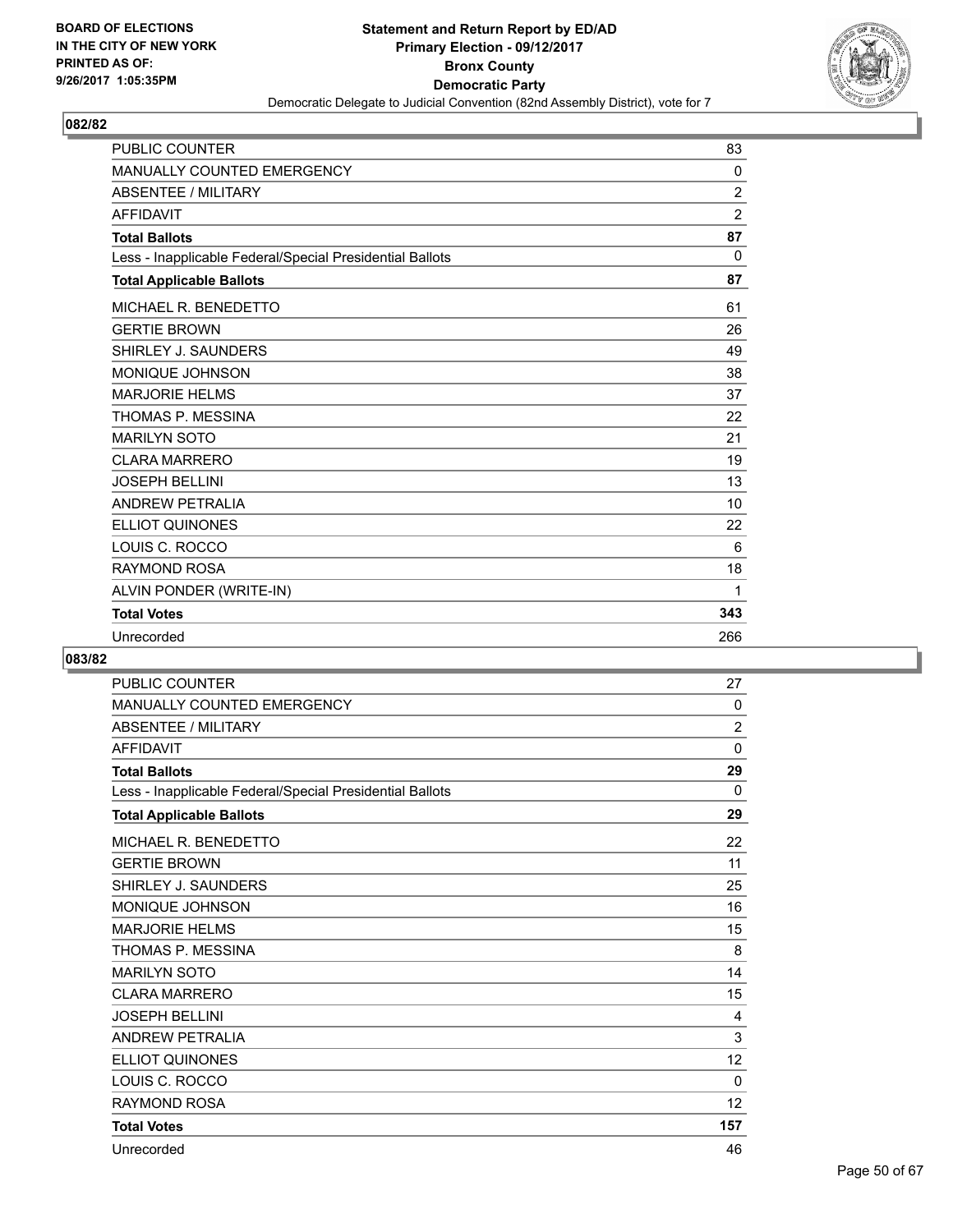

| <b>PUBLIC COUNTER</b>                                    | 143            |
|----------------------------------------------------------|----------------|
| <b>MANUALLY COUNTED EMERGENCY</b>                        | 0              |
| <b>ABSENTEE / MILITARY</b>                               | $\overline{2}$ |
| <b>AFFIDAVIT</b>                                         | 1              |
| <b>Total Ballots</b>                                     | 146            |
| Less - Inapplicable Federal/Special Presidential Ballots | 0              |
| <b>Total Applicable Ballots</b>                          | 146            |
| MICHAEL R. BENEDETTO                                     | 103            |
| <b>GERTIE BROWN</b>                                      | 43             |
| SHIRLEY J. SAUNDERS                                      | 93             |
| <b>MONIQUE JOHNSON</b>                                   | 60             |
| <b>MARJORIE HELMS</b>                                    | 57             |
| THOMAS P. MESSINA                                        | 32             |
| <b>MARILYN SOTO</b>                                      | 53             |
| <b>CLARA MARRERO</b>                                     | 30             |
| <b>JOSEPH BELLINI</b>                                    | 23             |
| <b>ANDREW PETRALIA</b>                                   | 15             |
| <b>ELLIOT QUINONES</b>                                   | 32             |
| LOUIS C. ROCCO                                           | $\overline{7}$ |
| <b>RAYMOND ROSA</b>                                      | 21             |
| JELANI WHEELER (WRITE-IN)                                | 1              |
| <b>Total Votes</b>                                       | 570            |
| Unrecorded                                               | 452            |

| <b>PUBLIC COUNTER</b>                                    | 105          |
|----------------------------------------------------------|--------------|
| <b>MANUALLY COUNTED EMERGENCY</b>                        | 0            |
| <b>ABSENTEE / MILITARY</b>                               | 3            |
| <b>AFFIDAVIT</b>                                         | $\mathbf{0}$ |
| <b>Total Ballots</b>                                     | 108          |
| Less - Inapplicable Federal/Special Presidential Ballots | 0            |
| <b>Total Applicable Ballots</b>                          | 108          |
| MICHAEL R. BENEDETTO                                     | 79           |
| <b>GERTIE BROWN</b>                                      | 34           |
| SHIRLEY J. SAUNDERS                                      | 61           |
| <b>MONIQUE JOHNSON</b>                                   | 43           |
| <b>MARJORIE HELMS</b>                                    | 44           |
| THOMAS P. MESSINA                                        | 20           |
| <b>MARILYN SOTO</b>                                      | 36           |
| <b>CLARA MARRERO</b>                                     | 21           |
| <b>JOSEPH BELLINI</b>                                    | 21           |
| <b>ANDREW PETRALIA</b>                                   | 14           |
| <b>ELLIOT QUINONES</b>                                   | 23           |
| LOUIS C. ROCCO                                           | 12           |
| <b>RAYMOND ROSA</b>                                      | 16           |
| <b>Total Votes</b>                                       | 424          |
| Unrecorded                                               | 332          |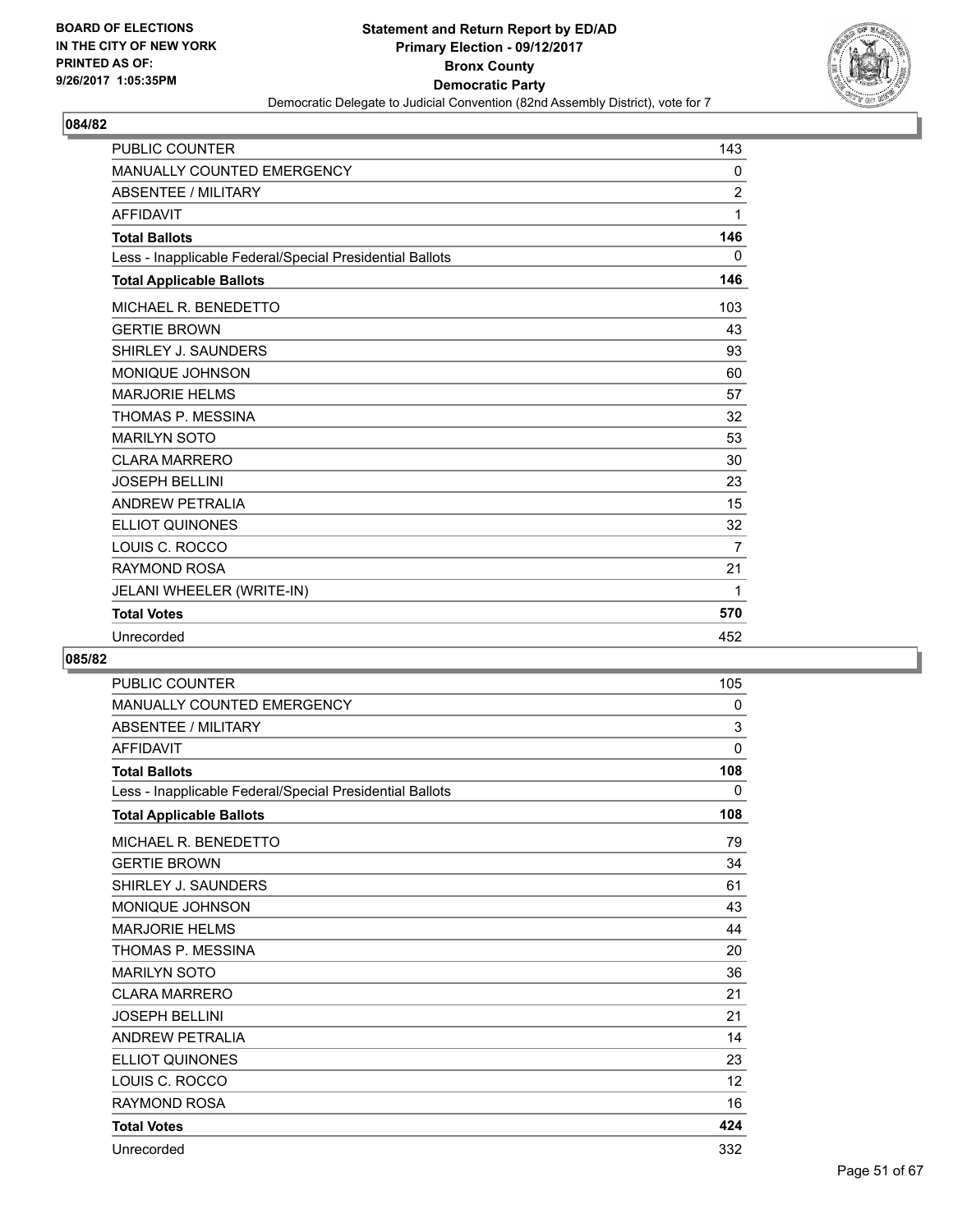

| <b>PUBLIC COUNTER</b>                                    | 77             |
|----------------------------------------------------------|----------------|
| <b>MANUALLY COUNTED EMERGENCY</b>                        | $\mathbf{0}$   |
| <b>ABSENTEE / MILITARY</b>                               | $\overline{7}$ |
| <b>AFFIDAVIT</b>                                         | 1              |
| <b>Total Ballots</b>                                     | 85             |
| Less - Inapplicable Federal/Special Presidential Ballots | $\Omega$       |
| <b>Total Applicable Ballots</b>                          | 85             |
| MICHAEL R. BENEDETTO                                     | 56             |
| <b>GERTIE BROWN</b>                                      | 36             |
| SHIRLEY J. SAUNDERS                                      | 55             |
| <b>MONIQUE JOHNSON</b>                                   | 43             |
| <b>MARJORIE HELMS</b>                                    | 33             |
| THOMAS P. MESSINA                                        | 22             |
| <b>MARILYN SOTO</b>                                      | 36             |
| <b>CLARA MARRERO</b>                                     | 18             |
| <b>JOSEPH BELLINI</b>                                    | 14             |
| <b>ANDREW PETRALIA</b>                                   | 5              |
| <b>ELLIOT QUINONES</b>                                   | 22             |
| LOUIS C. ROCCO                                           | 6              |
| <b>RAYMOND ROSA</b>                                      | 12             |
| <b>Total Votes</b>                                       | 358            |
| Unrecorded                                               | 237            |

| <b>PUBLIC COUNTER</b>                                    | 102            |
|----------------------------------------------------------|----------------|
| MANUALLY COUNTED EMERGENCY                               | 0              |
| <b>ABSENTEE / MILITARY</b>                               | 5              |
| <b>AFFIDAVIT</b>                                         | $\Omega$       |
| <b>Total Ballots</b>                                     | 107            |
| Less - Inapplicable Federal/Special Presidential Ballots | 0              |
| <b>Total Applicable Ballots</b>                          | 107            |
| MICHAEL R. BENEDETTO                                     | 70             |
| <b>GERTIE BROWN</b>                                      | 32             |
| SHIRLEY J. SAUNDERS                                      | 87             |
| <b>MONIQUE JOHNSON</b>                                   | 46             |
| <b>MARJORIE HELMS</b>                                    | 44             |
| THOMAS P. MESSINA                                        | 24             |
| <b>MARILYN SOTO</b>                                      | 40             |
| <b>CLARA MARRERO</b>                                     | 23             |
| <b>JOSEPH BELLINI</b>                                    | 13             |
| <b>ANDREW PETRALIA</b>                                   | 10             |
| <b>ELLIOT QUINONES</b>                                   | 24             |
| LOUIS C. ROCCO                                           | $\overline{7}$ |
| RAYMOND ROSA                                             | 20             |
| LEAH RICHARDSON (WRITE-IN)                               | 1              |
| <b>Total Votes</b>                                       | 441            |
| Unrecorded                                               | 308            |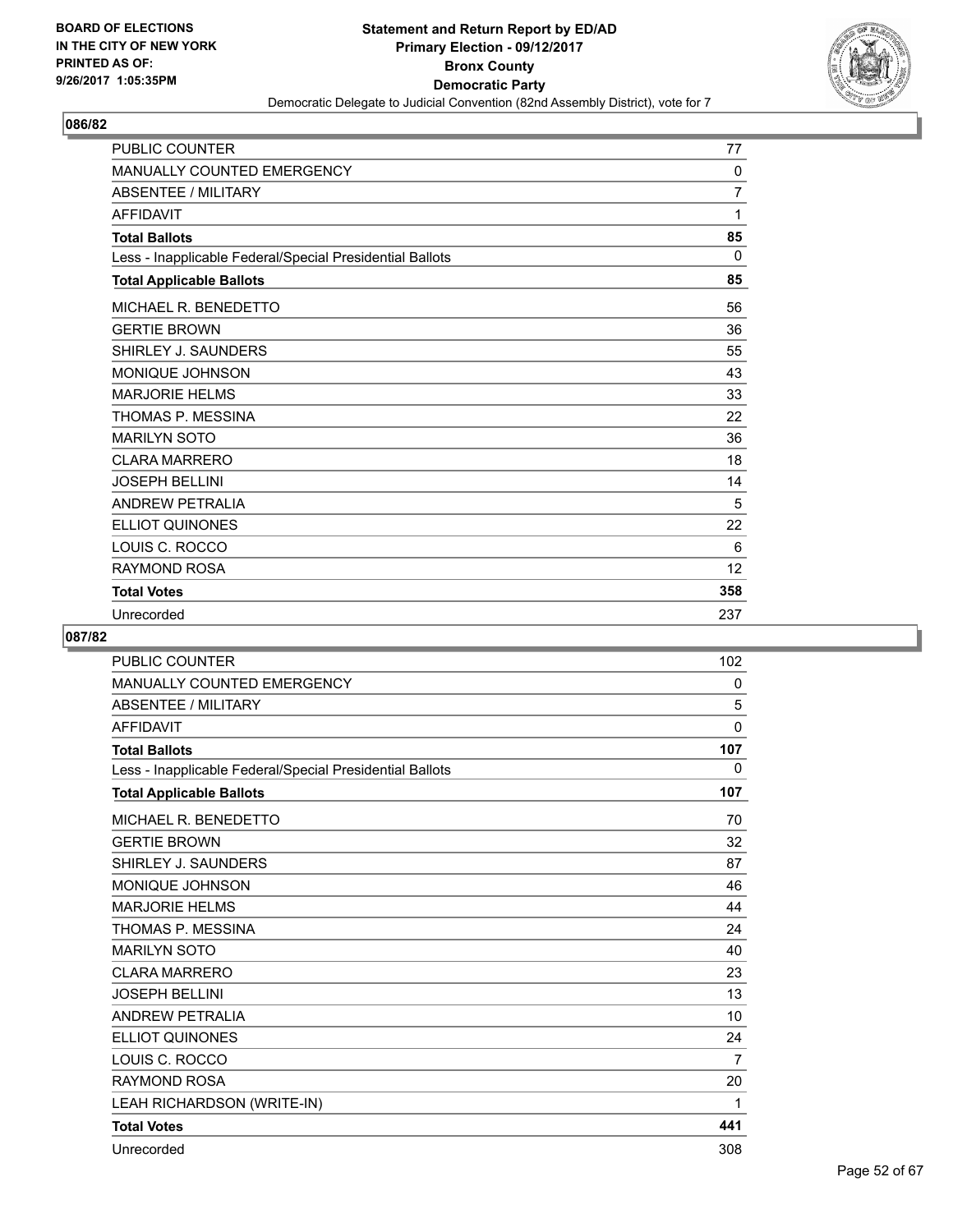

| <b>PUBLIC COUNTER</b>                                    | 101 |
|----------------------------------------------------------|-----|
| <b>MANUALLY COUNTED EMERGENCY</b>                        | 0   |
| <b>ABSENTEE / MILITARY</b>                               | 5   |
| <b>AFFIDAVIT</b>                                         | 0   |
| <b>Total Ballots</b>                                     | 106 |
| Less - Inapplicable Federal/Special Presidential Ballots | 0   |
| <b>Total Applicable Ballots</b>                          | 106 |
| MICHAEL R. BENEDETTO                                     | 66  |
| <b>GERTIE BROWN</b>                                      | 31  |
| SHIRLEY J. SAUNDERS                                      | 67  |
| MONIQUE JOHNSON                                          | 42  |
| <b>MARJORIE HELMS</b>                                    | 36  |
| THOMAS P. MESSINA                                        | 26  |
| <b>MARILYN SOTO</b>                                      | 28  |
| <b>CLARA MARRERO</b>                                     | 20  |
| <b>JOSEPH BELLINI</b>                                    | 25  |
| ANDREW PETRALIA                                          | 17  |
| <b>ELLIOT QUINONES</b>                                   | 21  |
| LOUIS C. ROCCO                                           | 13  |
| <b>RAYMOND ROSA</b>                                      | 20  |
| <b>Total Votes</b>                                       | 412 |
| Unrecorded                                               | 330 |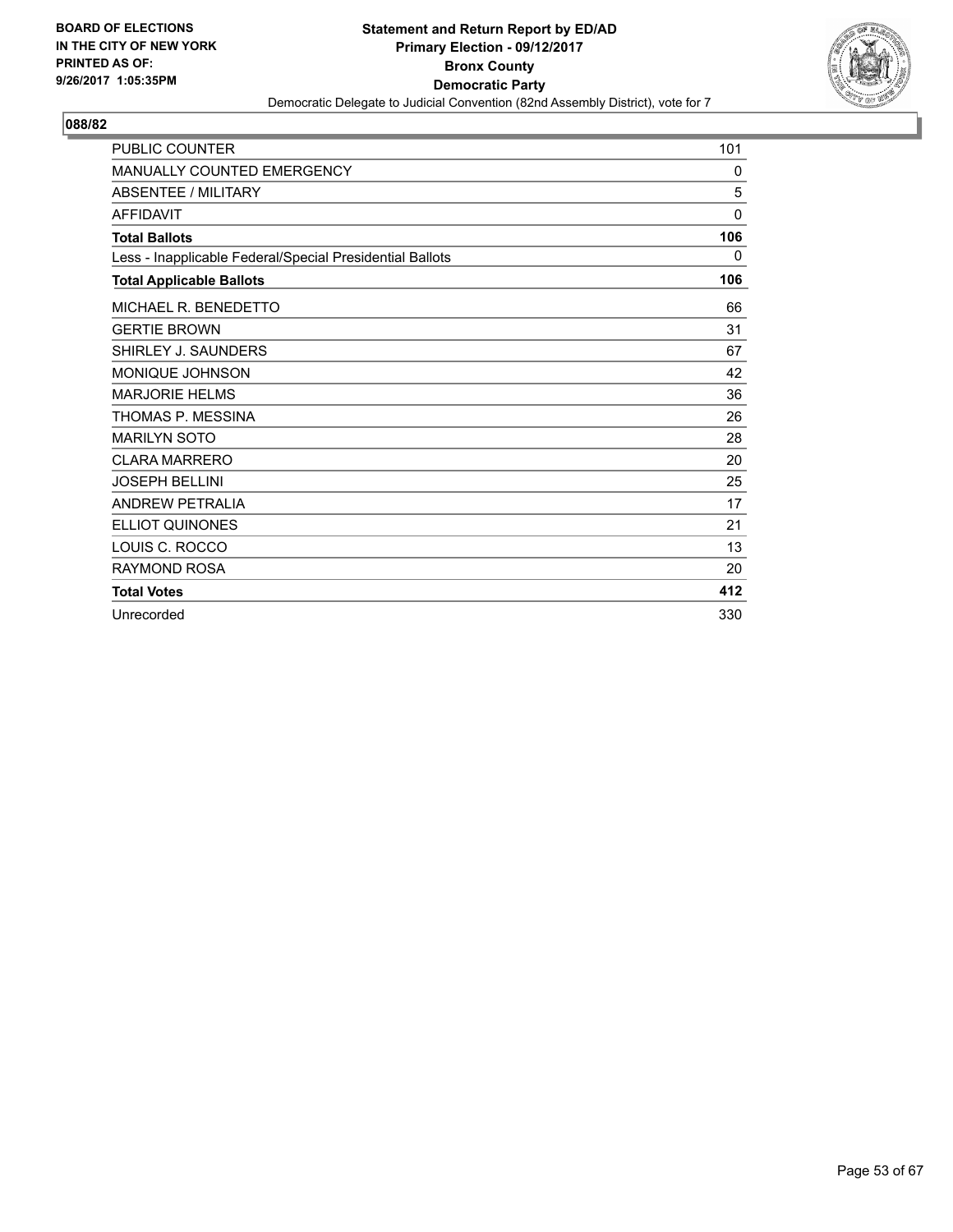

| <b>PUBLIC COUNTER</b>                                    | 117          |
|----------------------------------------------------------|--------------|
| MANUALLY COUNTED EMERGENCY                               | 0            |
| <b>ABSENTEE / MILITARY</b>                               | 4            |
| <b>AFFIDAVIT</b>                                         | 0            |
| <b>Total Ballots</b>                                     | 121          |
| Less - Inapplicable Federal/Special Presidential Ballots | $\mathbf{0}$ |
| <b>Total Applicable Ballots</b>                          | 121          |
| MICHAEL R. BENEDETTO                                     | 81           |
| <b>GERTIE BROWN</b>                                      | 31           |
| SHIRLEY J. SAUNDERS                                      | 69           |
| MONIQUE JOHNSON                                          | 40           |
| <b>MARJORIE HELMS</b>                                    | 28           |
| THOMAS P. MESSINA                                        | 25           |
| <b>MARILYN SOTO</b>                                      | 25           |
| <b>CLARA MARRERO</b>                                     | 18           |
| <b>JOSEPH BELLINI</b>                                    | 18           |
| ANDREW PETRALIA                                          | 15           |
| <b>ELLIOT QUINONES</b>                                   | 27           |
| LOUIS C. ROCCO                                           | 9            |
| <b>RAYMOND ROSA</b>                                      | 17           |
| KEITH MORRIS (WRITE-IN)                                  | 1            |
| UNATTRIBUTABLE WRITE-IN (WRITE-IN)                       | 6            |
| <b>Total Votes</b>                                       | 410          |
| Unrecorded                                               | 437          |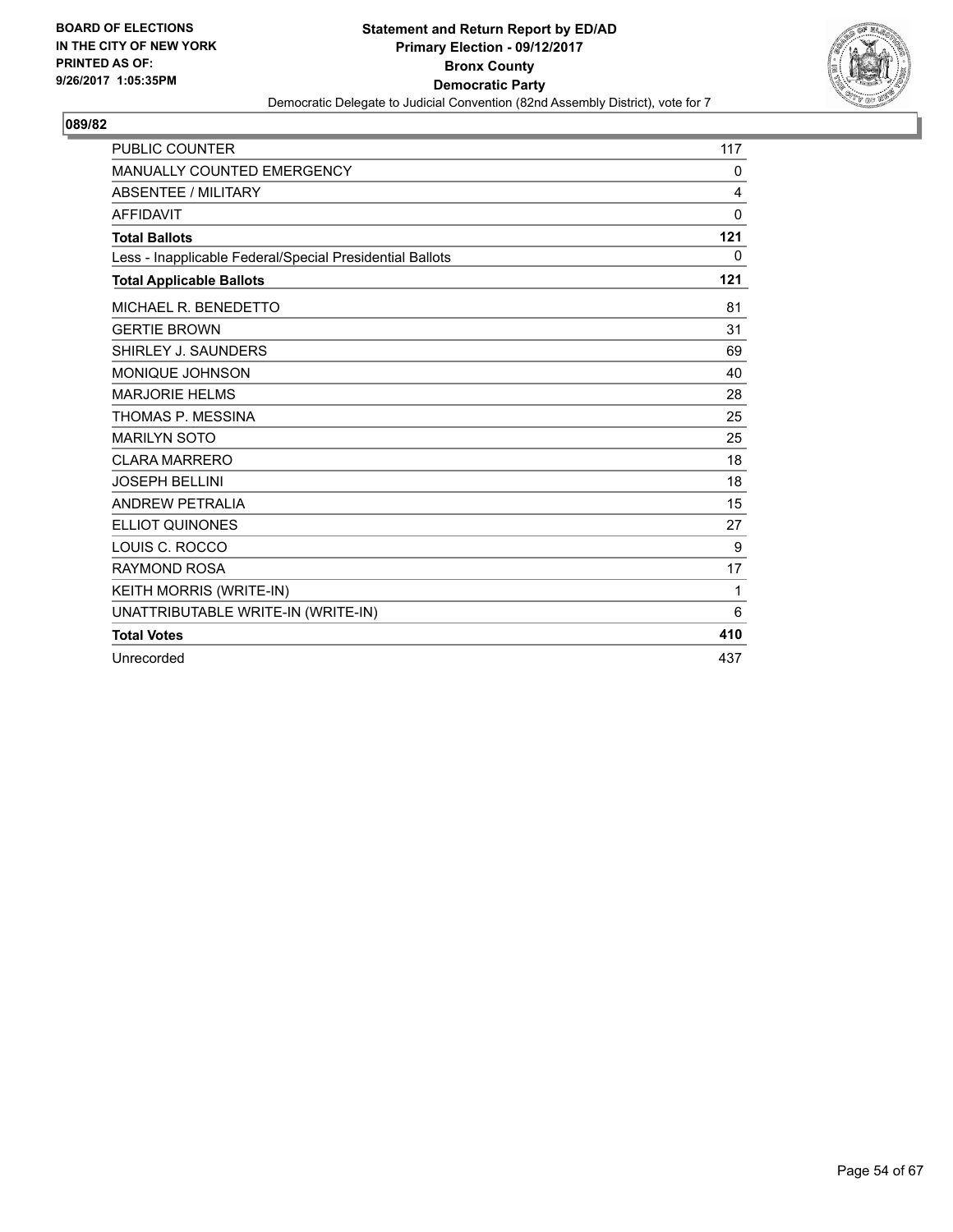

| <b>PUBLIC COUNTER</b>                                    | 96             |
|----------------------------------------------------------|----------------|
| MANUALLY COUNTED EMERGENCY                               | 0              |
| <b>ABSENTEE / MILITARY</b>                               | 3              |
| <b>AFFIDAVIT</b>                                         | 0              |
| <b>Total Ballots</b>                                     | 99             |
| Less - Inapplicable Federal/Special Presidential Ballots | $\Omega$       |
| <b>Total Applicable Ballots</b>                          | 99             |
| MICHAEL R. BENEDETTO                                     | 66             |
| <b>GERTIE BROWN</b>                                      | 33             |
| SHIRLEY J. SAUNDERS                                      | 60             |
| <b>MONIQUE JOHNSON</b>                                   | 44             |
| <b>MARJORIE HELMS</b>                                    | 40             |
| THOMAS P. MESSINA                                        | 27             |
| <b>MARILYN SOTO</b>                                      | 36             |
| <b>CLARA MARRERO</b>                                     | 29             |
| <b>JOSEPH BELLINI</b>                                    | 17             |
| <b>ANDREW PETRALIA</b>                                   | 9              |
| <b>ELLIOT QUINONES</b>                                   | 19             |
| LOUIS C. ROCCO                                           | 10             |
| <b>RAYMOND ROSA</b>                                      | 8              |
| UNATTRIBUTABLE WRITE-IN (WRITE-IN)                       | $\overline{2}$ |
| <b>Total Votes</b>                                       | 400            |
| Unrecorded                                               | 293            |

| PUBLIC COUNTER                                           | 54             |
|----------------------------------------------------------|----------------|
| <b>MANUALLY COUNTED EMERGENCY</b>                        | $\mathbf{0}$   |
| <b>ABSENTEE / MILITARY</b>                               | 1              |
| <b>AFFIDAVIT</b>                                         | 2              |
| <b>Total Ballots</b>                                     | 57             |
| Less - Inapplicable Federal/Special Presidential Ballots | $\Omega$       |
| <b>Total Applicable Ballots</b>                          | 57             |
| MICHAEL R. BENEDETTO                                     | 41             |
| <b>GERTIE BROWN</b>                                      | 20             |
| SHIRLEY J. SAUNDERS                                      | 36             |
| <b>MONIQUE JOHNSON</b>                                   | 21             |
| <b>MARJORIE HELMS</b>                                    | 19             |
| THOMAS P. MESSINA                                        | 16             |
| <b>MARILYN SOTO</b>                                      | 22             |
| <b>CLARA MARRERO</b>                                     | 11             |
| <b>JOSEPH BELLINI</b>                                    | 10             |
| <b>ANDREW PETRALIA</b>                                   | $\overline{7}$ |
| <b>ELLIOT QUINONES</b>                                   | 11             |
| LOUIS C. ROCCO                                           | 3              |
| <b>RAYMOND ROSA</b>                                      | 14             |
| <b>Total Votes</b>                                       | 231            |
| Unrecorded                                               | 168            |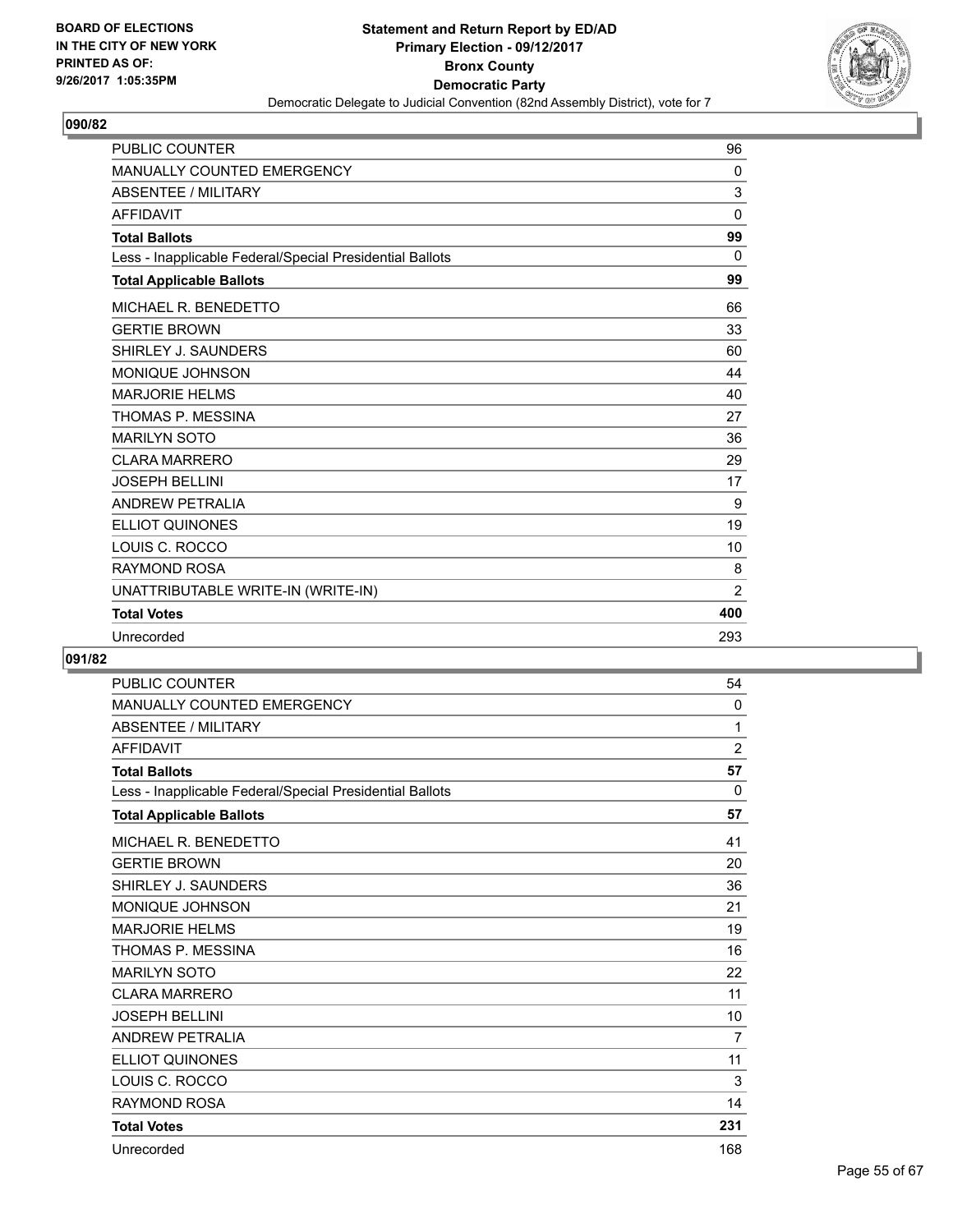

| <b>PUBLIC COUNTER</b>                                    | 138          |
|----------------------------------------------------------|--------------|
| <b>MANUALLY COUNTED EMERGENCY</b>                        | 0            |
| <b>ABSENTEE / MILITARY</b>                               | 4            |
| <b>AFFIDAVIT</b>                                         | $\mathbf{0}$ |
| <b>Total Ballots</b>                                     | 142          |
| Less - Inapplicable Federal/Special Presidential Ballots | 0            |
| <b>Total Applicable Ballots</b>                          | 142          |
| MICHAEL R. BENEDETTO                                     | 100          |
| <b>GERTIE BROWN</b>                                      | 49           |
| SHIRLEY J. SAUNDERS                                      | 88           |
| MONIQUE JOHNSON                                          | 65           |
| <b>MARJORIE HELMS</b>                                    | 61           |
| THOMAS P. MESSINA                                        | 36           |
| <b>MARILYN SOTO</b>                                      | 57           |
| <b>CLARA MARRERO</b>                                     | 48           |
| <b>JOSEPH BELLINI</b>                                    | 36           |
| <b>ANDREW PETRALIA</b>                                   | 25           |
| <b>ELLIOT QUINONES</b>                                   | 47           |
| LOUIS C. ROCCO                                           | 17           |
| <b>RAYMOND ROSA</b>                                      | 38           |
| <b>Total Votes</b>                                       | 667          |
| Unrecorded                                               | 327          |

| <b>PUBLIC COUNTER</b>                                    | 79  |
|----------------------------------------------------------|-----|
| <b>MANUALLY COUNTED EMERGENCY</b>                        | 0   |
| <b>ABSENTEE / MILITARY</b>                               | 3   |
| <b>AFFIDAVIT</b>                                         | 0   |
| <b>Total Ballots</b>                                     | 82  |
| Less - Inapplicable Federal/Special Presidential Ballots | 0   |
| <b>Total Applicable Ballots</b>                          | 82  |
| MICHAEL R. BENEDETTO                                     | 64  |
| <b>GERTIE BROWN</b>                                      | 28  |
| SHIRLEY J. SAUNDERS                                      | 53  |
| MONIQUE JOHNSON                                          | 35  |
| <b>MARJORIE HELMS</b>                                    | 32  |
| THOMAS P. MESSINA                                        | 17  |
| <b>MARILYN SOTO</b>                                      | 34  |
| <b>CLARA MARRERO</b>                                     | 22  |
| <b>JOSEPH BELLINI</b>                                    | 8   |
| <b>ANDREW PETRALIA</b>                                   | 8   |
| <b>ELLIOT QUINONES</b>                                   | 20  |
| LOUIS C. ROCCO                                           | 6   |
| <b>RAYMOND ROSA</b>                                      | 13  |
| <b>Total Votes</b>                                       | 340 |
| Unrecorded                                               | 234 |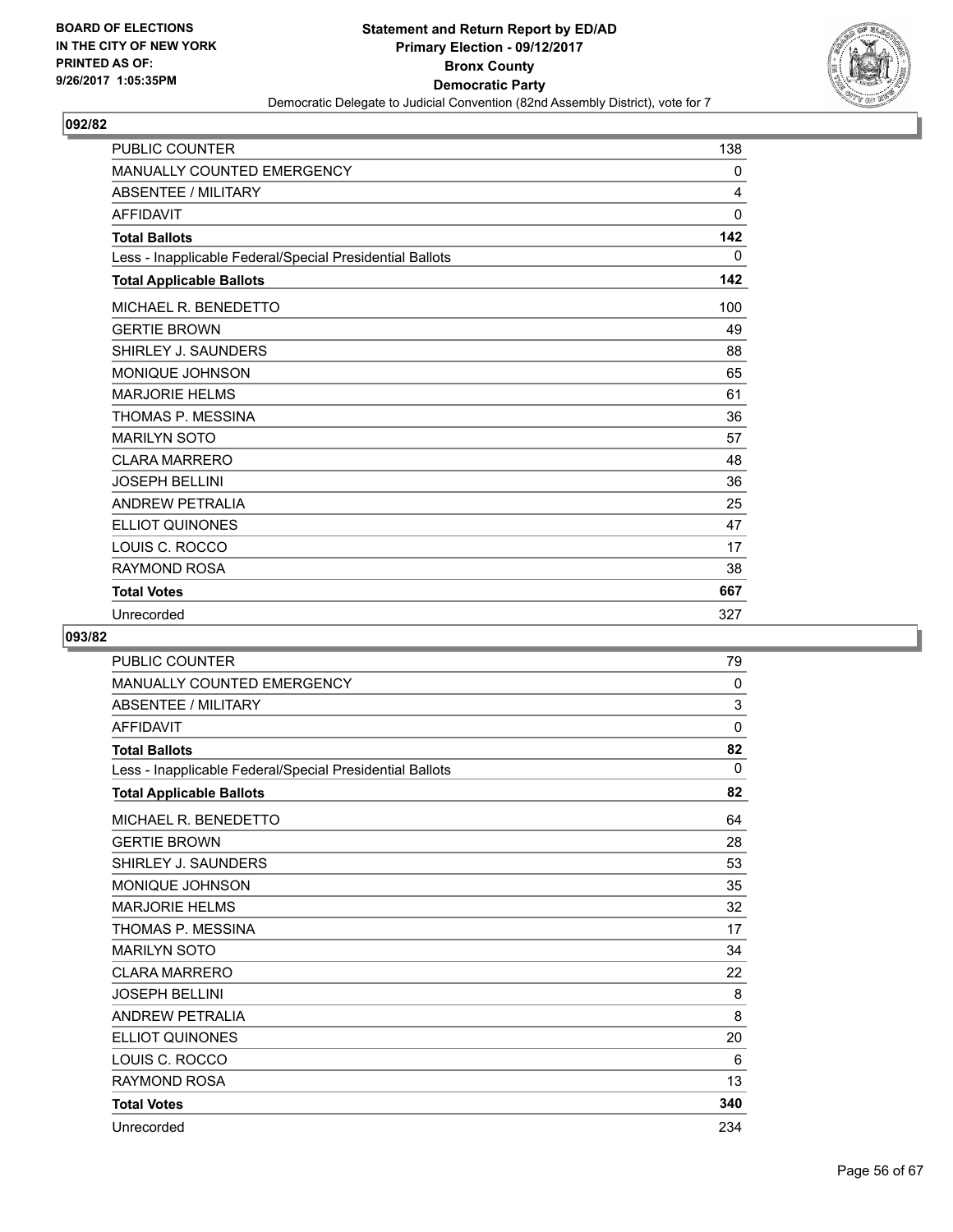

| <b>PUBLIC COUNTER</b>                                    | 86       |
|----------------------------------------------------------|----------|
| <b>MANUALLY COUNTED EMERGENCY</b>                        | $\Omega$ |
| <b>ABSENTEE / MILITARY</b>                               | 1        |
| <b>AFFIDAVIT</b>                                         | 1        |
| <b>Total Ballots</b>                                     | 88       |
| Less - Inapplicable Federal/Special Presidential Ballots | $\Omega$ |
| <b>Total Applicable Ballots</b>                          | 88       |
| MICHAEL R. BENEDETTO                                     | 61       |
| <b>GERTIE BROWN</b>                                      | 30       |
| SHIRLEY J. SAUNDERS                                      | 60       |
| <b>MONIQUE JOHNSON</b>                                   | 48       |
| <b>MARJORIE HELMS</b>                                    | 35       |
| THOMAS P. MESSINA                                        | 21       |
| <b>MARILYN SOTO</b>                                      | 35       |
| <b>CLARA MARRERO</b>                                     | 32       |
| <b>JOSEPH BELLINI</b>                                    | 18       |
| <b>ANDREW PETRALIA</b>                                   | 14       |
| <b>ELLIOT QUINONES</b>                                   | 26       |
| LOUIS C. ROCCO                                           | 15       |
| <b>RAYMOND ROSA</b>                                      | 23       |
| <b>Total Votes</b>                                       | 418      |
| Unrecorded                                               | 198      |

| <b>PUBLIC COUNTER</b>                                    | 144         |
|----------------------------------------------------------|-------------|
| <b>MANUALLY COUNTED EMERGENCY</b>                        | 0           |
| <b>ABSENTEE / MILITARY</b>                               | 1           |
| <b>AFFIDAVIT</b>                                         | $\mathbf 0$ |
| <b>Total Ballots</b>                                     | 145         |
| Less - Inapplicable Federal/Special Presidential Ballots | 0           |
| <b>Total Applicable Ballots</b>                          | 145         |
| MICHAEL R. BENEDETTO                                     | 96          |
| <b>GERTIE BROWN</b>                                      | 43          |
| SHIRLEY J. SAUNDERS                                      | 98          |
| MONIQUE JOHNSON                                          | 69          |
| <b>MARJORIE HELMS</b>                                    | 61          |
| THOMAS P. MESSINA                                        | 46          |
| <b>MARILYN SOTO</b>                                      | 51          |
| <b>CLARA MARRERO</b>                                     | 43          |
| <b>JOSEPH BELLINI</b>                                    | 25          |
| <b>ANDREW PETRALIA</b>                                   | 21          |
| <b>ELLIOT QUINONES</b>                                   | 34          |
| LOUIS C. ROCCO                                           | 19          |
| <b>RAYMOND ROSA</b>                                      | 32          |
| <b>Total Votes</b>                                       | 638         |
| Unrecorded                                               | 377         |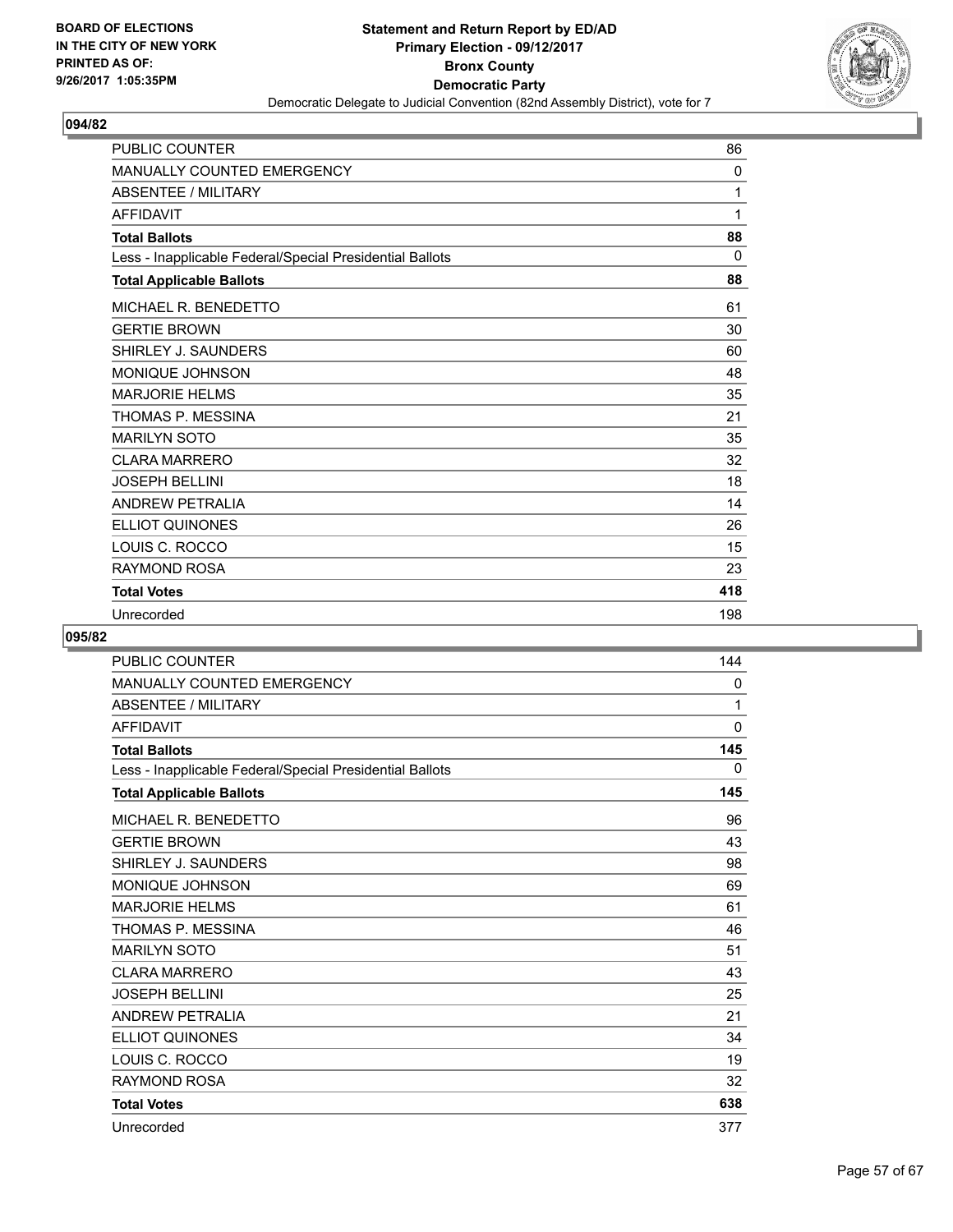

| <b>PUBLIC COUNTER</b>                                    | 107            |
|----------------------------------------------------------|----------------|
| <b>MANUALLY COUNTED EMERGENCY</b>                        | 0              |
| <b>ABSENTEE / MILITARY</b>                               | $\overline{2}$ |
| <b>AFFIDAVIT</b>                                         | $\mathbf{0}$   |
| <b>Total Ballots</b>                                     | 109            |
| Less - Inapplicable Federal/Special Presidential Ballots | 0              |
| <b>Total Applicable Ballots</b>                          | 109            |
| MICHAEL R. BENEDETTO                                     | 77             |
| <b>GERTIE BROWN</b>                                      | 39             |
| SHIRLEY J. SAUNDERS                                      | 73             |
| MONIQUE JOHNSON                                          | 50             |
| <b>MARJORIE HELMS</b>                                    | 45             |
| THOMAS P. MESSINA                                        | 28             |
| <b>MARILYN SOTO</b>                                      | 40             |
| <b>CLARA MARRERO</b>                                     | 34             |
| <b>JOSEPH BELLINI</b>                                    | 18             |
| <b>ANDREW PETRALIA</b>                                   | 19             |
| <b>ELLIOT QUINONES</b>                                   | 22             |
| LOUIS C. ROCCO                                           | 19             |
| RAYMOND ROSA                                             | 29             |
| <b>Total Votes</b>                                       | 493            |
| Unrecorded                                               | 270            |

| <b>PUBLIC COUNTER</b>                                    | 128         |
|----------------------------------------------------------|-------------|
| <b>MANUALLY COUNTED EMERGENCY</b>                        | 0           |
| <b>ABSENTEE / MILITARY</b>                               | 6           |
| <b>AFFIDAVIT</b>                                         | $\mathbf 0$ |
| <b>Total Ballots</b>                                     | 134         |
| Less - Inapplicable Federal/Special Presidential Ballots | 0           |
| <b>Total Applicable Ballots</b>                          | 134         |
| MICHAEL R. BENEDETTO                                     | 101         |
| <b>GERTIE BROWN</b>                                      | 42          |
| SHIRLEY J. SAUNDERS                                      | 94          |
| MONIQUE JOHNSON                                          | 66          |
| <b>MARJORIE HELMS</b>                                    | 52          |
| THOMAS P. MESSINA                                        | 35          |
| <b>MARILYN SOTO</b>                                      | 54          |
| <b>CLARA MARRERO</b>                                     | 38          |
| <b>JOSEPH BELLINI</b>                                    | 15          |
| <b>ANDREW PETRALIA</b>                                   | 15          |
| <b>ELLIOT QUINONES</b>                                   | 39          |
| LOUIS C. ROCCO                                           | 14          |
| <b>RAYMOND ROSA</b>                                      | 31          |
| <b>Total Votes</b>                                       | 596         |
| Unrecorded                                               | 342         |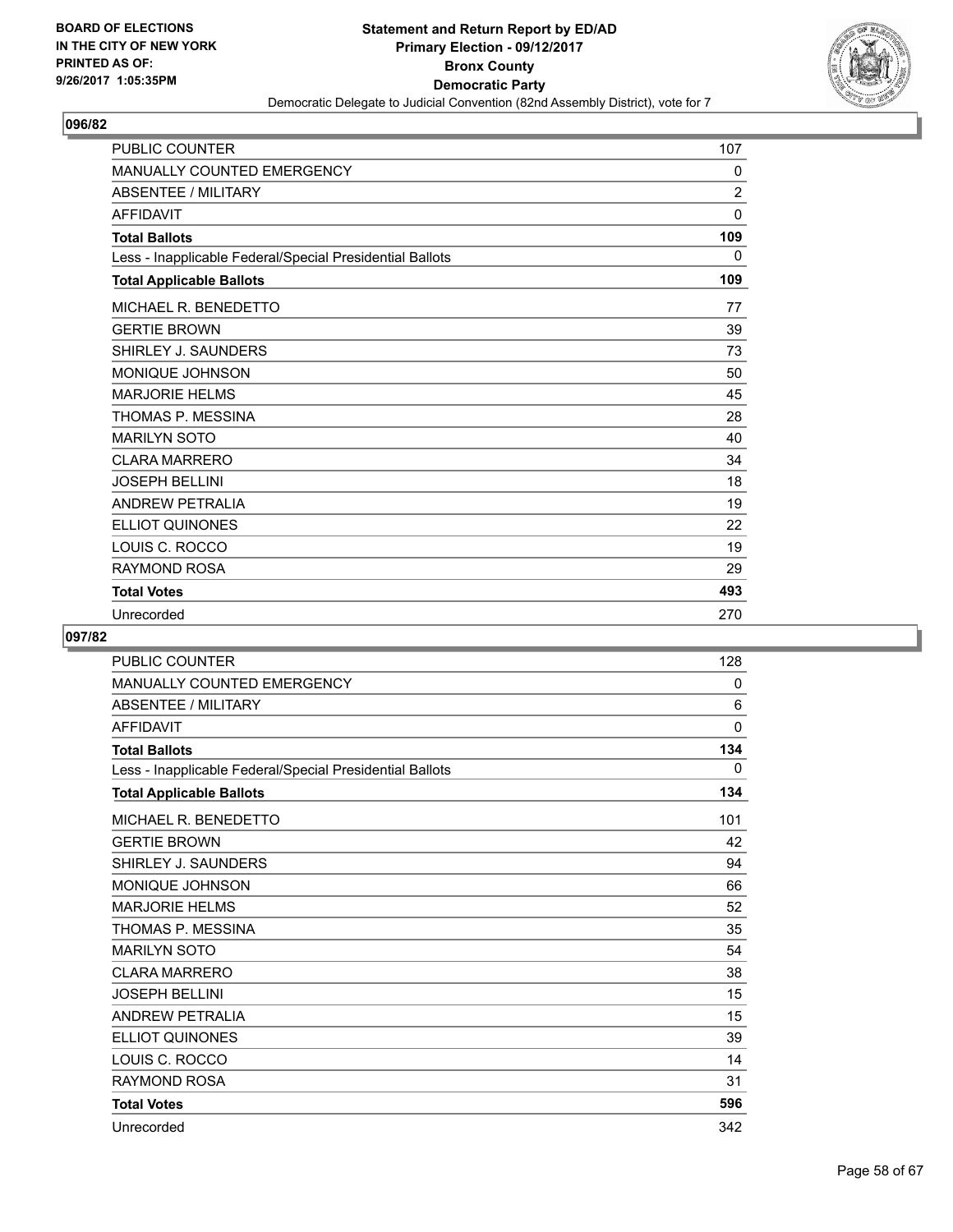

| <b>PUBLIC COUNTER</b>                                    | 148          |
|----------------------------------------------------------|--------------|
| <b>MANUALLY COUNTED EMERGENCY</b>                        | 0            |
| <b>ABSENTEE / MILITARY</b>                               | $\mathbf{0}$ |
| <b>AFFIDAVIT</b>                                         | 1            |
| <b>Total Ballots</b>                                     | 149          |
| Less - Inapplicable Federal/Special Presidential Ballots | 0            |
| <b>Total Applicable Ballots</b>                          | 149          |
| MICHAEL R. BENEDETTO                                     | 102          |
| <b>GERTIE BROWN</b>                                      | 53           |
| SHIRLEY J. SAUNDERS                                      | 89           |
| <b>MONIQUE JOHNSON</b>                                   | 67           |
| <b>MARJORIE HELMS</b>                                    | 51           |
| THOMAS P. MESSINA                                        | 39           |
| <b>MARILYN SOTO</b>                                      | 50           |
| <b>CLARA MARRERO</b>                                     | 26           |
| <b>JOSEPH BELLINI</b>                                    | 35           |
| <b>ANDREW PETRALIA</b>                                   | 19           |
| <b>ELLIOT QUINONES</b>                                   | 34           |
| LOUIS C. ROCCO                                           | 12           |
| RAYMOND ROSA                                             | 28           |
| <b>Total Votes</b>                                       | 605          |
| Unrecorded                                               | 438          |

| <b>PUBLIC COUNTER</b>                                    | 151         |
|----------------------------------------------------------|-------------|
| <b>MANUALLY COUNTED EMERGENCY</b>                        | 0           |
| <b>ABSENTEE / MILITARY</b>                               | 4           |
| <b>AFFIDAVIT</b>                                         | $\mathbf 0$ |
| <b>Total Ballots</b>                                     | 155         |
| Less - Inapplicable Federal/Special Presidential Ballots | 0           |
| <b>Total Applicable Ballots</b>                          | 155         |
| MICHAEL R. BENEDETTO                                     | 94          |
| <b>GERTIE BROWN</b>                                      | 41          |
| SHIRLEY J. SAUNDERS                                      | 84          |
| MONIQUE JOHNSON                                          | 54          |
| <b>MARJORIE HELMS</b>                                    | 52          |
| THOMAS P. MESSINA                                        | 23          |
| <b>MARILYN SOTO</b>                                      | 45          |
| <b>CLARA MARRERO</b>                                     | 33          |
| <b>JOSEPH BELLINI</b>                                    | 18          |
| <b>ANDREW PETRALIA</b>                                   | 20          |
| <b>ELLIOT QUINONES</b>                                   | 41          |
| LOUIS C. ROCCO                                           | 13          |
| <b>RAYMOND ROSA</b>                                      | 32          |
| <b>Total Votes</b>                                       | 550         |
| Unrecorded                                               | 535         |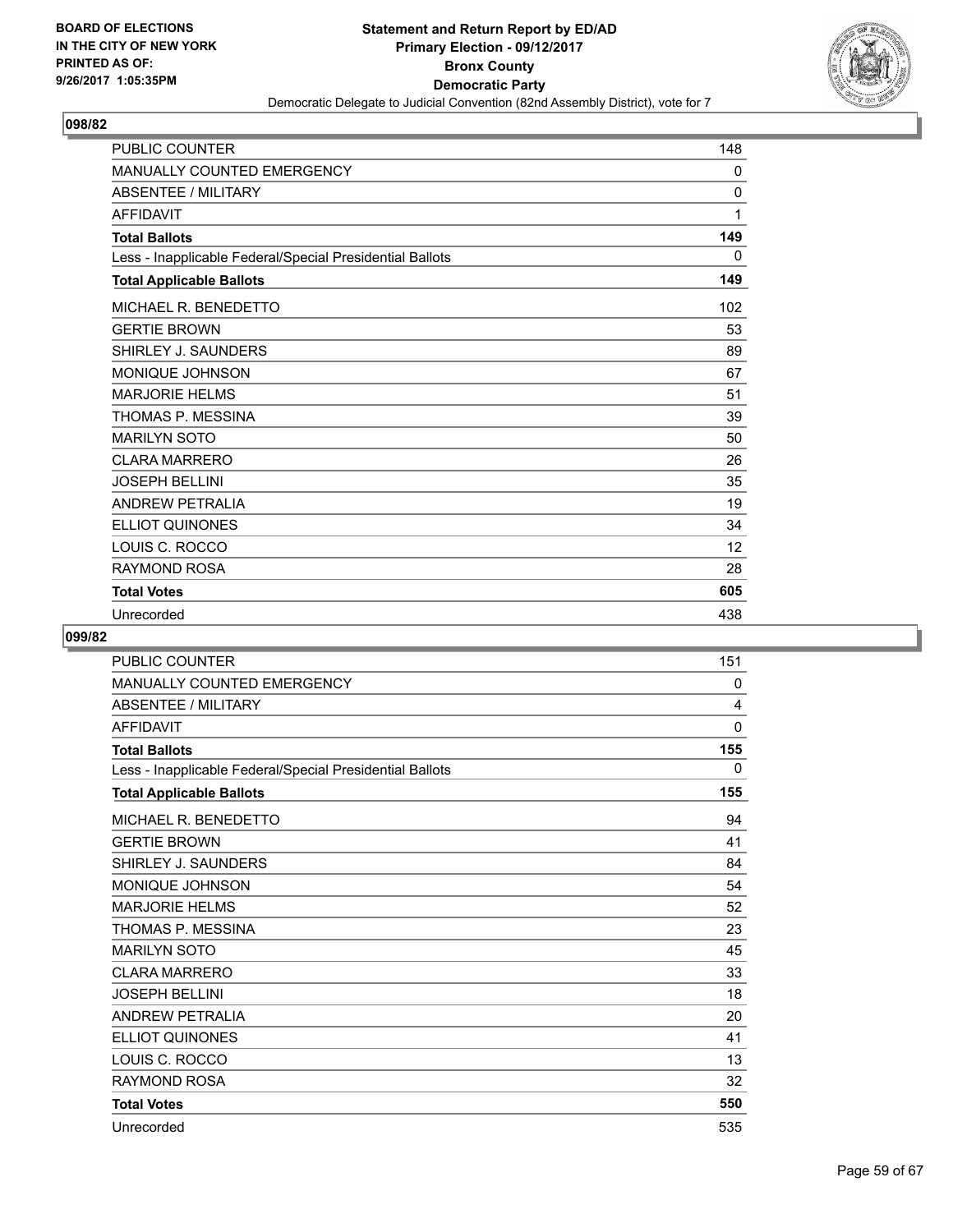

| <b>PUBLIC COUNTER</b>                                    | 115 |
|----------------------------------------------------------|-----|
| <b>MANUALLY COUNTED EMERGENCY</b>                        | 0   |
| <b>ABSENTEE / MILITARY</b>                               | 3   |
| <b>AFFIDAVIT</b>                                         | 0   |
| <b>Total Ballots</b>                                     | 118 |
| Less - Inapplicable Federal/Special Presidential Ballots | 0   |
| <b>Total Applicable Ballots</b>                          | 118 |
| MICHAEL R. BENEDETTO                                     | 91  |
| <b>GERTIE BROWN</b>                                      | 39  |
| SHIRLEY J. SAUNDERS                                      | 81  |
| <b>MONIQUE JOHNSON</b>                                   | 55  |
| <b>MARJORIE HELMS</b>                                    | 49  |
| THOMAS P. MESSINA                                        | 41  |
| <b>MARILYN SOTO</b>                                      | 44  |
| <b>CLARA MARRERO</b>                                     | 24  |
| <b>JOSEPH BELLINI</b>                                    | 29  |
| <b>ANDREW PETRALIA</b>                                   | 14  |
| <b>ELLIOT QUINONES</b>                                   | 31  |
| LOUIS C. ROCCO                                           | 16  |
| <b>RAYMOND ROSA</b>                                      | 25  |
| <b>Total Votes</b>                                       | 539 |
| Unrecorded                                               | 287 |

| <b>PUBLIC COUNTER</b>                                    | 100         |
|----------------------------------------------------------|-------------|
| <b>MANUALLY COUNTED EMERGENCY</b>                        | 0           |
| <b>ABSENTEE / MILITARY</b>                               | 2           |
| <b>AFFIDAVIT</b>                                         | $\mathbf 0$ |
| <b>Total Ballots</b>                                     | 102         |
| Less - Inapplicable Federal/Special Presidential Ballots | 0           |
| <b>Total Applicable Ballots</b>                          | 102         |
| MICHAEL R. BENEDETTO                                     | 76          |
| <b>GERTIE BROWN</b>                                      | 31          |
| SHIRLEY J. SAUNDERS                                      | 56          |
| MONIQUE JOHNSON                                          | 41          |
| <b>MARJORIE HELMS</b>                                    | 38          |
| THOMAS P. MESSINA                                        | 28          |
| <b>MARILYN SOTO</b>                                      | 42          |
| <b>CLARA MARRERO</b>                                     | 23          |
| <b>JOSEPH BELLINI</b>                                    | 12          |
| <b>ANDREW PETRALIA</b>                                   | 12          |
| <b>ELLIOT QUINONES</b>                                   | 18          |
| LOUIS C. ROCCO                                           | 13          |
| <b>RAYMOND ROSA</b>                                      | 21          |
| <b>Total Votes</b>                                       | 411         |
| Unrecorded                                               | 303         |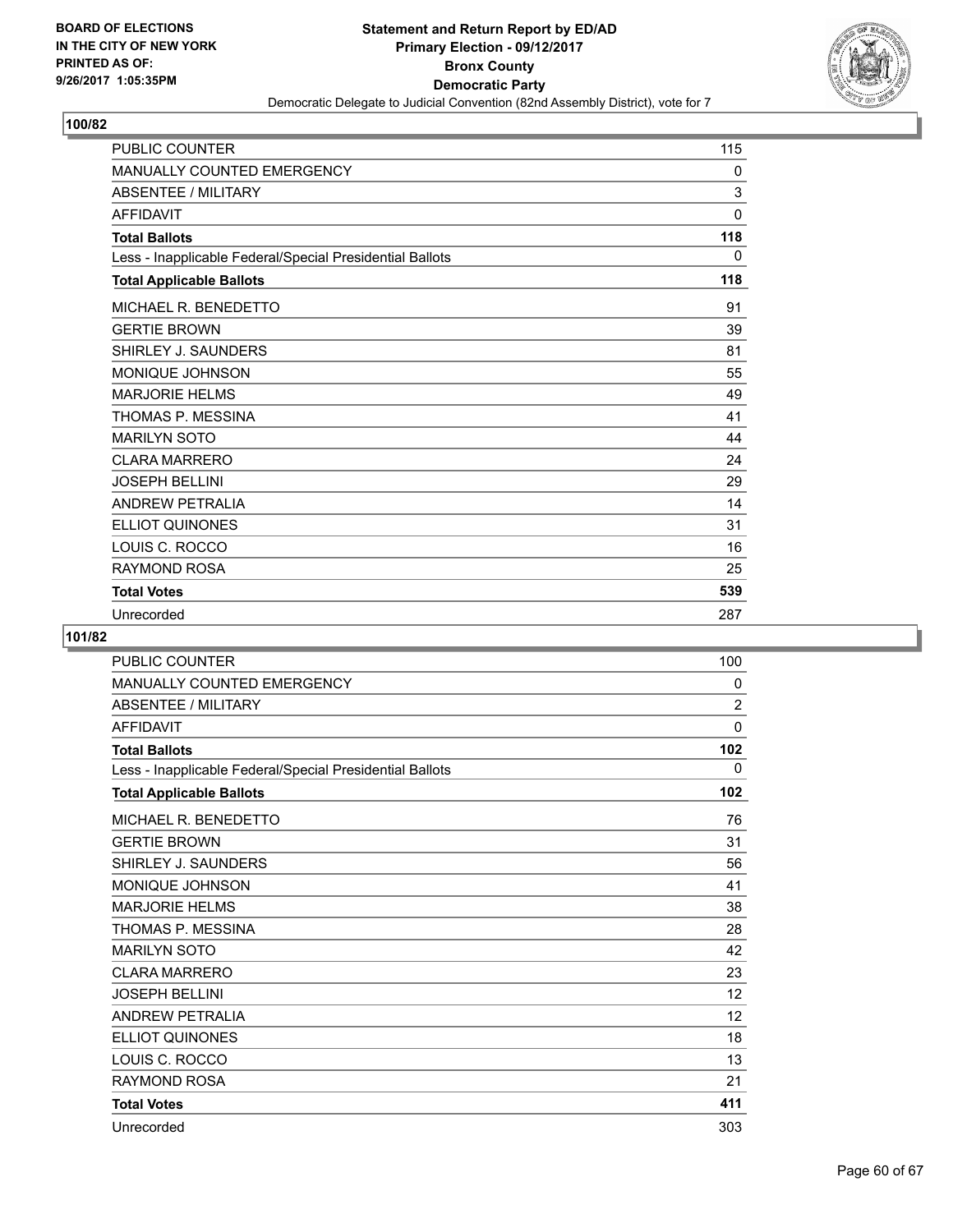

| <b>PUBLIC COUNTER</b>                                    | 96           |
|----------------------------------------------------------|--------------|
| <b>MANUALLY COUNTED EMERGENCY</b>                        | $\mathbf{0}$ |
| <b>ABSENTEE / MILITARY</b>                               | $\mathbf{0}$ |
| <b>AFFIDAVIT</b>                                         | 1            |
| <b>Total Ballots</b>                                     | 97           |
| Less - Inapplicable Federal/Special Presidential Ballots | $\mathbf{0}$ |
| <b>Total Applicable Ballots</b>                          | 97           |
| MICHAEL R. BENEDETTO                                     | 62           |
| <b>GERTIE BROWN</b>                                      | 28           |
| SHIRLEY J. SAUNDERS                                      | 53           |
| MONIQUE JOHNSON                                          | 37           |
| <b>MARJORIE HELMS</b>                                    | 27           |
| THOMAS P. MESSINA                                        | 21           |
| <b>MARILYN SOTO</b>                                      | 32           |
| <b>CLARA MARRERO</b>                                     | 20           |
| <b>JOSEPH BELLINI</b>                                    | 17           |
| <b>ANDREW PETRALIA</b>                                   | 11           |
| ELLIOT QUINONES                                          | 24           |
| LOUIS C. ROCCO                                           | 12           |
| <b>RAYMOND ROSA</b>                                      | 19           |
| <b>Total Votes</b>                                       | 363          |
| Unrecorded                                               | 316          |

| <b>PUBLIC COUNTER</b>                                    | 84           |
|----------------------------------------------------------|--------------|
| <b>MANUALLY COUNTED EMERGENCY</b>                        | $\mathbf{0}$ |
| <b>ABSENTEE / MILITARY</b>                               | 1            |
| <b>AFFIDAVIT</b>                                         | 0            |
| <b>Total Ballots</b>                                     | 85           |
| Less - Inapplicable Federal/Special Presidential Ballots | $\Omega$     |
| <b>Total Applicable Ballots</b>                          | 85           |
| MICHAEL R. BENEDETTO                                     | 57           |
| <b>GERTIE BROWN</b>                                      | 22           |
| SHIRLEY J. SAUNDERS                                      | 49           |
| <b>MONIQUE JOHNSON</b>                                   | 29           |
| <b>MARJORIE HELMS</b>                                    | 21           |
| THOMAS P. MESSINA                                        | 21           |
| <b>MARILYN SOTO</b>                                      | 24           |
| <b>CLARA MARRERO</b>                                     | 16           |
| <b>JOSEPH BELLINI</b>                                    | 8            |
| <b>ANDREW PETRALIA</b>                                   | 8            |
| <b>ELLIOT QUINONES</b>                                   | 15           |
| LOUIS C. ROCCO                                           | 5            |
| <b>RAYMOND ROSA</b>                                      | 14           |
| <b>Total Votes</b>                                       | 289          |
| Unrecorded                                               | 306          |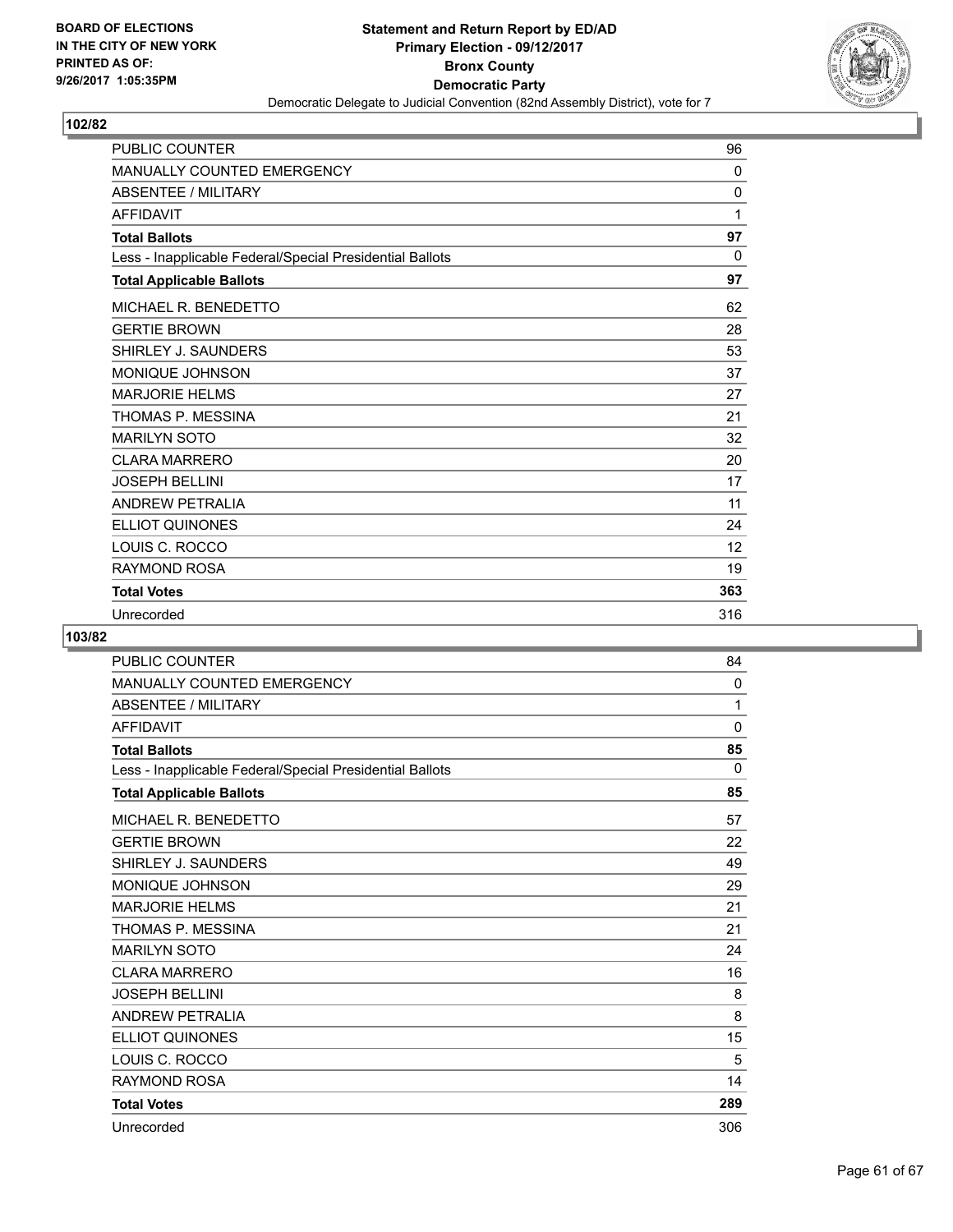

| <b>PUBLIC COUNTER</b>                                    | 121            |
|----------------------------------------------------------|----------------|
| <b>MANUALLY COUNTED EMERGENCY</b>                        | 0              |
| <b>ABSENTEE / MILITARY</b>                               | $\overline{2}$ |
| <b>AFFIDAVIT</b>                                         | 0              |
| <b>Total Ballots</b>                                     | 123            |
| Less - Inapplicable Federal/Special Presidential Ballots | 0              |
| <b>Total Applicable Ballots</b>                          | 123            |
| MICHAEL R. BENEDETTO                                     | 88             |
| <b>GERTIE BROWN</b>                                      | 42             |
| SHIRLEY J. SAUNDERS                                      | 79             |
| <b>MONIQUE JOHNSON</b>                                   | 52             |
| <b>MARJORIE HELMS</b>                                    | 51             |
| THOMAS P. MESSINA                                        | 23             |
| <b>MARILYN SOTO</b>                                      | 47             |
| <b>CLARA MARRERO</b>                                     | 27             |
| <b>JOSEPH BELLINI</b>                                    | 18             |
| <b>ANDREW PETRALIA</b>                                   | 10             |
| <b>ELLIOT QUINONES</b>                                   | 27             |
| LOUIS C. ROCCO                                           | 9              |
| <b>RAYMOND ROSA</b>                                      | 23             |
| THOMAS COSTNE (WRITE-IN)                                 | 1              |
| <b>Total Votes</b>                                       | 497            |
| Unrecorded                                               | 364            |

| <b>PUBLIC COUNTER</b>                                    | 121          |
|----------------------------------------------------------|--------------|
| <b>MANUALLY COUNTED EMERGENCY</b>                        | 0            |
| <b>ABSENTEE / MILITARY</b>                               | 4            |
| <b>AFFIDAVIT</b>                                         | $\mathbf{0}$ |
| <b>Total Ballots</b>                                     | 125          |
| Less - Inapplicable Federal/Special Presidential Ballots | 0            |
| <b>Total Applicable Ballots</b>                          | 125          |
| MICHAEL R. BENEDETTO                                     | 93           |
| <b>GERTIE BROWN</b>                                      | 53           |
| SHIRLEY J. SAUNDERS                                      | 103          |
| <b>MONIQUE JOHNSON</b>                                   | 64           |
| <b>MARJORIE HELMS</b>                                    | 57           |
| THOMAS P. MESSINA                                        | 33           |
| <b>MARILYN SOTO</b>                                      | 52           |
| <b>CLARA MARRERO</b>                                     | 39           |
| <b>JOSEPH BELLINI</b>                                    | 29           |
| <b>ANDREW PETRALIA</b>                                   | 20           |
| <b>ELLIOT QUINONES</b>                                   | 31           |
| LOUIS C. ROCCO                                           | 8            |
| <b>RAYMOND ROSA</b>                                      | 24           |
| <b>Total Votes</b>                                       | 606          |
| Unrecorded                                               | 269          |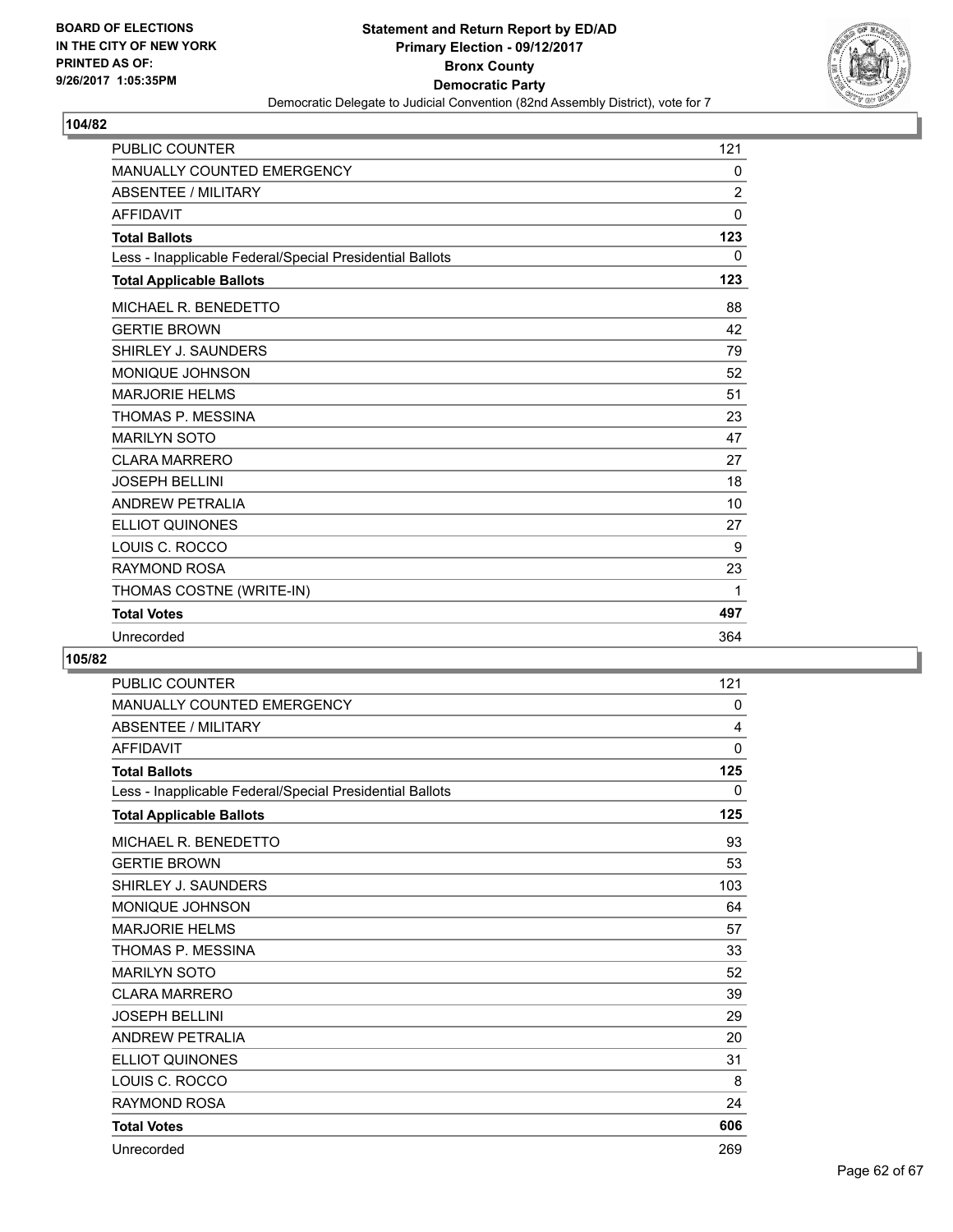

## **106/82 COMBINED into: 091/82**

**107/82** 

| <b>PUBLIC COUNTER</b>                                    | 16             |
|----------------------------------------------------------|----------------|
| <b>MANUALLY COUNTED EMERGENCY</b>                        | $\Omega$       |
| <b>ABSENTEE / MILITARY</b>                               | 1              |
| <b>AFFIDAVIT</b>                                         | $\overline{2}$ |
| <b>Total Ballots</b>                                     | 19             |
| Less - Inapplicable Federal/Special Presidential Ballots | $\mathbf 0$    |
| <b>Total Applicable Ballots</b>                          | 19             |
| MICHAEL R. BENEDETTO                                     | 10             |
| <b>GERTIE BROWN</b>                                      | 6              |
| SHIRLEY J. SAUNDERS                                      | 8              |
| <b>MONIQUE JOHNSON</b>                                   | 8              |
| <b>MARJORIE HELMS</b>                                    | 4              |
| THOMAS P. MESSINA                                        | 8              |
| <b>MARILYN SOTO</b>                                      | 4              |
| <b>CLARA MARRERO</b>                                     | 3              |
| <b>JOSEPH BELLINI</b>                                    | 3              |
| <b>ANDREW PETRALIA</b>                                   | 3              |
| <b>ELLIOT QUINONES</b>                                   | 4              |
| LOUIS C. ROCCO                                           | $\overline{2}$ |
| <b>RAYMOND ROSA</b>                                      | 3              |
| <b>Total Votes</b>                                       | 66             |
| Unrecorded                                               | 67             |

| PUBLIC COUNTER                                           | 0            |
|----------------------------------------------------------|--------------|
| <b>MANUALLY COUNTED EMERGENCY</b>                        | $\Omega$     |
| <b>ABSENTEE / MILITARY</b>                               | $\mathbf 0$  |
| <b>AFFIDAVIT</b>                                         | $\Omega$     |
| <b>Total Ballots</b>                                     | 0            |
| Less - Inapplicable Federal/Special Presidential Ballots | 0            |
| <b>Total Applicable Ballots</b>                          | 0            |
| MICHAEL R. BENEDETTO                                     | $\Omega$     |
| <b>GERTIE BROWN</b>                                      | $\Omega$     |
| SHIRLEY J. SAUNDERS                                      | $\Omega$     |
| MONIQUE JOHNSON                                          | $\Omega$     |
| <b>MARJORIE HELMS</b>                                    | $\Omega$     |
| THOMAS P. MESSINA                                        | 0            |
| <b>MARILYN SOTO</b>                                      | 0            |
| <b>CLARA MARRERO</b>                                     | 0            |
| <b>JOSEPH BELLINI</b>                                    | $\mathbf{0}$ |
| <b>ANDREW PETRALIA</b>                                   | 0            |
| <b>ELLIOT QUINONES</b>                                   | $\mathbf{0}$ |
| LOUIS C. ROCCO                                           | $\Omega$     |
| <b>RAYMOND ROSA</b>                                      | $\mathbf{0}$ |
| <b>Total Votes</b>                                       | 0            |
|                                                          |              |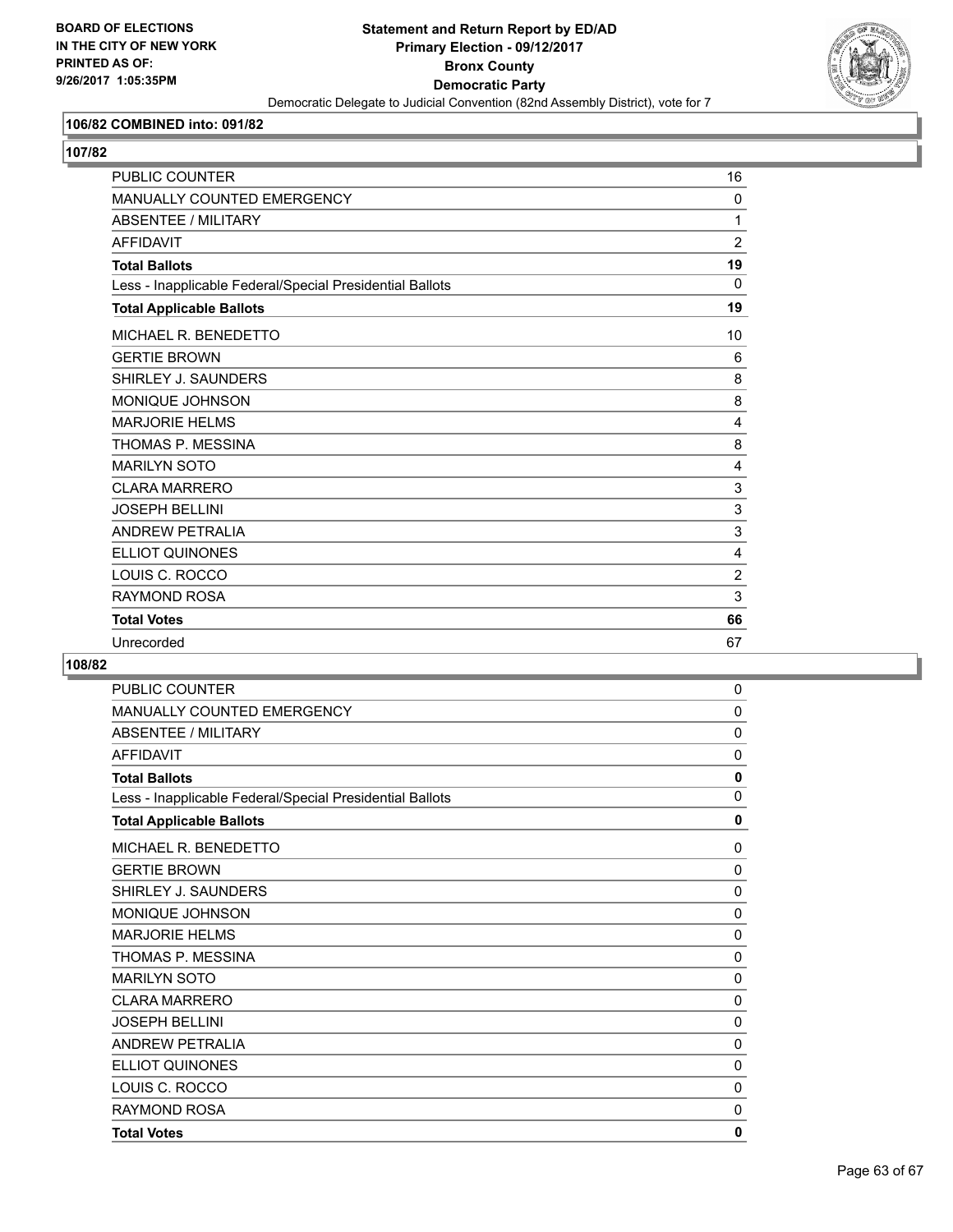

| <b>PUBLIC COUNTER</b>                                    | 57                |
|----------------------------------------------------------|-------------------|
| MANUALLY COUNTED EMERGENCY                               | 0                 |
| <b>ABSENTEE / MILITARY</b>                               | 40                |
| <b>AFFIDAVIT</b>                                         | 0                 |
| <b>Total Ballots</b>                                     | 97                |
| Less - Inapplicable Federal/Special Presidential Ballots | $\mathbf{0}$      |
| <b>Total Applicable Ballots</b>                          | 97                |
| MICHAEL R. BENEDETTO                                     | 23                |
| <b>GERTIE BROWN</b>                                      | 19                |
| SHIRLEY J. SAUNDERS                                      | 34                |
| MONIQUE JOHNSON                                          | 23                |
| <b>MARJORIE HELMS</b>                                    | 14                |
| THOMAS P. MESSINA                                        | 18                |
| <b>MARILYN SOTO</b>                                      | 25                |
| <b>CLARA MARRERO</b>                                     | $12 \overline{ }$ |
| <b>JOSEPH BELLINI</b>                                    | 9                 |
| <b>ANDREW PETRALIA</b>                                   | $\overline{7}$    |
| <b>ELLIOT QUINONES</b>                                   | 11                |
| LOUIS C. ROCCO                                           | 4                 |
| <b>RAYMOND ROSA</b>                                      | 14                |
| <b>Total Votes</b>                                       | 213               |
| Unrecorded                                               | 466               |
| 110/82 COMBINED into: 069/80                             |                   |
| 111/82 COMBINED into: 109/82                             |                   |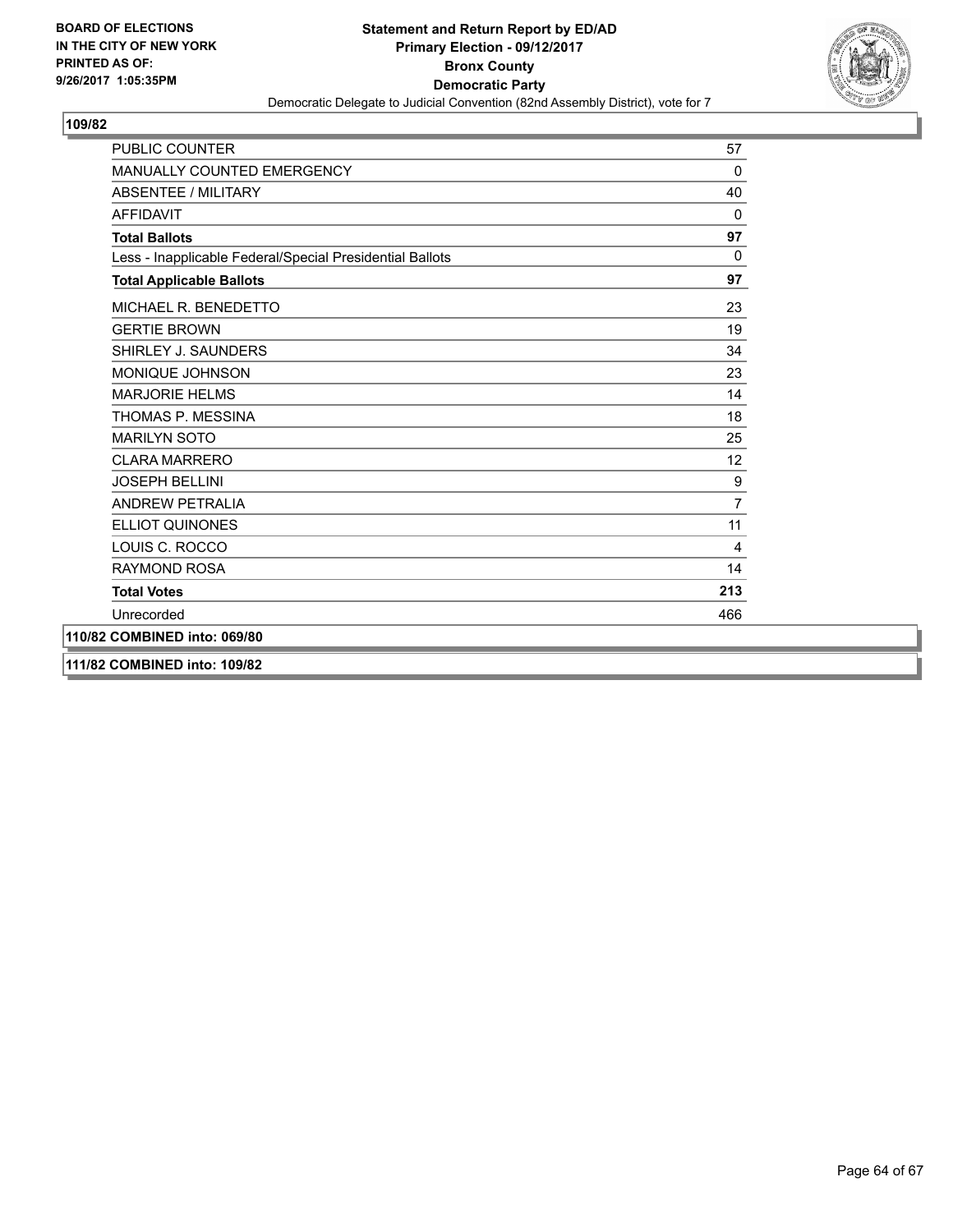

| <b>PUBLIC COUNTER</b>                                    | 0            |
|----------------------------------------------------------|--------------|
| MANUALLY COUNTED EMERGENCY                               | 0            |
| <b>ABSENTEE / MILITARY</b>                               | 0            |
| <b>AFFIDAVIT</b>                                         | $\pmb{0}$    |
| <b>Total Ballots</b>                                     | 0            |
| Less - Inapplicable Federal/Special Presidential Ballots | $\Omega$     |
| <b>Total Applicable Ballots</b>                          | 0            |
| MICHAEL R. BENEDETTO                                     | 0            |
| <b>GERTIE BROWN</b>                                      | $\mathbf 0$  |
| SHIRLEY J. SAUNDERS                                      | $\mathbf 0$  |
| MONIQUE JOHNSON                                          | $\mathbf 0$  |
| <b>MARJORIE HELMS</b>                                    | $\mathbf 0$  |
| THOMAS P. MESSINA                                        | $\mathbf 0$  |
| <b>MARILYN SOTO</b>                                      | $\mathbf 0$  |
| <b>CLARA MARRERO</b>                                     | $\pmb{0}$    |
| <b>JOSEPH BELLINI</b>                                    | $\mathbf 0$  |
| <b>ANDREW PETRALIA</b>                                   | $\mathbf 0$  |
| <b>ELLIOT QUINONES</b>                                   | $\mathbf{0}$ |
| LOUIS C. ROCCO                                           | $\mathbf{0}$ |
| RAYMOND ROSA                                             | 0            |
| <b>Total Votes</b>                                       | 0            |
| 113/82 COMBINED into: 108/82                             |              |
| 114/82 COMBINED into: 112/82                             |              |
| 115/82 COMBINED into: 074/82                             |              |
| 116/82 COMBINED into: 112/82                             |              |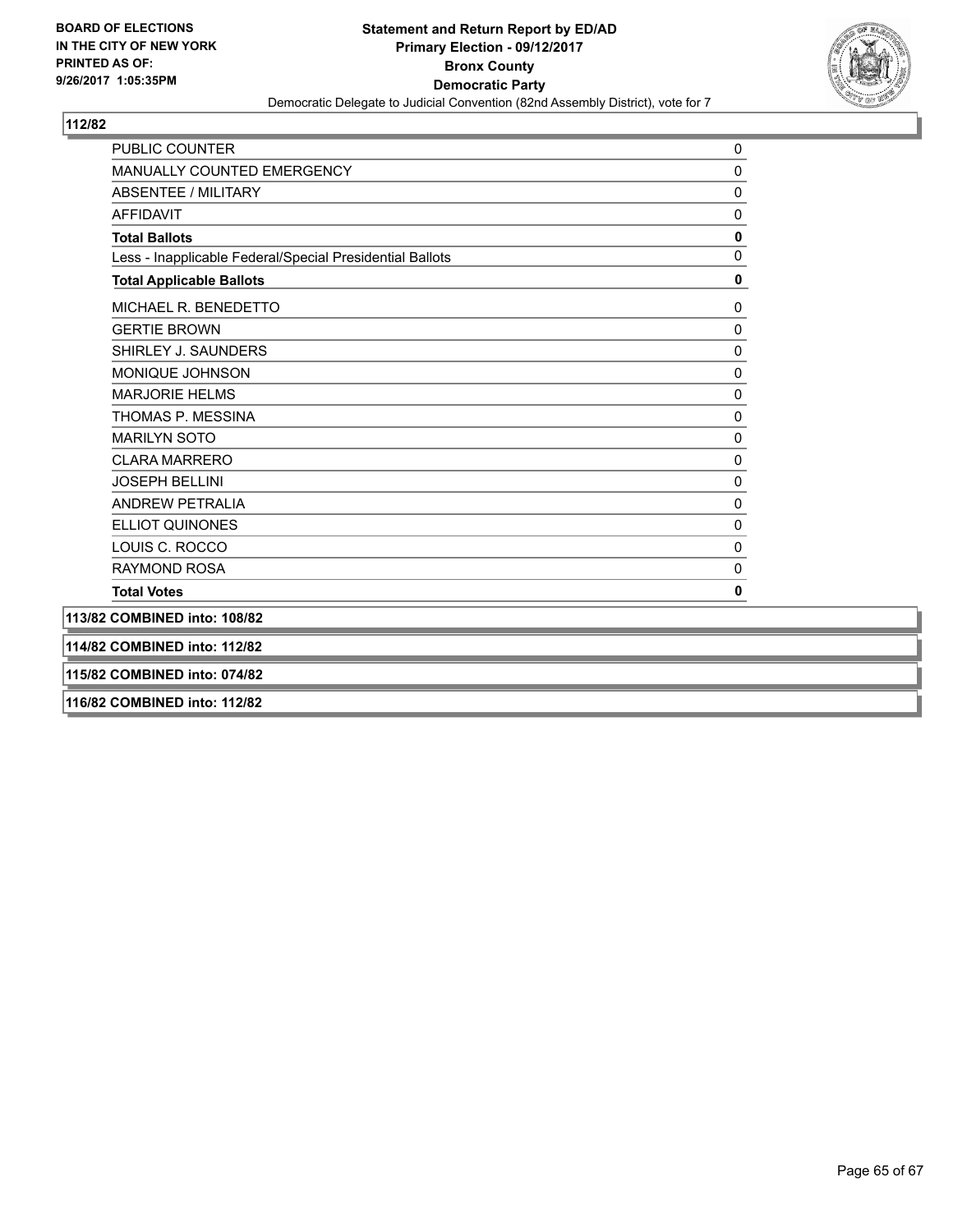

| PUBLIC COUNTER                                           | 0            |
|----------------------------------------------------------|--------------|
| <b>MANUALLY COUNTED EMERGENCY</b>                        | $\mathbf{0}$ |
| <b>ABSENTEE / MILITARY</b>                               | 0            |
| <b>AFFIDAVIT</b>                                         | $\mathbf{0}$ |
| <b>Total Ballots</b>                                     | $\mathbf{0}$ |
| Less - Inapplicable Federal/Special Presidential Ballots | 0            |
| <b>Total Applicable Ballots</b>                          | 0            |
| <b>MICHAEL R. BENEDETTO</b>                              | 0            |
| <b>GERTIE BROWN</b>                                      | $\mathbf 0$  |
| SHIRLEY J. SAUNDERS                                      | $\mathbf{0}$ |
| MONIQUE JOHNSON                                          | 0            |
| <b>MARJORIE HELMS</b>                                    | $\mathbf{0}$ |
| THOMAS P. MESSINA                                        | $\Omega$     |
| <b>MARILYN SOTO</b>                                      | 0            |
| <b>CLARA MARRERO</b>                                     | 0            |
| <b>JOSEPH BELLINI</b>                                    | 0            |
| <b>ANDREW PETRALIA</b>                                   | 0            |
| <b>ELLIOT QUINONES</b>                                   | 0            |
| LOUIS C. ROCCO                                           | 0            |
| <b>RAYMOND ROSA</b>                                      | $\mathbf{0}$ |
| <b>Total Votes</b>                                       | 0            |

## **118/82 COMBINED into: 117/82**

| <b>PUBLIC COUNTER</b>                                    | 43             |
|----------------------------------------------------------|----------------|
| <b>MANUALLY COUNTED EMERGENCY</b>                        | 1              |
| ABSENTEE / MILITARY                                      | $\overline{2}$ |
| <b>AFFIDAVIT</b>                                         | 0              |
| <b>Total Ballots</b>                                     | 46             |
| Less - Inapplicable Federal/Special Presidential Ballots | $\Omega$       |
| <b>Total Applicable Ballots</b>                          | 46             |
| MICHAEL R. BENEDETTO                                     | 28             |
| <b>GERTIE BROWN</b>                                      | 14             |
| SHIRLEY J. SAUNDERS                                      | 19             |
| MONIQUE JOHNSON                                          | 13             |
| <b>MARJORIE HELMS</b>                                    | 23             |
| THOMAS P. MESSINA                                        | 15             |
| <b>MARILYN SOTO</b>                                      | 21             |
| <b>CLARA MARRERO</b>                                     | 22             |
| <b>JOSEPH BELLINI</b>                                    | 14             |
| <b>ANDREW PETRALIA</b>                                   | 13             |
| <b>ELLIOT QUINONES</b>                                   | 13             |
| LOUIS C. ROCCO                                           | 12             |
| <b>RAYMOND ROSA</b>                                      | 10             |
| <b>Total Votes</b>                                       | 217            |
| Unrecorded                                               | 105            |